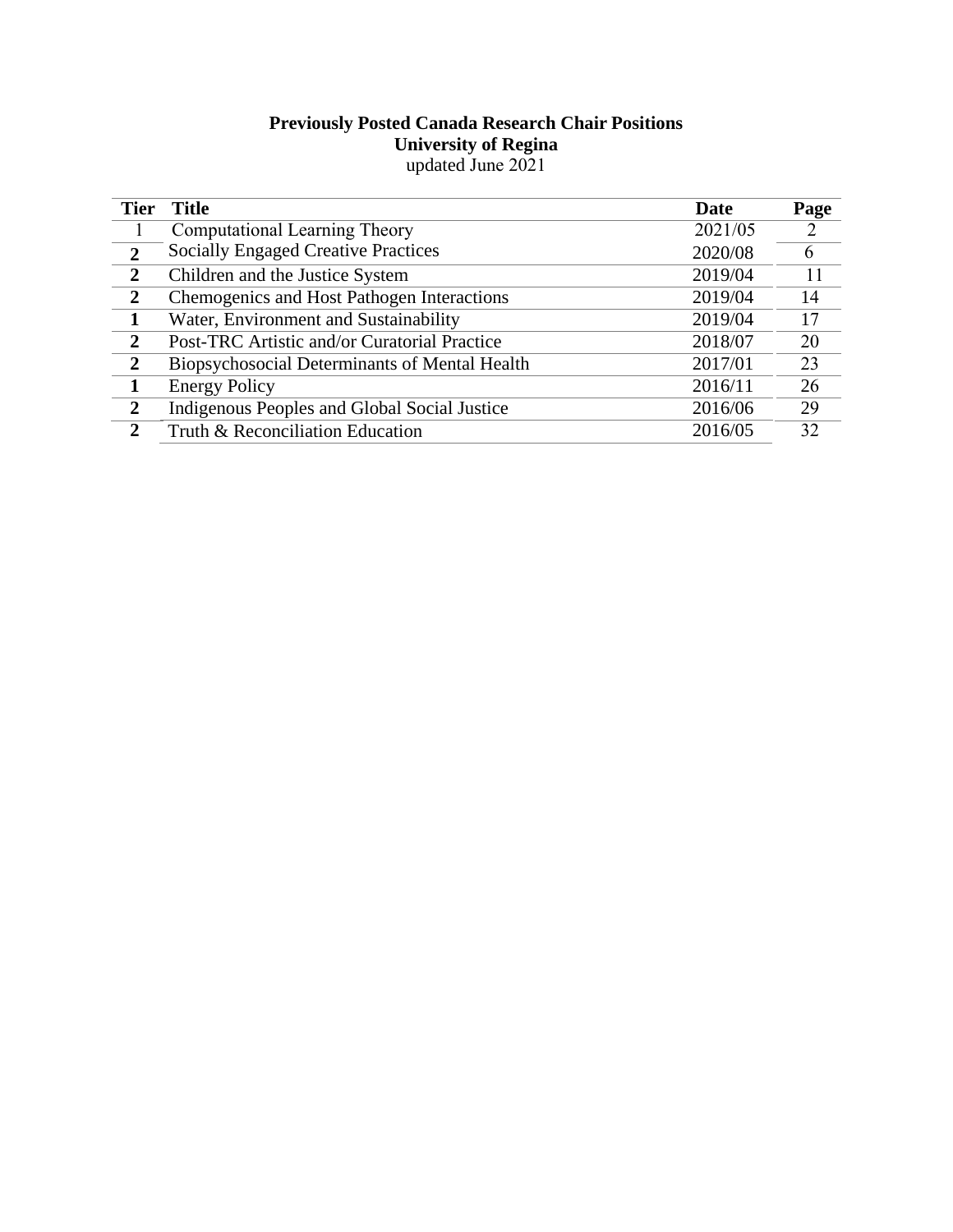# Canada Research Chair Tier 1 - Computational Learning Theory University of Regina HR Site :: Posting Print Preview https://urcareers.uregina.ca/hr/postings/4568/print\_preview?applicant=1<br>Canada Research Chair Tier 1 - Computational Learning

## Position Details

| <b>Position Title</b><br>Canada Research Chair Tier 1 - Computational Learning Theory<br><b>Faculty/Department</b><br>Faculty of Science<br>Unit<br>Science-Computer Science<br><b>Employee Group</b><br>Canada Research Chair (CRC)<br>Collective Agreement Consideration Open to the Public.<br><b>CUPE 5791 Job Family</b><br>Academic<br>Category<br><b>Number of Vacancies</b><br>1<br><b>Position Summary</b><br>The Faculty of Science at the University of Regina invites applications for nomination<br>to a Tier 1 Canada Research Chair (CRC) in Computational Learning Theory. The<br>home academic department of the successful candidate will be the Department of<br>Computer Science. Candidates should normally have reached the rank of full<br>Professor but Associate Professors who are expected to be promoted to the full<br>Professor level within one or two years of the nomination may also be considered.<br>The Canada Research Chair Program (www.chairs-chaires.gc.ca) has been<br>established by the Government of Canada to foster research excellence in Canada.<br>Tier 1 chairs are for a term of seven years, and are renewable for up to one<br>additional seven-year term. Thereafter, the chair-holder will hold a regular faculty<br>appointment. As explained in more detail below, Tier 1 chairs are outstanding and<br>innovative world-class researchers whose accomplishments have made a major<br>impact in their fields and are recognized internationally as leaders in their fields.<br>They have superior records of attracting and supervising graduate students or<br>postdoctoral fellows and, as chair-holders, will be expected to attract, develop, and<br>retain excellent trainees, students and future researchers, and propose an original,<br>innovative research program of the highest quality.<br>The University of Regina's Strategic Research Plan for 2020-2025 (All Our Relations:<br>kahkiyaw kiwâhkômâkaninawak) places 'Discovery' as the first area of focus and<br>includes Excellence in Research and Teaching as the first strategic priority in this<br>area. The University of Regina is a global leader in Artificial Intelligence and Machine<br>Learning, with significant strength in the area of Computational Learning Theory.<br>Computational Learning Theory is a branch of artificial intelligence that deals with the<br>design and analysis of algorithms that enable computers to infer/discover/learn<br>patterns from sample data. This very active area of Computer Science has wide-<br>ranging applications to a variety of fields, including but not limited to bioinformatics,<br>health informatics, and finance. In contrast to big data analysis, which involves<br>randomly selected samples, Computational Learning Theory addresses knowledge | <b>Posting Summary</b> |                                                                                |
|-------------------------------------------------------------------------------------------------------------------------------------------------------------------------------------------------------------------------------------------------------------------------------------------------------------------------------------------------------------------------------------------------------------------------------------------------------------------------------------------------------------------------------------------------------------------------------------------------------------------------------------------------------------------------------------------------------------------------------------------------------------------------------------------------------------------------------------------------------------------------------------------------------------------------------------------------------------------------------------------------------------------------------------------------------------------------------------------------------------------------------------------------------------------------------------------------------------------------------------------------------------------------------------------------------------------------------------------------------------------------------------------------------------------------------------------------------------------------------------------------------------------------------------------------------------------------------------------------------------------------------------------------------------------------------------------------------------------------------------------------------------------------------------------------------------------------------------------------------------------------------------------------------------------------------------------------------------------------------------------------------------------------------------------------------------------------------------------------------------------------------------------------------------------------------------------------------------------------------------------------------------------------------------------------------------------------------------------------------------------------------------------------------------------------------------------------------------------------------------------------------------------------------------------------------------------------------------------------------------------------------------------------------------------------------------------------------------------------------------------------------------------------------------------------------------------------------------------------------|------------------------|--------------------------------------------------------------------------------|
|                                                                                                                                                                                                                                                                                                                                                                                                                                                                                                                                                                                                                                                                                                                                                                                                                                                                                                                                                                                                                                                                                                                                                                                                                                                                                                                                                                                                                                                                                                                                                                                                                                                                                                                                                                                                                                                                                                                                                                                                                                                                                                                                                                                                                                                                                                                                                                                                                                                                                                                                                                                                                                                                                                                                                                                                                                                       |                        |                                                                                |
|                                                                                                                                                                                                                                                                                                                                                                                                                                                                                                                                                                                                                                                                                                                                                                                                                                                                                                                                                                                                                                                                                                                                                                                                                                                                                                                                                                                                                                                                                                                                                                                                                                                                                                                                                                                                                                                                                                                                                                                                                                                                                                                                                                                                                                                                                                                                                                                                                                                                                                                                                                                                                                                                                                                                                                                                                                                       |                        |                                                                                |
|                                                                                                                                                                                                                                                                                                                                                                                                                                                                                                                                                                                                                                                                                                                                                                                                                                                                                                                                                                                                                                                                                                                                                                                                                                                                                                                                                                                                                                                                                                                                                                                                                                                                                                                                                                                                                                                                                                                                                                                                                                                                                                                                                                                                                                                                                                                                                                                                                                                                                                                                                                                                                                                                                                                                                                                                                                                       |                        |                                                                                |
|                                                                                                                                                                                                                                                                                                                                                                                                                                                                                                                                                                                                                                                                                                                                                                                                                                                                                                                                                                                                                                                                                                                                                                                                                                                                                                                                                                                                                                                                                                                                                                                                                                                                                                                                                                                                                                                                                                                                                                                                                                                                                                                                                                                                                                                                                                                                                                                                                                                                                                                                                                                                                                                                                                                                                                                                                                                       |                        |                                                                                |
|                                                                                                                                                                                                                                                                                                                                                                                                                                                                                                                                                                                                                                                                                                                                                                                                                                                                                                                                                                                                                                                                                                                                                                                                                                                                                                                                                                                                                                                                                                                                                                                                                                                                                                                                                                                                                                                                                                                                                                                                                                                                                                                                                                                                                                                                                                                                                                                                                                                                                                                                                                                                                                                                                                                                                                                                                                                       |                        |                                                                                |
|                                                                                                                                                                                                                                                                                                                                                                                                                                                                                                                                                                                                                                                                                                                                                                                                                                                                                                                                                                                                                                                                                                                                                                                                                                                                                                                                                                                                                                                                                                                                                                                                                                                                                                                                                                                                                                                                                                                                                                                                                                                                                                                                                                                                                                                                                                                                                                                                                                                                                                                                                                                                                                                                                                                                                                                                                                                       |                        |                                                                                |
|                                                                                                                                                                                                                                                                                                                                                                                                                                                                                                                                                                                                                                                                                                                                                                                                                                                                                                                                                                                                                                                                                                                                                                                                                                                                                                                                                                                                                                                                                                                                                                                                                                                                                                                                                                                                                                                                                                                                                                                                                                                                                                                                                                                                                                                                                                                                                                                                                                                                                                                                                                                                                                                                                                                                                                                                                                                       |                        |                                                                                |
|                                                                                                                                                                                                                                                                                                                                                                                                                                                                                                                                                                                                                                                                                                                                                                                                                                                                                                                                                                                                                                                                                                                                                                                                                                                                                                                                                                                                                                                                                                                                                                                                                                                                                                                                                                                                                                                                                                                                                                                                                                                                                                                                                                                                                                                                                                                                                                                                                                                                                                                                                                                                                                                                                                                                                                                                                                                       |                        |                                                                                |
| selected data.                                                                                                                                                                                                                                                                                                                                                                                                                                                                                                                                                                                                                                                                                                                                                                                                                                                                                                                                                                                                                                                                                                                                                                                                                                                                                                                                                                                                                                                                                                                                                                                                                                                                                                                                                                                                                                                                                                                                                                                                                                                                                                                                                                                                                                                                                                                                                                                                                                                                                                                                                                                                                                                                                                                                                                                                                                        |                        | acquisition and decision making based on relatively small amounts of carefully |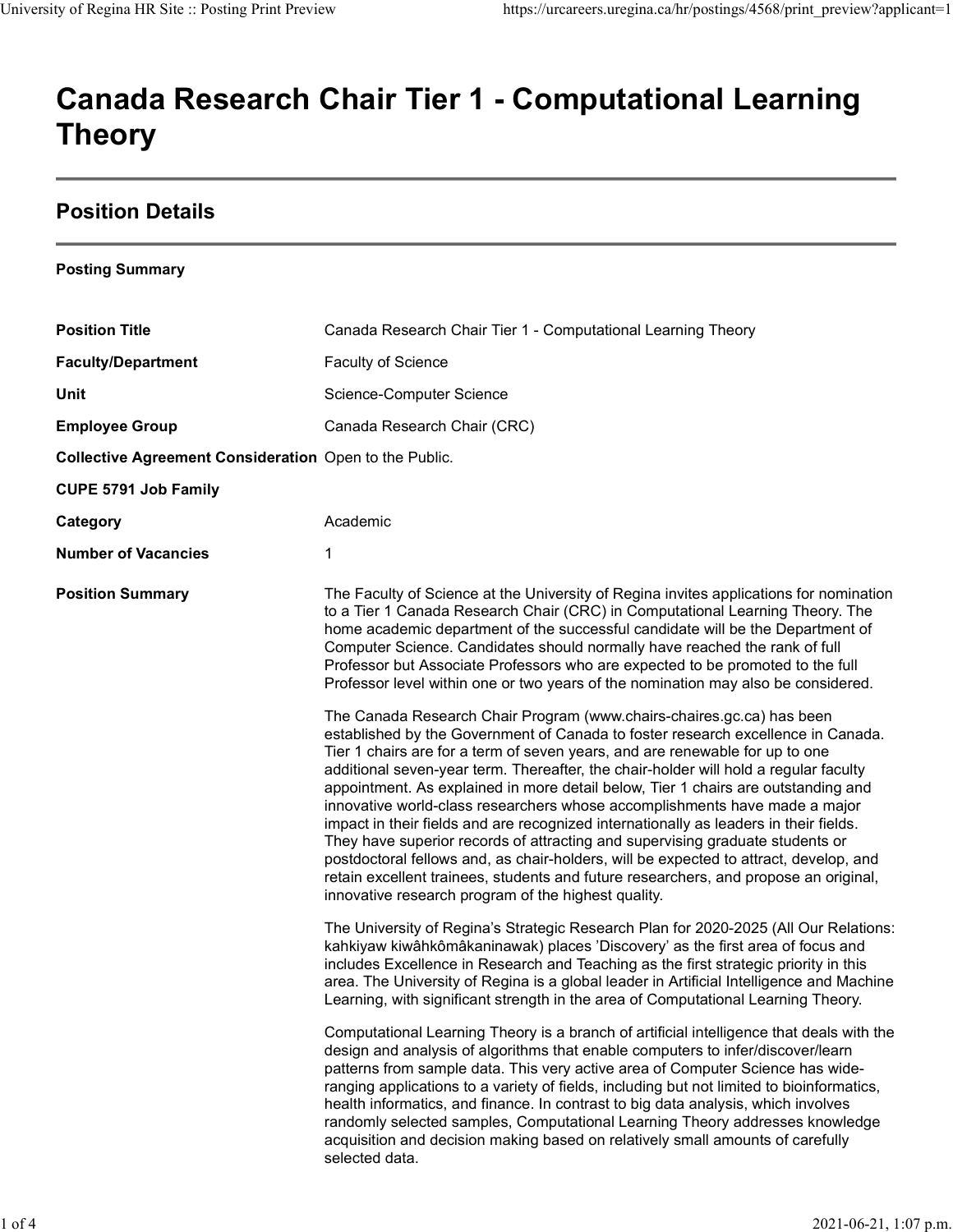| University of Regina HR Site :: Posting Print Preview | https://urcareers.uregina.ca/hr/postings/4568/print preview?applicant=1                                                                                                                                                                                                                                                                                                                                                                                                                                                                                                                                                                                                                                                                                                                       |
|-------------------------------------------------------|-----------------------------------------------------------------------------------------------------------------------------------------------------------------------------------------------------------------------------------------------------------------------------------------------------------------------------------------------------------------------------------------------------------------------------------------------------------------------------------------------------------------------------------------------------------------------------------------------------------------------------------------------------------------------------------------------------------------------------------------------------------------------------------------------|
|                                                       | Given that scholars have varying career paths and that career interruptions can be<br>part of excellent academic records, candidates are encouraged to provide any<br>relevant information about their experience or career interruptions (e.g., parental<br>leave or leaves due to illness) to allow for a fair assessment of their application. All<br>chairs are subject to review and final approval by the Canada Research Chairs<br>Program.                                                                                                                                                                                                                                                                                                                                            |
| <b>Position Requirements</b>                          | The successful candidate must be an outstanding and innovative world-class<br>researcher whose accomplishments have made a major impact in the field of<br>Computational Learning Theory. The candidate must be recognized internationally as<br>a leader in this field. They must have a superior record of attracting and supervising<br>graduate students or postdoctoral researchers. As the chair, the successful<br>candidate will be expected to attract, develop, and retain excellent trainees, students,<br>and future researchers, and propose an original, innovative research program of the<br>highest quality.                                                                                                                                                                 |
|                                                       | Candidates are required to hold a Ph.D. in Computer Science or a related field.<br>Candidates are expected to be committed to excellence in the three pillars of<br>academia (research, teaching, and service). All three criteria will be used to evaluate<br>and rank the applications, but the primary emphasis will be on research.                                                                                                                                                                                                                                                                                                                                                                                                                                                       |
|                                                       | Candidates are required to provide a CV that demonstrates a strong research record<br>via high-impact peer-reviewed publications on topics closely aligned with<br>Computational Learning Theory, external funding for this research, supervision of<br>graduate students or postdoctoral researchers, and international recognition for<br>leadership and contributions to this field. Candidates are required to provide a seven-<br>year research plan (up to five pages long) that has the potential to be supported by a<br>Tier I Canada Research Chair. This plan should include details on a research agenda<br>to develop and undertake innovative programs of research that are of the highest<br>quality, to recruit and retain graduate students, and to secure external funding. |
|                                                       | Candidates are expected to provide evidence of teaching expertise and an<br>established teaching philosophy. The successful candidate will have a reduced<br>teaching load during the tenure of the Tier I Canada Research Chair but will still be<br>expected to teach one course annually at the undergraduate level in the area of<br>Artificial Intelligence and one course annually at the graduate level with a specific<br>focus on Computational Learning Theory.                                                                                                                                                                                                                                                                                                                     |
|                                                       | Candidates are expected to demonstrate a commitment to academic service through<br>committee work, peer review activities, and the support of other academic work. The<br>successful candidate will have a reduced service load during the tenure of the Tier I<br>Canada Research Chair but will still be expected to be a willing participant in<br>academic service, both within the Department/University and within the broader<br>academic community.                                                                                                                                                                                                                                                                                                                                   |
|                                                       | The successful candidate will be expected to prepare a Tier I CRC application that<br>articulates an original, innovative, and high quality research program.                                                                                                                                                                                                                                                                                                                                                                                                                                                                                                                                                                                                                                 |
|                                                       | For additional information about the position and the research environment in<br>support of the position, see: www.uregina.ca/science/crc-search-2021.html.                                                                                                                                                                                                                                                                                                                                                                                                                                                                                                                                                                                                                                   |
| <b>Physical Demands</b>                               |                                                                                                                                                                                                                                                                                                                                                                                                                                                                                                                                                                                                                                                                                                                                                                                               |
| Pay Grade                                             | <b>Faculty Professor</b>                                                                                                                                                                                                                                                                                                                                                                                                                                                                                                                                                                                                                                                                                                                                                                      |
| <b>Salary Range</b>                                   | Per Collective Agreement.                                                                                                                                                                                                                                                                                                                                                                                                                                                                                                                                                                                                                                                                                                                                                                     |
| <b>Status</b>                                         | Permanent                                                                                                                                                                                                                                                                                                                                                                                                                                                                                                                                                                                                                                                                                                                                                                                     |
| <b>Work Hours</b>                                     |                                                                                                                                                                                                                                                                                                                                                                                                                                                                                                                                                                                                                                                                                                                                                                                               |
| <b>Duration (if Term/Temporary)</b>                   |                                                                                                                                                                                                                                                                                                                                                                                                                                                                                                                                                                                                                                                                                                                                                                                               |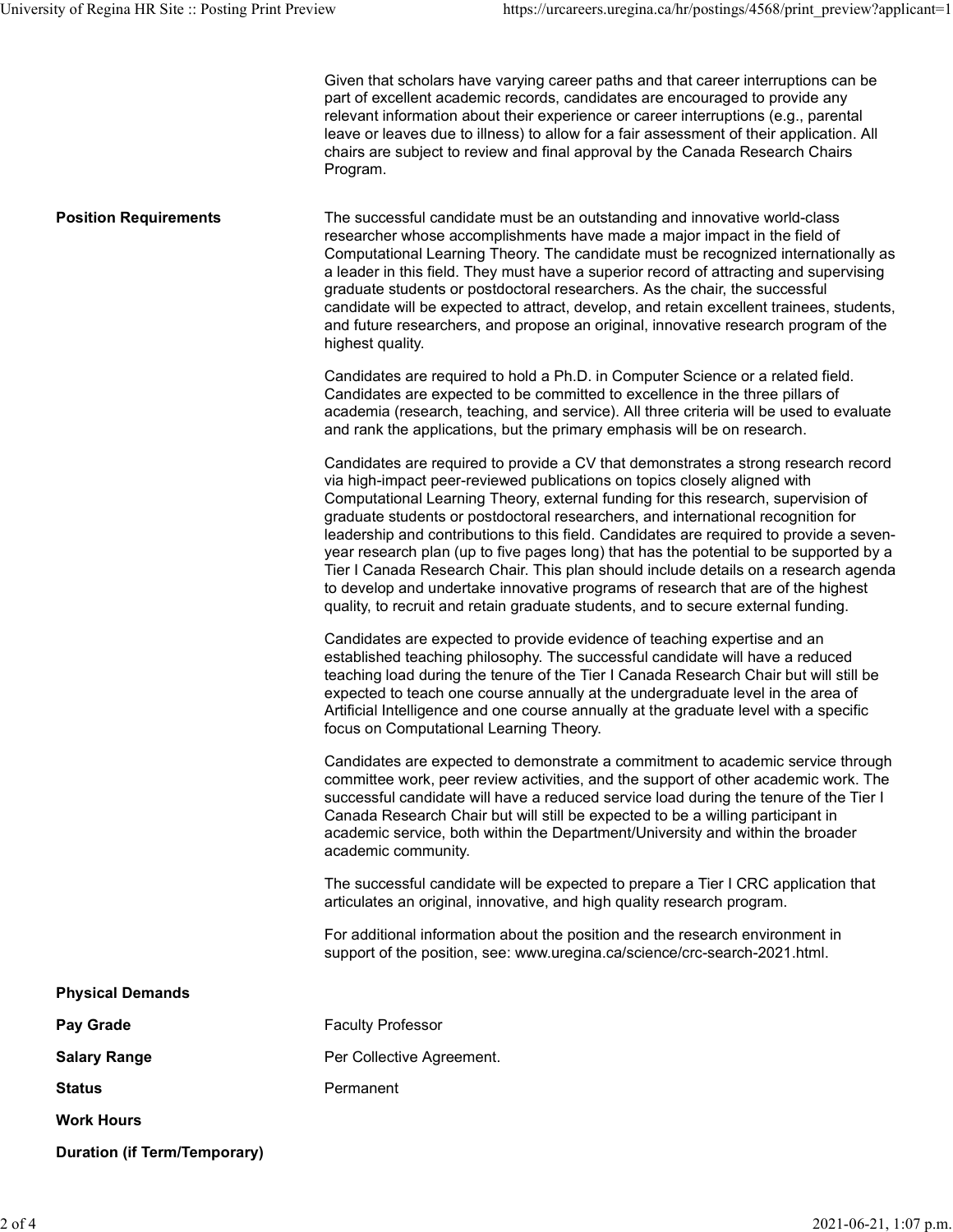| University of Regina HR Site :: Posting Print Preview | https://urcareers.uregina.ca/hr/postings/4568/print preview?applicant=1                                                                                                                                                                                                                                                                                                                                                                                                                                                                                                                                                                                                                                                                   |
|-------------------------------------------------------|-------------------------------------------------------------------------------------------------------------------------------------------------------------------------------------------------------------------------------------------------------------------------------------------------------------------------------------------------------------------------------------------------------------------------------------------------------------------------------------------------------------------------------------------------------------------------------------------------------------------------------------------------------------------------------------------------------------------------------------------|
| <b>Full-Time/Part-Time</b>                            | Full Time                                                                                                                                                                                                                                                                                                                                                                                                                                                                                                                                                                                                                                                                                                                                 |
| <b>Preference Posting</b>                             |                                                                                                                                                                                                                                                                                                                                                                                                                                                                                                                                                                                                                                                                                                                                           |
| <b>Target Posting</b>                                 | Woman                                                                                                                                                                                                                                                                                                                                                                                                                                                                                                                                                                                                                                                                                                                                     |
| <b>Additional Information</b>                         |                                                                                                                                                                                                                                                                                                                                                                                                                                                                                                                                                                                                                                                                                                                                           |
|                                                       |                                                                                                                                                                                                                                                                                                                                                                                                                                                                                                                                                                                                                                                                                                                                           |
| <b>Contact Information</b>                            | howard.hamilton@uregina.ca                                                                                                                                                                                                                                                                                                                                                                                                                                                                                                                                                                                                                                                                                                                |
| <b>Job Open Date</b>                                  | 03/25/2021                                                                                                                                                                                                                                                                                                                                                                                                                                                                                                                                                                                                                                                                                                                                |
| <b>Job Close Date</b>                                 | 05/15/2021                                                                                                                                                                                                                                                                                                                                                                                                                                                                                                                                                                                                                                                                                                                                |
| <b>Open Until Filled</b>                              |                                                                                                                                                                                                                                                                                                                                                                                                                                                                                                                                                                                                                                                                                                                                           |
| <b>Special Application Instructions</b>               | As an employer committed to employment equity, we are seeking applications from<br>women scientists for this position. As the 2016 evaluation of the CRC program noted,<br>"more work is needed to address barriers to access for designated groups". In order<br>to address gender inequity in Computer Science and alleviate the under-<br>representation of women in Tier I CRC positions, this position is targeted to women.<br>Designating this position supports the Government of Canada's efforts to improve<br>equity, diversity, and inclusion within the research community and honours our<br>commitment to the Dimensions principles (https://www.nserc-crsng.gc.ca/NSERC-<br>CRSNG/EDI-EDI/Dimensions_Dimensions_eng.asp). |
|                                                       | Applications for this position are made online:<br>www.uregina.ca/hr/careers/opportunities.html<br>(under Academic/Staff/Research Positions).                                                                                                                                                                                                                                                                                                                                                                                                                                                                                                                                                                                             |
|                                                       | Applications should include a cover letter, a curriculum vitae, a summary of research<br>achievements to date, a brief outline of the proposed research, and the names and<br>contact information of three referees.                                                                                                                                                                                                                                                                                                                                                                                                                                                                                                                      |
|                                                       | Review of applications will commence on 07 June 2021. Candidates must formally<br>self-identify to be considered for the position. Questions about the position should be<br>addressed to the chair of the search committee, Dr. Howard Hamilton<br>(howard.hamilton@uregina.ca).                                                                                                                                                                                                                                                                                                                                                                                                                                                         |
|                                                       | The University of Regina is committed to development of a representative and<br>inclusive workplace that reflects the richness of the community that we serve. For<br>this competition, the University welcomes applications from all women, including<br>women with disabilities, members of visible minorities, and Indigenous persons. The<br>University's accommodation policies are available at https://www.uregina.ca/policy<br>/browse-policy/policy-EMP-080-005.html (contact: Danni Kenzle,<br>Danni.Kenzle@uregina.ca, 306-585-4166.                                                                                                                                                                                           |
| <b>Diversity Statement</b>                            | The University of Regina is committed to an inclusive workplace that reflects the<br>richness of the community that we serve. The University welcomes applications from<br>all qualified individuals, including individuals within the University's employment<br>equity categories of women, persons with disabilities, members of visible minorities,<br>Indigenous persons, individuals of diverse gender and sexual orientation and all<br>groups protected by the Human Rights Code.                                                                                                                                                                                                                                                 |
| <b>Competition Number</b>                             | 20210065A/S                                                                                                                                                                                                                                                                                                                                                                                                                                                                                                                                                                                                                                                                                                                               |
|                                                       |                                                                                                                                                                                                                                                                                                                                                                                                                                                                                                                                                                                                                                                                                                                                           |

## Supplemental Questions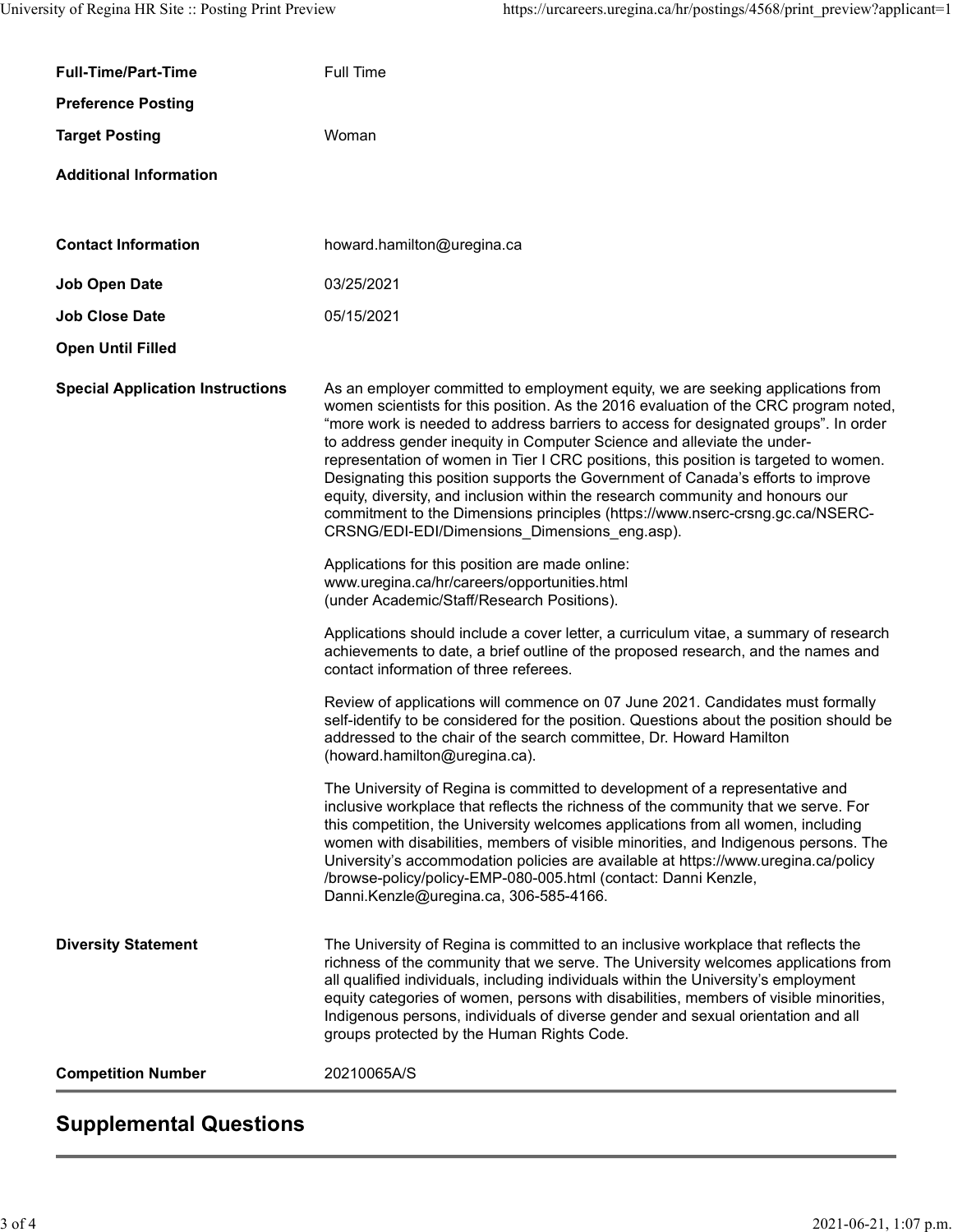Required fields are indicated with an asterisk (\*).

## Documents Required

Required Documents

- 
- 
- 
- 
- 
- Regina HR Site :: Posting Print Preview<br>
https://urcareers.u<br>
uired fields are indicated with an asterisk (\*).<br> **Curriculum Vitae<br>
A. Resume/Curriculum Vitae<br>
2. Cover Letter<br>
2. Teaching Philosophy<br>
4. Evidence of Teachin** Regina HR Site :: Posting Print Preview<br>
Interval in Market Huss://urcareers.t<br>
Lived fields are indicated with an asterisk (\*).<br>
<br> **Currents Required**<br>
<br>
1. Resume/Curriculum Vitae<br>
2. Cover Letter<br>
3. Teaching Philosophy Regina HR Site :: Posting Print Preview https://urcareers.t<br>
uired fields are indicated with an asterisk (\*).<br>
<br>
CUMENTS Required<br>
<br>
1. Resume/Curriculum Vitae<br>
2. Cover Letter<br>
3. Teaching Philosophy<br>
4. Evidence of Teach Regina HR Site :: Posting Print Preview https://urcareers.t<br>
uired fields are indicated with an asterisk (\*).<br> **CUMENTS Required**<br>
uired Documents<br>
1. Resume/Curriculum Vitae<br>
2. Cover Letter<br>
2. Teaching Philosophy<br>
4. Ev Regina HR Site :: Posting Print Preview https://urcareers.t<br>
uired fields are indicated with an asterisk (\*).<br>
<br>
CUMENTS Required<br>
uired Documents<br>
1. Resume/Curriculum Vitae<br>
2. Cover Letter<br>
3. Teaching Philosophy<br>
5. Re Regina HR Site :: Posting Print Preview https://urcareers.uregina.ca/h<br>
uired fields are indicated with an asterisk (\*).<br>
<br>
CUMMENTS Required<br>
1. Resume/Curriculum Vitae<br>
2. Cover Letter<br>
2. Teaching Philosophy<br>
4. Evidenc

Optional Documents

None

## Reference Letter

Reference Letter

Minimum References

Maximum References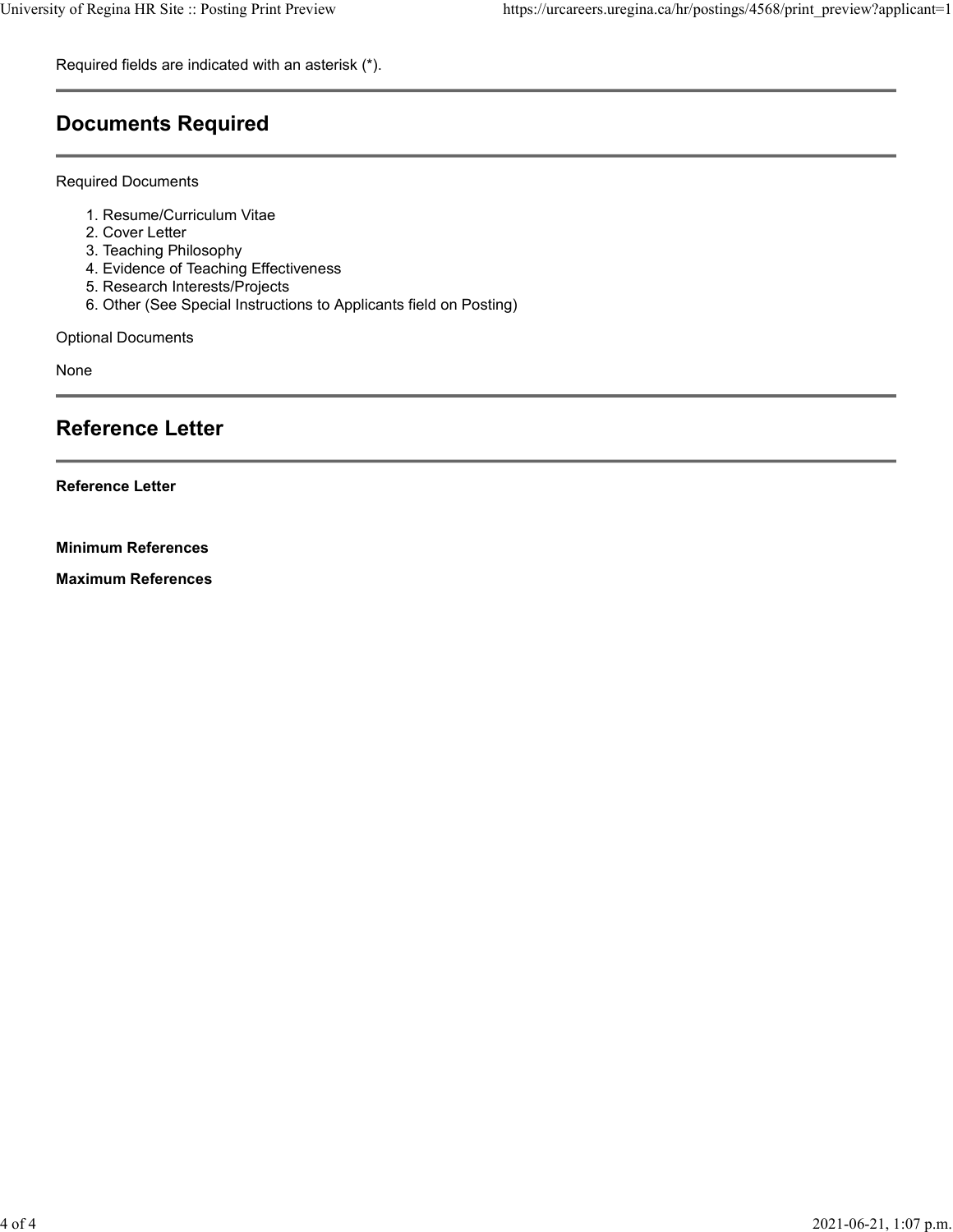# **Canada Research Chair in Socially Engaged Creative Practices**

## **Position Details**

**Posting Summary**

| <b>Position Title</b>                         | Canada Research Chair in Socially Engaged Creative Practices                                                                                                                                                                                                                                                                                                                                                                                                                                                                                                                                                                                                                                                                                                                                                                                                                                                                                                                                                                                                                                                                                                                                    |
|-----------------------------------------------|-------------------------------------------------------------------------------------------------------------------------------------------------------------------------------------------------------------------------------------------------------------------------------------------------------------------------------------------------------------------------------------------------------------------------------------------------------------------------------------------------------------------------------------------------------------------------------------------------------------------------------------------------------------------------------------------------------------------------------------------------------------------------------------------------------------------------------------------------------------------------------------------------------------------------------------------------------------------------------------------------------------------------------------------------------------------------------------------------------------------------------------------------------------------------------------------------|
| <b>Faculty/Department</b>                     | Faculty of Media, Art and Performance                                                                                                                                                                                                                                                                                                                                                                                                                                                                                                                                                                                                                                                                                                                                                                                                                                                                                                                                                                                                                                                                                                                                                           |
| Unit                                          | Media, Art, and Performance-Dean's Office                                                                                                                                                                                                                                                                                                                                                                                                                                                                                                                                                                                                                                                                                                                                                                                                                                                                                                                                                                                                                                                                                                                                                       |
| <b>Employee Group</b>                         | Canada Research Chair (CRC)                                                                                                                                                                                                                                                                                                                                                                                                                                                                                                                                                                                                                                                                                                                                                                                                                                                                                                                                                                                                                                                                                                                                                                     |
| <b>Collective Agreement Consideration N/A</b> |                                                                                                                                                                                                                                                                                                                                                                                                                                                                                                                                                                                                                                                                                                                                                                                                                                                                                                                                                                                                                                                                                                                                                                                                 |
| <b>CUPE 5791 Job Family</b>                   |                                                                                                                                                                                                                                                                                                                                                                                                                                                                                                                                                                                                                                                                                                                                                                                                                                                                                                                                                                                                                                                                                                                                                                                                 |
| Category                                      | Academic                                                                                                                                                                                                                                                                                                                                                                                                                                                                                                                                                                                                                                                                                                                                                                                                                                                                                                                                                                                                                                                                                                                                                                                        |
| <b>Number of Vacancies</b>                    | 1                                                                                                                                                                                                                                                                                                                                                                                                                                                                                                                                                                                                                                                                                                                                                                                                                                                                                                                                                                                                                                                                                                                                                                                               |
| <b>Position Summary</b>                       | The Faculty of Media, Art, and Performance (MAP) at the University of Regina invites<br>applications for an Assistant or Associate Professor for the nomination of a Tier 2<br>Canada Research Chair (CRC) in Socially Engaged Creative Practices. The<br>successful candidate will be eligible to hold a tenure-track/tenured appointment that<br>could begin as early as January 2021. We are looking for an exceptional artist-<br>researcher who is able to build upon the well-established research and creation<br>strengths in the Faculty.                                                                                                                                                                                                                                                                                                                                                                                                                                                                                                                                                                                                                                              |
|                                               | This position will be directly involved in community engaged art initiatives and<br>collaborative cultural practices. This CRC will help lead an ever-growing area of<br>participatory creative and critical practices at the University of Regina both nationally<br>and internationally, situating the URegina and MAP as a centre of innovation,<br>leadership, and excellence. The CRC will be committed to creative practices and/or<br>scholarship that reflect inclusive excellence in the approaches to research and<br>community engagement. MAP seeks to attract candidates who identify with under-<br>represented groups, and who are able to articulate a research program that aligns<br>with our values, and complements and builds upon the established socially engaged<br>practices MAP is known for. We seek a candidate whose program of research will<br>enhance the University of Regina's growing reputation as an important centre for a<br>variety of research endeavours, including Indigenous art practices, disability/atypical<br>creative practices, community wellness, social justice, cultural policy and arts ecology,<br>curation, or performance practices. |
|                                               | This CRC aligns with the University of Regina's current Strategic Plan, in particular<br>ensuring a 'commitment to our communities', a 'commitment to Indigenization and<br>sustainability', and 'increased research partnerships and projects with First Nations<br>and Métis people, communities and organizations, including the First Nations<br>University of Canada.' Furthermore as we prepare for our new Strategic Plan (2020-<br>25), we will see a continued focus on community engagement and collaboration.                                                                                                                                                                                                                                                                                                                                                                                                                                                                                                                                                                                                                                                                        |
|                                               | The University of Regina is located in the heart of a vibrant and increasingly diverse<br>mid-sized city in the centre of the beautiful prairies. The University has a student                                                                                                                                                                                                                                                                                                                                                                                                                                                                                                                                                                                                                                                                                                                                                                                                                                                                                                                                                                                                                  |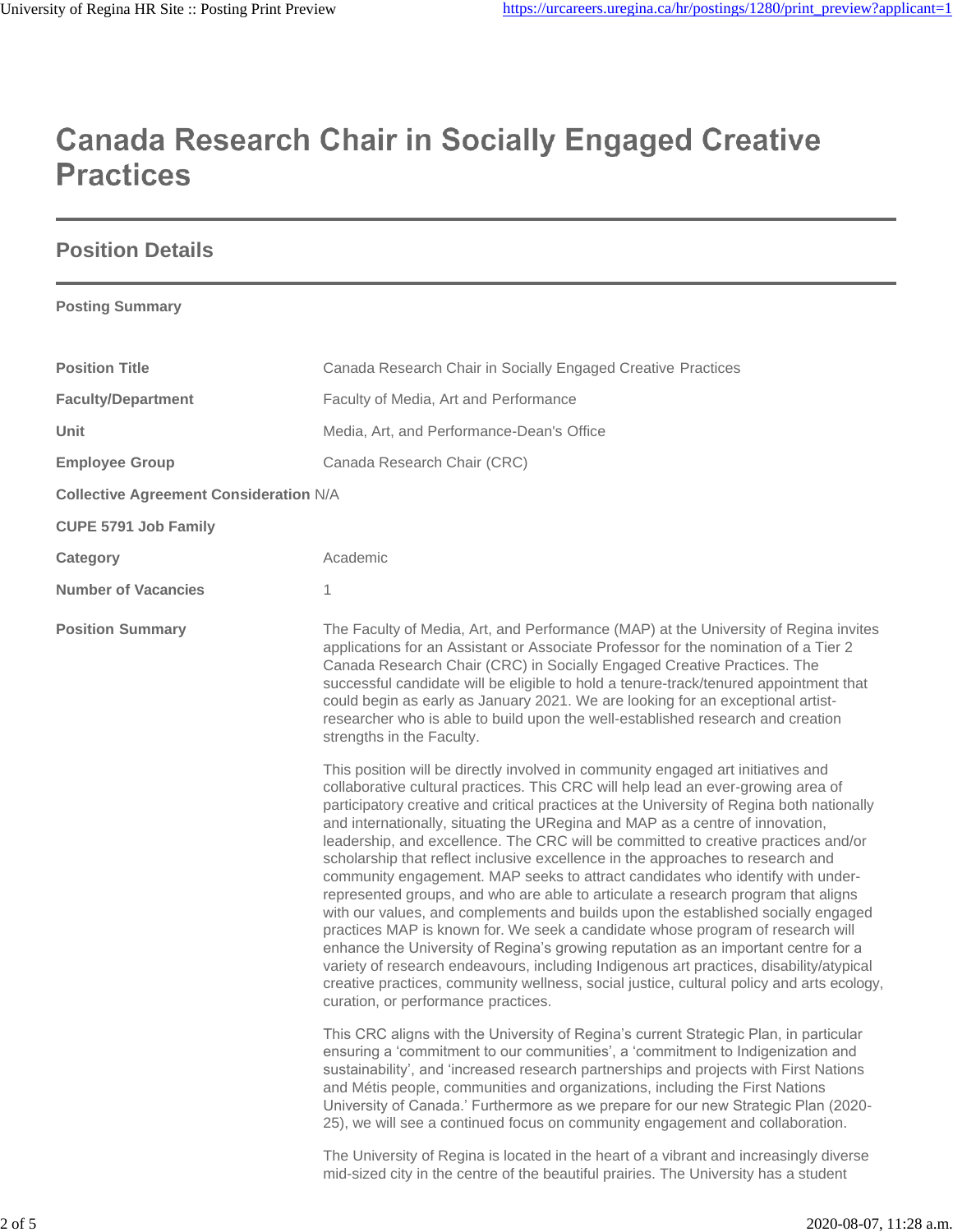population of 16,000+ and is home to ten faculties, including a multitude of academic departments and program areas. These units have established national and international reputations for excellence and innovative programs leading to bachelor's, master's, and doctoral degrees. The University has three federated colleges: First Nations University of Canada, Campion College, and Luther College. Our Colleges bring further excellence and diversity to the educational experiences we offer.

The University of Regina is situated on Treaty 4 lands with a presence in Treaty 6. These are the territories of the nêhiyawak, Anihšināpēk, Dakota, Lakota, and Nakoda, and the homeland of the Métis/Michif Nation. In Regina our main campus and historic College Avenue campus are located in Wascana Centre, one of the largest urban parks in North America. The University of Regina's research profile continues to grow as it fosters multidisciplinary approaches to finding solutions to a broad range of societal challenges.

With a faculty complement of 37 full-time professors, including some of the most celebrated contemporary artists in the country, the Faculty of Media, Art, and Performance enjoys a long-standing reputation as one of Western Canada's foremost environments for artistic research at the undergraduate and graduate levels. Emphasizing the importance of studio production and theory, we offer BA, BFA, BMus, MMus, MA, MFA, and an Interdisciplinary Studies PhD in Media and Artistic Practices. MAP's range of disciplines and its emphasis on interdisciplinarity, means the CRC can move between and around conventional departments, artistic practices, and historical disciplines in non-conventional ways. MAP created one of the first required courses for program majors at the University of Regina "Indigenous Issues in the Arts". We have developed courses, held symposia, collaborated with community partners with a focus on disability and the arts, and recently hosted 'Disability Artivisim Across the "Flyover Provinces" A Celebration of Disability Art and Activism on the Prairies'. Our faculty, staff, and students represent diverse communities, and we have undergraduate and graduate students from around the world.

In building research capacity, the CRC will foster exciting opportunities for collaboration outside the Faculty of Media, Art, and Performance, working with other units such as Women and Gender Studies, Social Work, Arts Education, Kinesiology and Health Studies, the Humanities Research Institute, and the First Nations University of Canada, among others. MAP is home to the IMP Lab (Interactive Media and Performance), the VOICE Lab (Vocally Oriented Investigations in Creative Expression), RISC (Regina Improvisation Studies Centre), and we host the Michele Sereda Artist Residency for Socially Engaged Practices. This CRC provides an opportunity to initiate university-wide investigations of socially engaged artistic practices, while building on the Institution's commitment to Indigenization, our communities beyond the campus, and to linking regularly with arts institutions such as the MacKenzie Art Gallery, Regina Symphony Orchestra, Sâkêwêwak Artist Collective, Dunlop Art Gallery, Art Gallery of Regina, Regina Public Library, Neutral Ground, New Dance Horizons, Saskatchewan Film Pool, Common Weal, among others. MAP has numerous international partnership universities with many innovative mobility initiatives for both faculty and students in Mexico City and the UK, among other locations.

The successful candidate for the CRC position in Socially Engaged Creative Practices will be offered a tenure-track/tenured appointment at the rank of Assistant or Associate Professor, as appropriate. The candidate will then work with the Faculty and the University to prepare the formal CRC nomination according to the CRC program guidelines. The University will submit the nomination to the CRC Secretariat at the earliest opportunity. All Chairs are subject to review and final approval by the CRC Secretariat.

The University of Regina is strongly committed to employment equity within its community, and to recruiting a diverse faculty and staff. We are committed to an inclusive workplace that reflects the richness of the community we serve. The University welcomes applications from individuals within the University's employment equity categories of Indigenous persons, women, persons with disabilities, members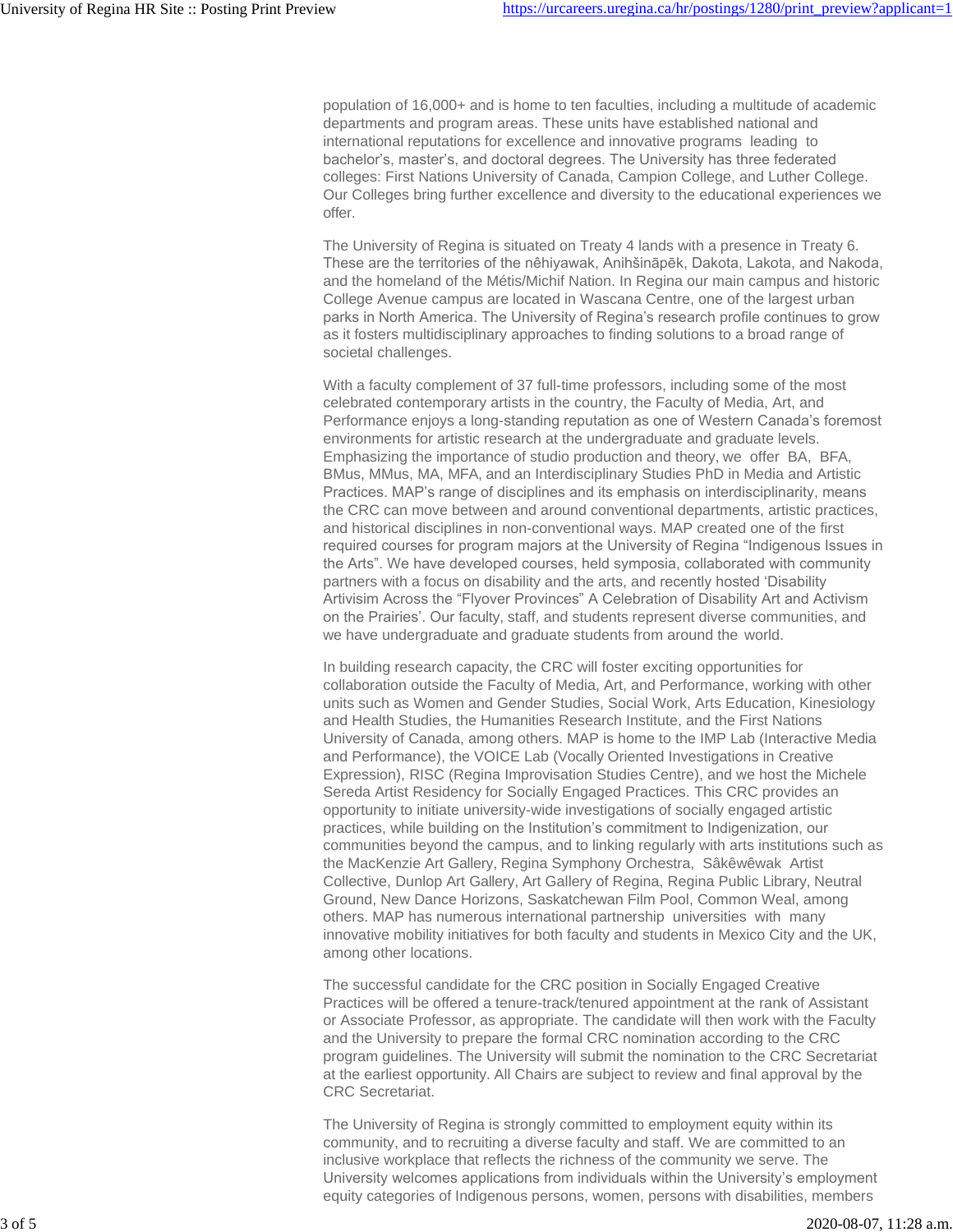|                                     | of visible minorities, individuals of diverse gender and sexual orientation and all<br>groups protected by the Human Rights Code. A Canada Research Chair entails a<br>reduced teaching load, research and salary stipends, as well as access to<br>infrastructure grants for the duration of the five-year chair, renewable once, for a total<br>of ten years. All qualified candidates are encouraged to apply; however, Canadians<br>and Permanent Residents will be given priority. The University's accommodation<br>policies are available at: https://www.uregina.ca/policy/browse-policy/policy-<br>EMP-080-005.html (contact: Neil Brotheridge, neil.brotheridge@uregina.ca,<br>1-306-585-4452).<br>For additional information please see:<br>www.uregina.ca/mediaartperformance<br>http://www.uregina.ca/hr<br>www.fnuniv.ca<br>https://www.chairs-chaires.gc.ca/program-programme/nomination-<br>mise_en_candidature-eng.aspx |
|-------------------------------------|------------------------------------------------------------------------------------------------------------------------------------------------------------------------------------------------------------------------------------------------------------------------------------------------------------------------------------------------------------------------------------------------------------------------------------------------------------------------------------------------------------------------------------------------------------------------------------------------------------------------------------------------------------------------------------------------------------------------------------------------------------------------------------------------------------------------------------------------------------------------------------------------------------------------------------------|
| <b>Position Requirements</b>        | The ideal candidate will have an active scholarly and/or creative practice grounded in<br>deep community engagement. You will already be making contributions to the critical<br>conversations and dialogue toward social change through participatory socially<br>engaged practices. Evidence of the ability to build on existing research at the faculty<br>level, coupled with the potential to establish a strong externally funded research<br>program is important. The capability to attract, mentor, and support exceptional<br>graduate students is essential. This chair will be dedicated to the sustainability of art<br>and culture in our society, as well as committed to social justice.                                                                                                                                                                                                                                 |
|                                     | The candidate should hold a PhD in a cognate field or an MFA. Applicants should<br>possess evidence of strong creative output, publication, or curation; a record of<br>service to the community; and ideally post-secondary teaching experience. The<br>successful candidate for the CRC (Tier 2) in Socially Engaged Creative Practices will<br>be appointed to the Faculty of Media, Art, and Performance at the rank of Assistant or<br>Associate Professor, and will teach in our undergraduate and graduate programs.                                                                                                                                                                                                                                                                                                                                                                                                              |
|                                     | Tier 2 Chairs are intended for exceptional emerging scholars and/or artists with less<br>than 10 years of active research in their field post terminal degree. Applicants who<br>are more than 10 years from having earned their highest degree (and where career<br>breaks exist, such as maternity, parental, extended sick leave or family care) may<br>request the University of Regina have their eligibility for a Tier 2 Chair assessed<br>through the program's Tier 2 justification process (contact: Michelle Beitel,<br>michelle.beitel@uregina.ca, 1-306-337-2479). The nominee must meet the<br>requirements for the position of Tier 2 Chair as defined by the CRC program. Please<br>consult the Canada Research Chairs website for full program information, including<br>further details on eligibility criteria.                                                                                                       |
| <b>Physical Demands</b>             |                                                                                                                                                                                                                                                                                                                                                                                                                                                                                                                                                                                                                                                                                                                                                                                                                                                                                                                                          |
| Pay Grade                           | <b>Faculty Assistant Professor</b>                                                                                                                                                                                                                                                                                                                                                                                                                                                                                                                                                                                                                                                                                                                                                                                                                                                                                                       |
| <b>Salary Range</b>                 | as per the URFA Collective Agreement (dependant on the qualifications) with an<br>annual salary stipend for the duration of the CRC                                                                                                                                                                                                                                                                                                                                                                                                                                                                                                                                                                                                                                                                                                                                                                                                      |
| <b>Status</b>                       | Permanent                                                                                                                                                                                                                                                                                                                                                                                                                                                                                                                                                                                                                                                                                                                                                                                                                                                                                                                                |
| <b>Work Hours</b>                   | as per the URFA Collective agreement                                                                                                                                                                                                                                                                                                                                                                                                                                                                                                                                                                                                                                                                                                                                                                                                                                                                                                     |
| <b>Duration (if Term/Temporary)</b> |                                                                                                                                                                                                                                                                                                                                                                                                                                                                                                                                                                                                                                                                                                                                                                                                                                                                                                                                          |
| <b>Full-Time/Part-Time</b>          | Full Time                                                                                                                                                                                                                                                                                                                                                                                                                                                                                                                                                                                                                                                                                                                                                                                                                                                                                                                                |
| <b>Preference Posting</b>           |                                                                                                                                                                                                                                                                                                                                                                                                                                                                                                                                                                                                                                                                                                                                                                                                                                                                                                                                          |
| <b>Target Posting</b>               | Not Targeted                                                                                                                                                                                                                                                                                                                                                                                                                                                                                                                                                                                                                                                                                                                                                                                                                                                                                                                             |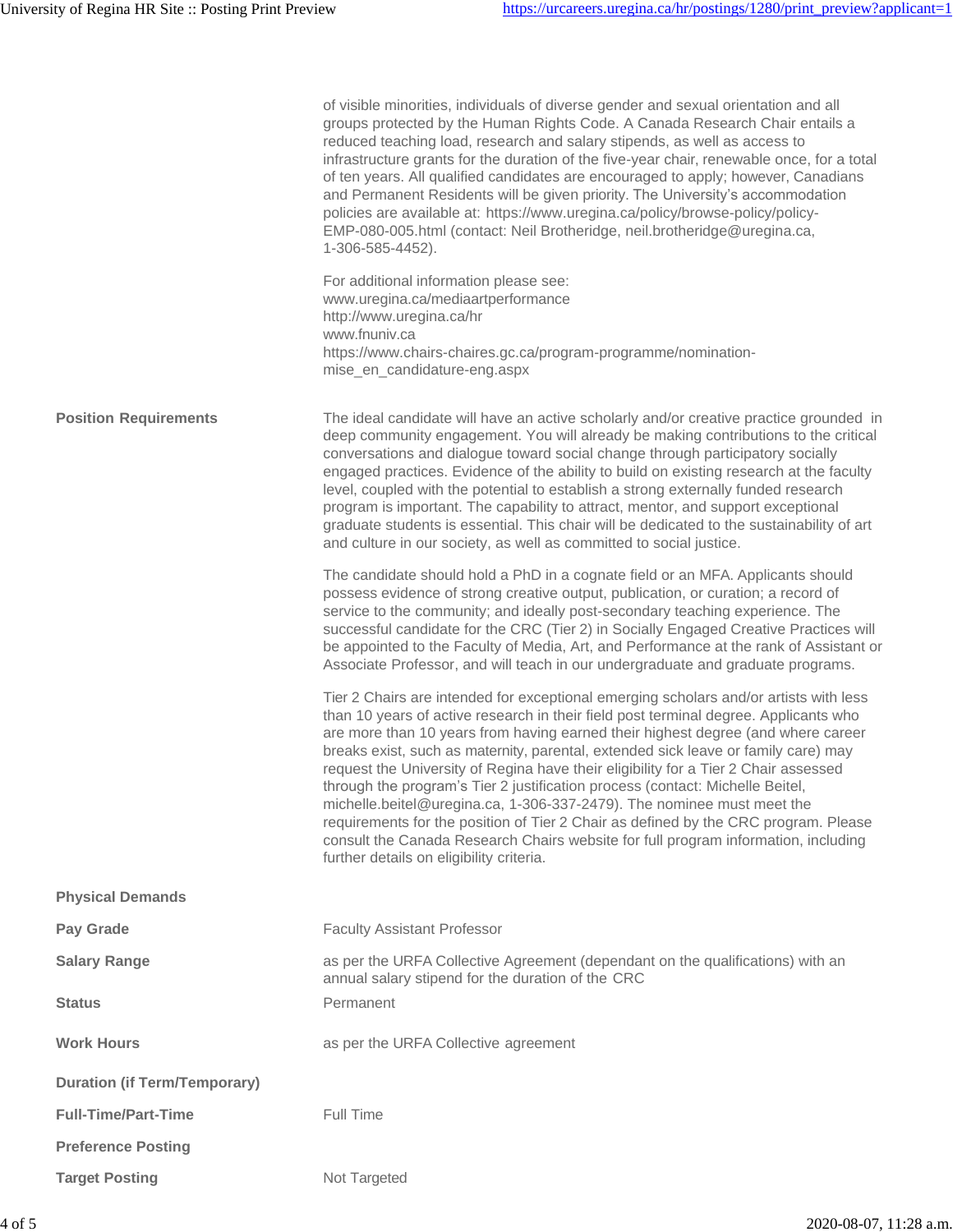| <b>Contact Information</b>              | For additional information regarding the position contact:<br>Rae Staseson, Dean<br>Faculty of Media, Art, and Performance<br>MAP.dean@uregina.ca                                                                                                                                                                                                                                                                                                                                         |
|-----------------------------------------|-------------------------------------------------------------------------------------------------------------------------------------------------------------------------------------------------------------------------------------------------------------------------------------------------------------------------------------------------------------------------------------------------------------------------------------------------------------------------------------------|
| <b>Job Open Date</b>                    | 02/21/2020                                                                                                                                                                                                                                                                                                                                                                                                                                                                                |
| <b>Job Close Date</b>                   | 04/03/2020                                                                                                                                                                                                                                                                                                                                                                                                                                                                                |
| <b>Open Until Filled</b>                |                                                                                                                                                                                                                                                                                                                                                                                                                                                                                           |
| <b>Special Application Instructions</b> | 1. The Cover Letter should describe how the applicant meets the criteria for the<br>position.                                                                                                                                                                                                                                                                                                                                                                                             |
|                                         | 2. Reference Contact Information: should include the name, position and contact<br>information (email and telephone numbers) for three individuals who have agreed to<br>provide reference letters. Only short-listed candidates will be asked to have their<br>referees send letters.                                                                                                                                                                                                    |
|                                         | 3. Research Interests/Projects document: should clearly detail research<br>achievements                                                                                                                                                                                                                                                                                                                                                                                                   |
|                                         | 4. Other – Provide a document detailing a five-year research plan appropriate to the<br>goals and objectives of the CRC program                                                                                                                                                                                                                                                                                                                                                           |
|                                         | 5. All applicants are required to submit copies of recent publications/samples of<br>creative projects. These documents can be uploaded to or web links to creative<br>projects provided under "Sample Research Publication 1," "Sample Research<br>Publication 2," and Sample Research Publication 3."                                                                                                                                                                                   |
|                                         | 6. The University of Regina is committed to development of a representative and<br>inclusive workplace that reflects the richness of the community that we serve. For this<br>competition, the University welcomes applications from all qualified applicants. The<br>University's accommodation policies are available at www.uregina.ca/policy/browse-<br>policy/policy-EMP-080-005.html (contact: Neil Brotheridge,<br>neil.brotheridge@uregina.ca, 1-306-585-4452).                   |
|                                         | 7. Given that scholars have varying career paths and that career interruptions can be<br>part of an excellent academic record, candidates are encouraged to provide any<br>relevant information about their experience and/or career interruptions to allow for a<br>fair assessment of their application.                                                                                                                                                                                |
| <b>Diversity Statement</b>              | The University of Regina is committed to an inclusive workplace that reflects the<br>richness of the community that we serve. The University welcomes applications from<br>all qualified individuals, including individuals within the University's employment equity<br>categories of women, persons with disabilities, members of visible minorities,<br>Indigenous persons, individuals of diverse gender and sexual orientation and all<br>groups protected by the Human Rights Code. |
| <b>Competition Number</b>               | 20200078A/S                                                                                                                                                                                                                                                                                                                                                                                                                                                                               |

## **Supplemental Questions**

Required fields are indicated with an asterisk (\*).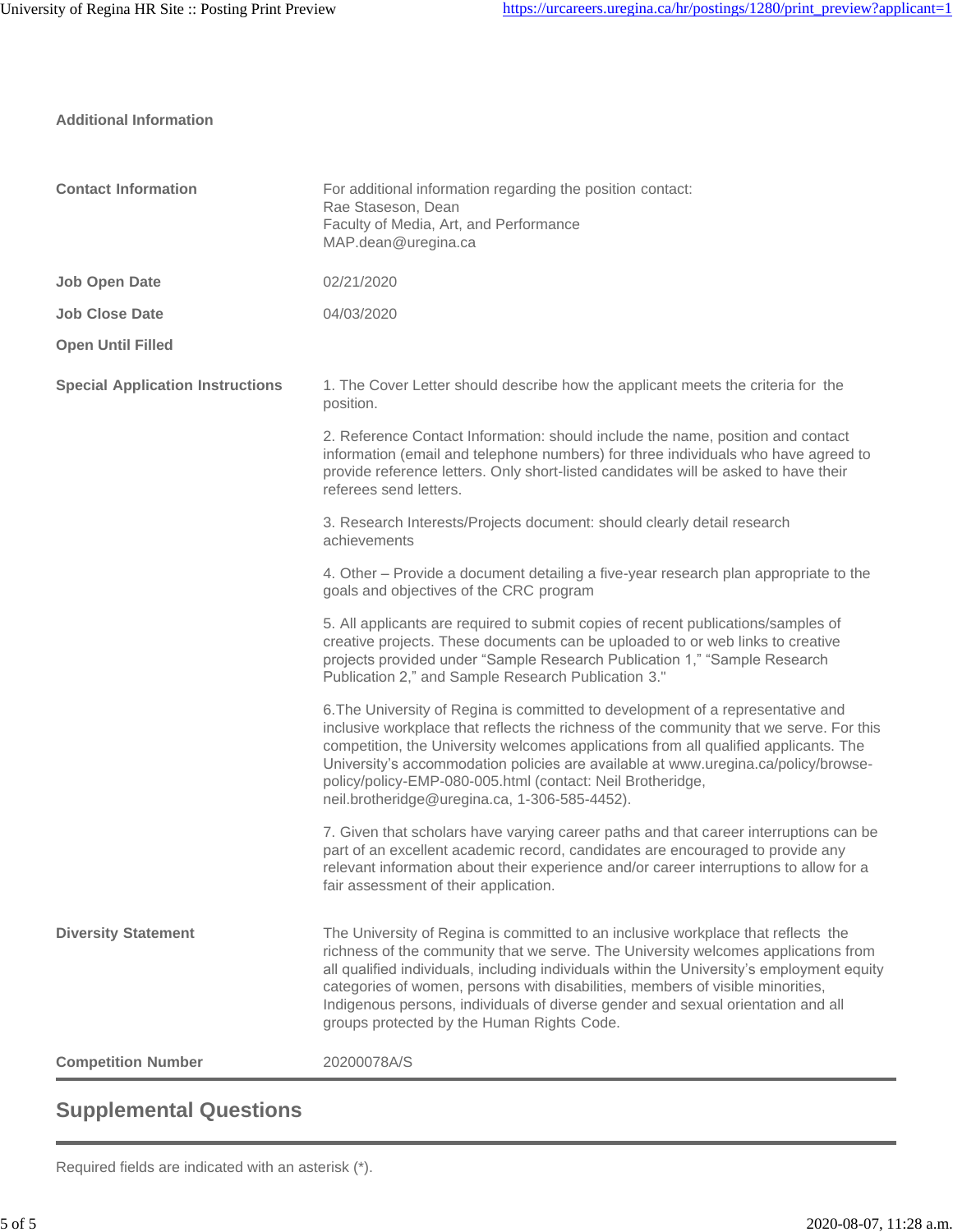## **Documents Required**

#### Required Documents

- 1. Resume/Curriculum Vitae
- 2. Cover Letter
- 3. Teaching Philosophy
- 4. Reference Contact Info
- 5. Evidence of Teaching Effectiveness
- 6. Research Interests/Projects
- 7. Unofficial Transcript(s)
- 8. Other (See Special Instructions to Applicants field on Posting)
- 9. Sample Research Publication 1

#### Optional Documents

- 1. Sample Research Publication 2
- 2. Sample Research Publication 3

## **Reference Letter**

**Reference Letter**

**Minimum References** 

**Maximum References**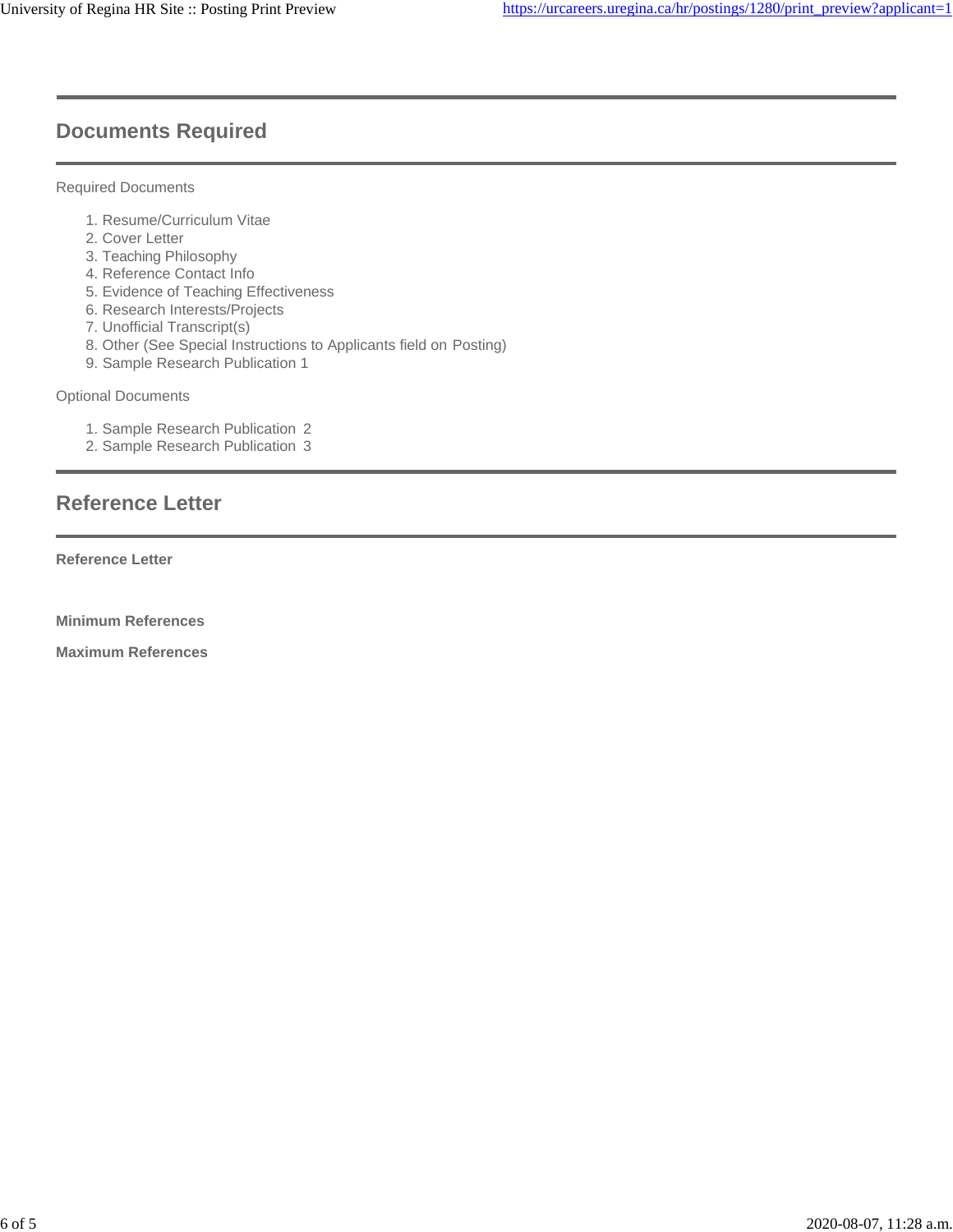| <b>Posting Details</b>                |                                                                                                                                                                                                                                                                                                                                                                                                                                                                                                                                                                                                                                                                                                                                                                                                                                                                                                                                                                                                                                                                                                                                                                                                                                                                                                                                                                                                   |  |  |
|---------------------------------------|---------------------------------------------------------------------------------------------------------------------------------------------------------------------------------------------------------------------------------------------------------------------------------------------------------------------------------------------------------------------------------------------------------------------------------------------------------------------------------------------------------------------------------------------------------------------------------------------------------------------------------------------------------------------------------------------------------------------------------------------------------------------------------------------------------------------------------------------------------------------------------------------------------------------------------------------------------------------------------------------------------------------------------------------------------------------------------------------------------------------------------------------------------------------------------------------------------------------------------------------------------------------------------------------------------------------------------------------------------------------------------------------------|--|--|
| Special Instructions to Applicants    | Prospective candidates are encouraged to submit their applications as<br>soon as possible. Review of applications will begin 1 May 2019 and will<br>continue until a CRC nominee is selected through a candidate appraisal<br>and interview process. To apply, applicants must electronically submit the<br>following documents:<br>1) a cover letter describing how the applicant meets the criteria for the<br>position;<br>2) a statement of teaching philosophy and evidence of teaching<br>effectiveness;<br>3) an up-to-date curriculum vitae;<br>4) research article reprints or preprints;<br>5) unofficial transcripts; and<br>6) a proposed five-year research plan in Children and the Justice System<br>that addresses the objectives of the CRC program (maximum 2,500<br>words). This plan should include a proposal for developing or enhancing<br>interdisciplinary research strengths, and a plan for developing externally<br>funded research projects and/or other projects appropriate to the CRC<br>mandate.<br>Candidates should also arrange for letters from three (3) referees and<br>official university transcripts to be sent directly to: Dr. Rick Kleer, Dean<br>Faculty of Arts, University of Regina, 3737 Wascana Parkway, Regina SK,<br>S4S 0A2, or to Arts.Deans.Office@uregina.ca<br>All qualified candidates are encouraged to apply; however, Canadians and |  |  |
|                                       | permanent residents will be given priority. Applicants representing<br>designated diversity groups are encouraged to self-identify on their<br>application.                                                                                                                                                                                                                                                                                                                                                                                                                                                                                                                                                                                                                                                                                                                                                                                                                                                                                                                                                                                                                                                                                                                                                                                                                                       |  |  |
| CUPE Information (CUPE postings only) |                                                                                                                                                                                                                                                                                                                                                                                                                                                                                                                                                                                                                                                                                                                                                                                                                                                                                                                                                                                                                                                                                                                                                                                                                                                                                                                                                                                                   |  |  |
| Department/Unit                       | Arts-Psychology                                                                                                                                                                                                                                                                                                                                                                                                                                                                                                                                                                                                                                                                                                                                                                                                                                                                                                                                                                                                                                                                                                                                                                                                                                                                                                                                                                                   |  |  |
| Employee Group                        | Canada Research Chair (CRC)                                                                                                                                                                                                                                                                                                                                                                                                                                                                                                                                                                                                                                                                                                                                                                                                                                                                                                                                                                                                                                                                                                                                                                                                                                                                                                                                                                       |  |  |
| Category                              | Academic                                                                                                                                                                                                                                                                                                                                                                                                                                                                                                                                                                                                                                                                                                                                                                                                                                                                                                                                                                                                                                                                                                                                                                                                                                                                                                                                                                                          |  |  |
| Position Title                        | Canada Research Chair Tier 2 - Children and the Justice System                                                                                                                                                                                                                                                                                                                                                                                                                                                                                                                                                                                                                                                                                                                                                                                                                                                                                                                                                                                                                                                                                                                                                                                                                                                                                                                                    |  |  |
| Salary Range                          | As per URFA Collective Agreement                                                                                                                                                                                                                                                                                                                                                                                                                                                                                                                                                                                                                                                                                                                                                                                                                                                                                                                                                                                                                                                                                                                                                                                                                                                                                                                                                                  |  |  |
| <b>Status</b>                         | Permanent                                                                                                                                                                                                                                                                                                                                                                                                                                                                                                                                                                                                                                                                                                                                                                                                                                                                                                                                                                                                                                                                                                                                                                                                                                                                                                                                                                                         |  |  |
| Duration (if term)                    |                                                                                                                                                                                                                                                                                                                                                                                                                                                                                                                                                                                                                                                                                                                                                                                                                                                                                                                                                                                                                                                                                                                                                                                                                                                                                                                                                                                                   |  |  |
| Full-Time/Part-Time                   | Full-Time                                                                                                                                                                                                                                                                                                                                                                                                                                                                                                                                                                                                                                                                                                                                                                                                                                                                                                                                                                                                                                                                                                                                                                                                                                                                                                                                                                                         |  |  |
| Part-Time %                           |                                                                                                                                                                                                                                                                                                                                                                                                                                                                                                                                                                                                                                                                                                                                                                                                                                                                                                                                                                                                                                                                                                                                                                                                                                                                                                                                                                                                   |  |  |
| <b>Work Hours</b>                     |                                                                                                                                                                                                                                                                                                                                                                                                                                                                                                                                                                                                                                                                                                                                                                                                                                                                                                                                                                                                                                                                                                                                                                                                                                                                                                                                                                                                   |  |  |
| Pay Grade                             | <b>Faculty Assistant Professor</b>                                                                                                                                                                                                                                                                                                                                                                                                                                                                                                                                                                                                                                                                                                                                                                                                                                                                                                                                                                                                                                                                                                                                                                                                                                                                                                                                                                |  |  |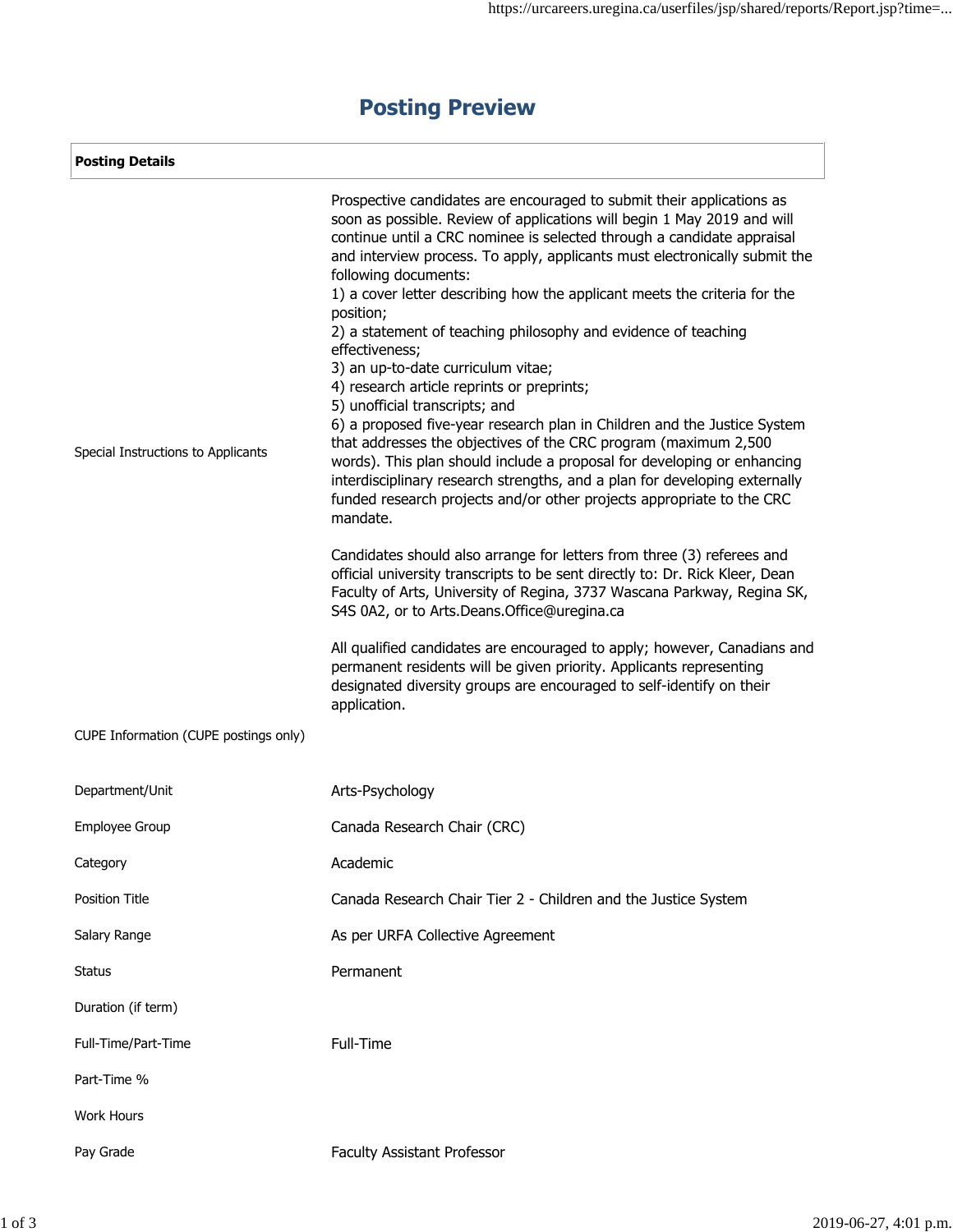The Department of Psychology in the Faculty of Arts at the University of Regina invites applications for a tenure-track appointment at the rank of Assistant Professor; the successful applicant will be nominated for a Tier II Canada Research Chair in the area of Children and the Justice System, with an expected appointment date of July 1st, 2020. The ideal candidate would develop a research program that uses the methods of experimental forensic psychology to investigate children's experiences within the justice system. Examples of such research programs could include the development of evidence-based practices to guide how police/attorneys collect information from children; perceptions of child witnesses; or, research that advances theory in the development of memory and morality/lie-telling in children.

The University of Regina provides excellent institutional infrastructure to support the research program of the Chair. It houses the Collaborative Centre for Justice and Safety, which brings together researchers from Psychology, Justice Studies, Engineering, Economics, Computer Science, History, and other disciplines to carry out research that can be disseminated directly to the justice community nation-wide and internationally. The successful applicant will be able to leverage the University's extensive network of relationships with virtually every major organization involved in justice and community safety in Saskatchewan, including the Saskatchewan Ministry of Justice; Royal Canadian Mounted Police; Saskatchewan Police College; and, the Correctional Service of Canada. It is also home to the Child Trauma Research Centre (CTRC), an interdisciplinary centre developed in strategic partnership with community organizations that is designed to improve the lives of children who experience trauma.

The Faculty of Arts is home to approximately 100 full-time faculty members in fourteen departments and seven interdisciplinary programs in social sciences and humanities, and several research chairs, including the Saskatchewan Law Foundation Chair in Police Studies. The Faculty supports collaboration with community organizations through its Community Research Unit (CRU); the CRU plays a very important role in assisting researchers in mobilizing their research findings in the justice community.

The Department of Psychology offers a vibrant, diverse research environment that has yielded some of the University's greatest research successes, including attracting nearly 54 million dollars in external funding in the last decade. The Chair will find a rich network of potential faculty collaborators with a variety of forensic research interests and will have the opportunity to contribute to our graduate programs in Experimental and Applied Psychology, Clinical Psychology, Police Studies, and Justice Studies.

The Canada Research Chairs (CRCs) were established by the Canadian Government as part of a national strategy to foster research excellence. Tier 2 Chairs are intended for exceptional emerging scholars with less than 10 years of active research in their field. Applicants who are more than 10 years from having earned their highest degree (and where career breaks exist, such as maternity, parental or extended sick leave, clinical training, etc.) are encouraged to provide any relevant information about their experience and/or career interruptions to allow for a fair assessment of their application. Candidates may have their eligibility for a Tier 2 Chair assessed through the program's Tier 2 justification process.

Position Summary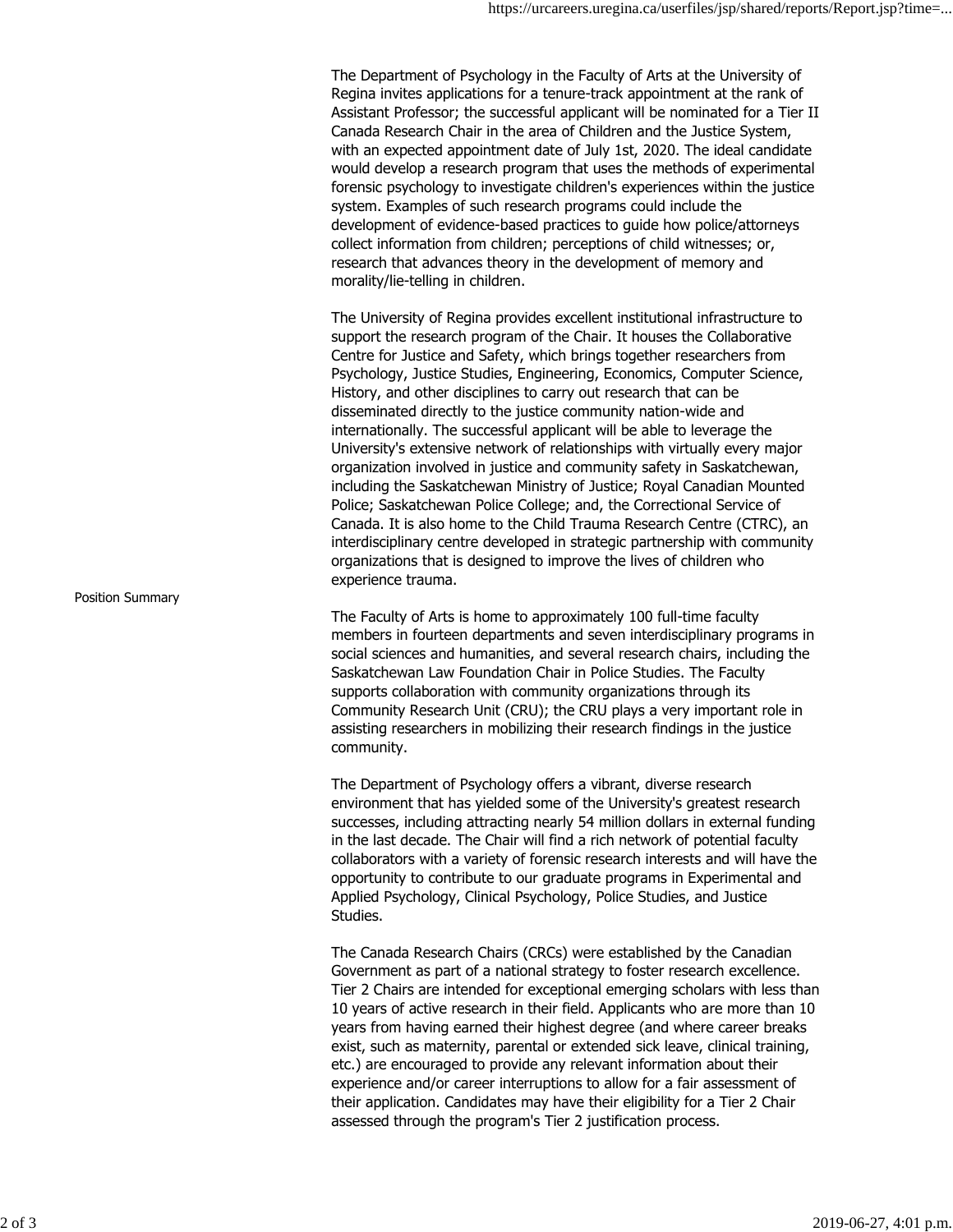| Requirements              | The successful candidate will have a PhD in psychology, or a related field.<br>The Chair will be based in the Department of Psychology in the Faculty of<br>Arts. The University of Regina's Strategic Plan 2015-2020 (peyak aski<br>kikawinaw - together we are stronger) emphasizes Social Justice and<br>Community Safety as a strategic priority. The impact of the work carried<br>out by our researchers in this area is felt at all levels, from first responders<br>and police investigators to researchers and policy makers. The successful<br>candidate's research program will contribute to the growth and impact of<br>this research area. |
|---------------------------|----------------------------------------------------------------------------------------------------------------------------------------------------------------------------------------------------------------------------------------------------------------------------------------------------------------------------------------------------------------------------------------------------------------------------------------------------------------------------------------------------------------------------------------------------------------------------------------------------------------------------------------------------------|
|                           | The nominee must meet the requirements for the position of Tier 2 Chair<br>as defined by the CRC program. Please consult the Canada Research<br>Chairs website for full program information, including further details on<br>eligibility criteria http://www.chairs-chaires.gc.ca). All Canada Research<br>Chairs are subject to review and final approval by the CRC Program.                                                                                                                                                                                                                                                                           |
| Posting Date              | 04-04-2019                                                                                                                                                                                                                                                                                                                                                                                                                                                                                                                                                                                                                                               |
| Closing Date              | Open Until Filled                                                                                                                                                                                                                                                                                                                                                                                                                                                                                                                                                                                                                                        |
| Diversity Statement       | The University of Regina is committed to an inclusive workplace that<br>reflects the richness of the community that we serve. The University<br>welcomes applications from all qualified individuals, including individuals<br>within the University's employment equity categories of women, persons<br>with disabilities, members of visible minorities, aboriginal persons,<br>individuals of diverse gender and sexual orientation and all groups<br>protected by the Human Rights Code.                                                                                                                                                             |
| <b>Competition Number</b> | 20190415                                                                                                                                                                                                                                                                                                                                                                                                                                                                                                                                                                                                                                                 |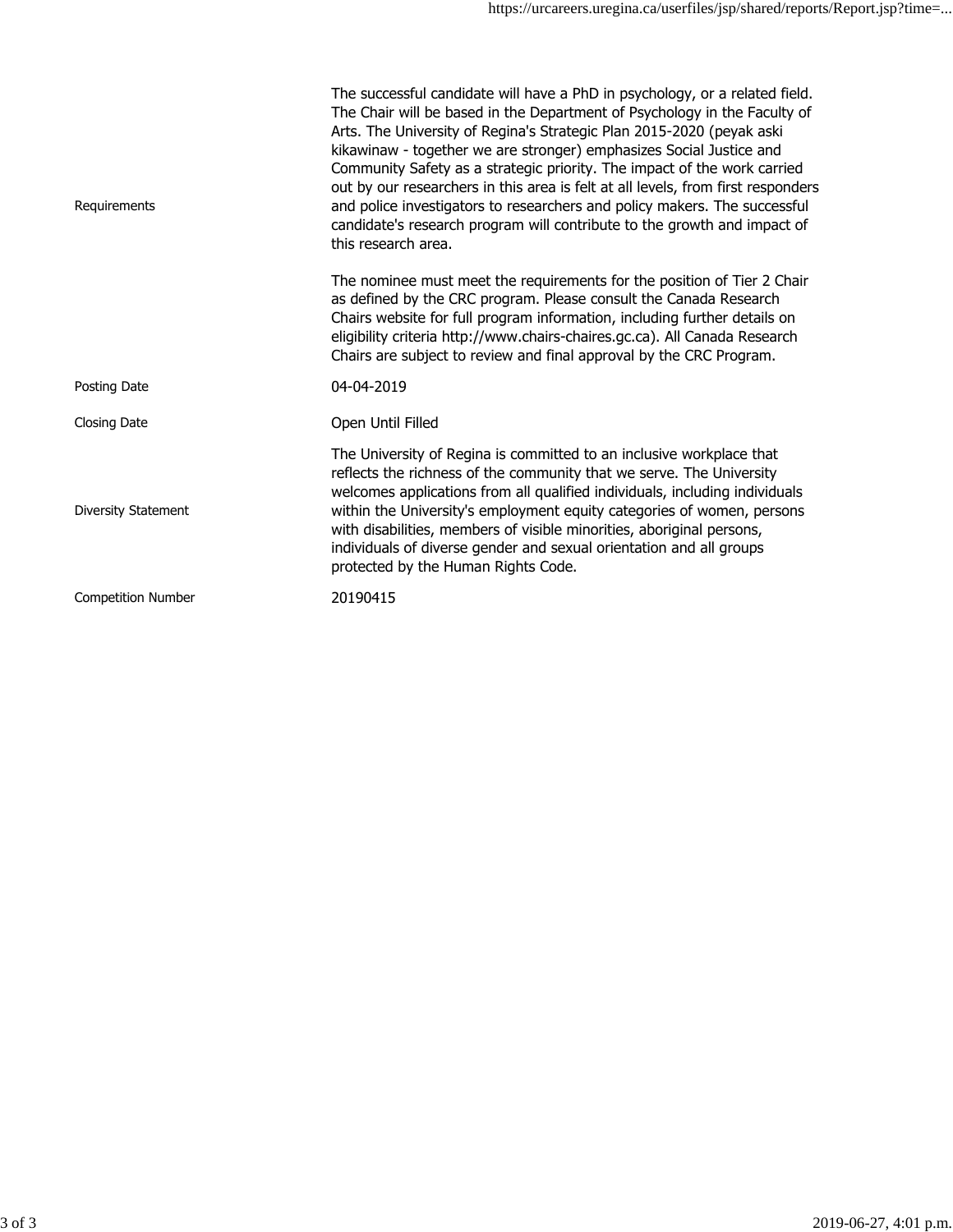| <b>Posting Details</b>                |                                                                                                                                                                                                                                                                                                                                                                                                                                                                                                                                                                                                                                                                                 |  |  |
|---------------------------------------|---------------------------------------------------------------------------------------------------------------------------------------------------------------------------------------------------------------------------------------------------------------------------------------------------------------------------------------------------------------------------------------------------------------------------------------------------------------------------------------------------------------------------------------------------------------------------------------------------------------------------------------------------------------------------------|--|--|
| Special Instructions to Applicants    | Applicants must submit the following documents through the University of<br>Regina's online system at https://www.uregina.ca/hr/careers<br>/opportunities.html (under Academic Positions) by May 6, 2019:<br>- Cover letter describing their qualifications and interest in the position;<br>- Curriculum Vitae;<br>- 5-year research plan (up to 5 pages) that addresses the objectives of the<br>CRC program;<br>- A teaching statement (up to 2 pages), including philosophy, teaching<br>experience and interests in biochemistry;<br>- The names and contact information for three referees.<br>All qualified candidates are invited to apply. The University of Regina is |  |  |
|                                       | committed to employment equity, diversity, and inclusivity, and strongly<br>encourages applications from women, Indigenous persons, visible<br>minorities, and persons with disabilities. Preference will be given to those<br>who self-identify as members of one or more of these groups in the<br>application process. The University's accommodation policies are available<br>at: https://www.uregina.ca/policy/browse-policy/policy-EMP-080-005.html<br>(contact: Neil Brotheridge, neil.brotheridge@uregina.ca or<br>1-306-585-4452).                                                                                                                                    |  |  |
| CUPE Information (CUPE postings only) |                                                                                                                                                                                                                                                                                                                                                                                                                                                                                                                                                                                                                                                                                 |  |  |
| Department/Unit                       | Science-Chemistry and Biochemistry                                                                                                                                                                                                                                                                                                                                                                                                                                                                                                                                                                                                                                              |  |  |
| Employee Group                        | <b>URFA</b>                                                                                                                                                                                                                                                                                                                                                                                                                                                                                                                                                                                                                                                                     |  |  |
| Category                              | Academic                                                                                                                                                                                                                                                                                                                                                                                                                                                                                                                                                                                                                                                                        |  |  |
| <b>Position Title</b>                 | Canada Research Chair Tier 2 - Chemogenomics and Host-Pathogen<br><b>Interactions</b>                                                                                                                                                                                                                                                                                                                                                                                                                                                                                                                                                                                           |  |  |
| Salary Range                          | Per Collective Agreement.                                                                                                                                                                                                                                                                                                                                                                                                                                                                                                                                                                                                                                                       |  |  |
| Status                                | Permanent                                                                                                                                                                                                                                                                                                                                                                                                                                                                                                                                                                                                                                                                       |  |  |
| Duration (if term)                    |                                                                                                                                                                                                                                                                                                                                                                                                                                                                                                                                                                                                                                                                                 |  |  |
| Full-Time/Part-Time                   | Full-Time                                                                                                                                                                                                                                                                                                                                                                                                                                                                                                                                                                                                                                                                       |  |  |
| Part-Time %                           |                                                                                                                                                                                                                                                                                                                                                                                                                                                                                                                                                                                                                                                                                 |  |  |
| <b>Work Hours</b>                     | N/A                                                                                                                                                                                                                                                                                                                                                                                                                                                                                                                                                                                                                                                                             |  |  |
| Pay Grade                             | <b>Faculty Professor</b>                                                                                                                                                                                                                                                                                                                                                                                                                                                                                                                                                                                                                                                        |  |  |
| Position Summary                      | The Faculty of Science at the University of Regina invites applicants for<br>nomination as a Tier 2 Canada Research Chair in Chemogenomics and<br>Host-Pathogen Interactions in the Department of Chemistry &<br>Biochemistry. The appointment is subject to review and final approval<br>through the Canada Research Chair (CRC) Program. CRC awards are<br>tenable for 5 years and renewable once, after which time, the CRC will<br>become a full-time faculty member in the Department of Chemistry &<br>Biochemistry.                                                                                                                                                      |  |  |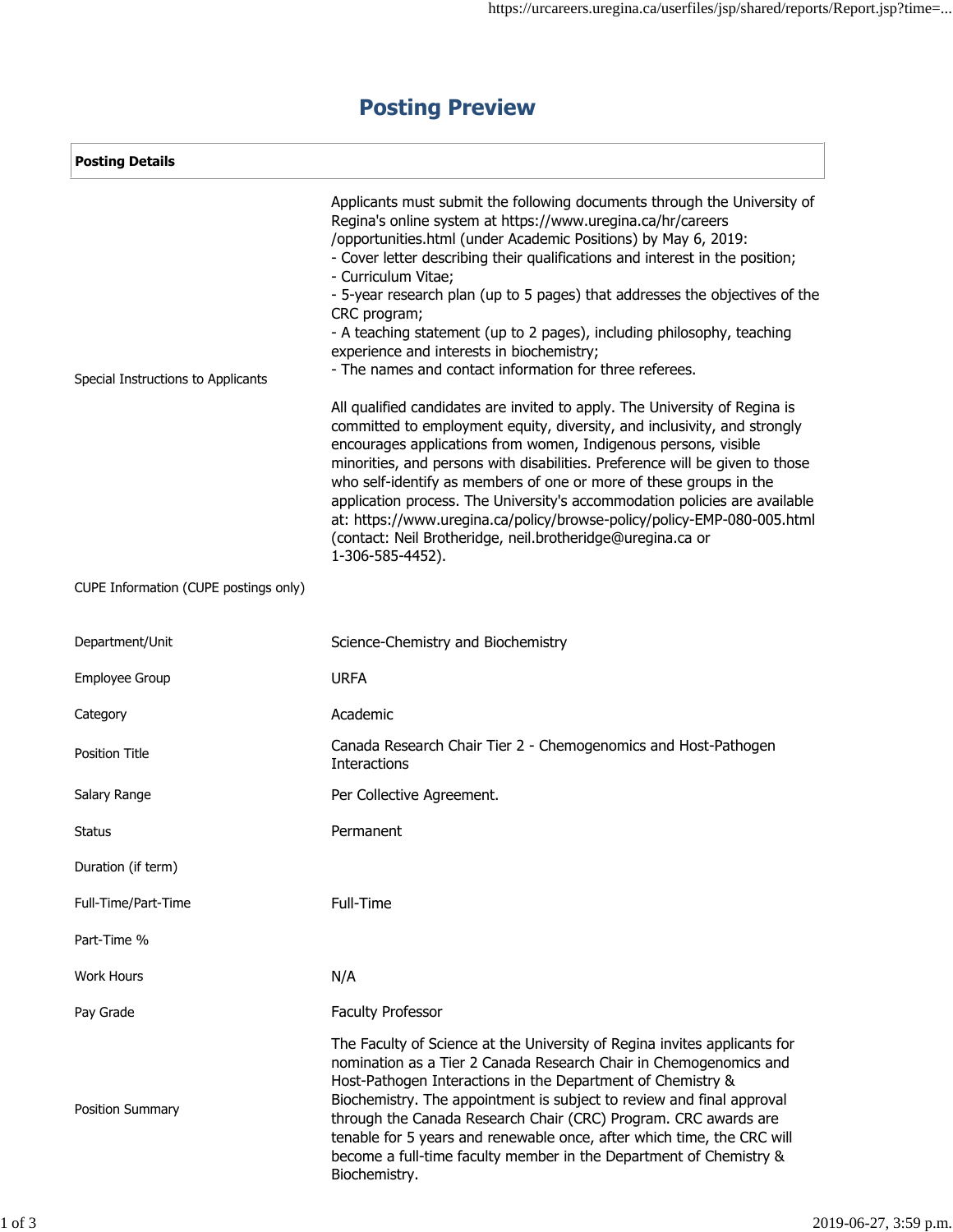The CRC Program (http://www.chairs-chaires.gc.ca) was established by the Government of Canada to foster research excellence in Canada. CRC researchers (Tier 2) are emerging world-class researchers who have been recognized by their peers as having the potential to lead in their field. This CRC will aid the University of Regina in achieving the goals of the Human Health foci of the Strategic Research Plan 2015-2020 by aligning with research goals of the Integrated Human Health: Equity, Disease, and Prevention Research Cluster. The CRC will help link researchers in the Department of Chemistry & Biochemistry with those in other departments (Biology, Computer Science), as well as with health care practitioners in Saskatchewan (e.g., Regina Qu'Appelle Health Region and Roy Romanow Provincial Laboratory) or Canada.

The successful CRC candidate will have expertise in chemogenomics and host-pathogen interactions, and will be expected to establish a novel research program centered on the development of advanced therapeutic strategies to counter the rapidly emerging threat of antibiotic-resistant "superbugs".

Tier 2 CRCs are intended for exceptional emerging researchers (i.e., candidates, at the time of nomination, must be no more than 10 years from having earned their highest degree). The University recognizes the legitimate impact that leaves (e.g., parental leave, leave due to illness) can have on a candidate's record of research and achievement and commits that these leaves will be taken into careful consideration during the assessment process. Candidates with more than 10 years since their highest degree for which career breaks exist, such as maternity, parental or extended sick leave, clinical training, family care, or other leaves are encouraged to provide any relevant information about their experience and/or career interruptions to allow for a fair assessment of their application. Candidates may have their eligibility for a CRC assessed through the program's Tier 2 justification process. Please consult the University of Regina Research Office for more information. Full program information, including details on eligibility criteria, can be found on the CRC website: [http://www.chairs-chaires.gc.ca/home-accueil-eng.aspx\).](http://www.chairs-chaires.gc.ca/home-accueil-eng.aspx)) CRCs are offered a reduced teaching load, an additional salary stipend, an operating grant, start-up funds, and an opportunity to apply to the Canada Foundation for Innovation (CFI) funding for additional instrumentation needs. The Department of Chemistry and Biochemistry will work with the successful candidate to complete their CRC application. Ideally, a full draft will be ready for internal departmental review by early October 2019, with the CRC nomination deadline of October 21, 2019. Once approved by the CRC Program, the candidate is likely to take up their CRC in July 2020 or January 2021.

Qualifications, responsibilities, and expectations of the successful candidate include, but are not limited to:

- a Ph.D. in biochemistry or closely related field;
- demonstrated leadership, collaboration, and networking skills;
- potential to attract and train high quality personnel in biochemistry, chemical biology, microbiology, or pharmacology;
- engage in academic and scholarly activity, including the teaching of undergraduate or graduate courses in biochemistry;
- an exceptional track record of peer-reviewed publications;
- commitment to preparing a CRC application that articulates an original, innovative, and high quality research program.

Posting Date 04-02-2019

Requirements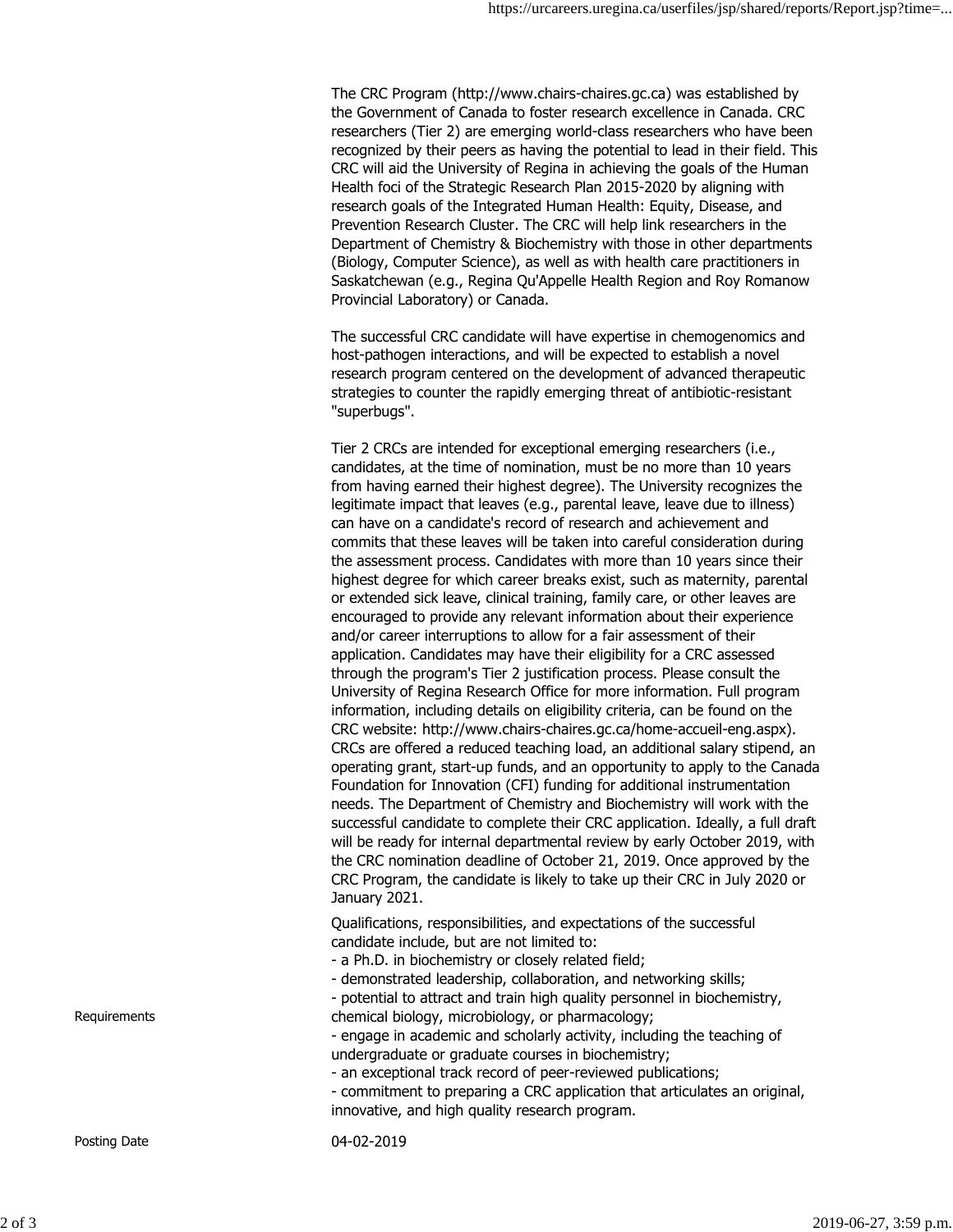| Closing Date              | 05-06-2019                                                                                                                                                                                                                                                                                                                                                                                                                                                                                   |
|---------------------------|----------------------------------------------------------------------------------------------------------------------------------------------------------------------------------------------------------------------------------------------------------------------------------------------------------------------------------------------------------------------------------------------------------------------------------------------------------------------------------------------|
| Diversity Statement       | The University of Regina is committed to an inclusive workplace that<br>reflects the richness of the community that we serve. The University<br>welcomes applications from all qualified individuals, including individuals<br>within the University's employment equity categories of women, persons<br>with disabilities, members of visible minorities, aboriginal persons,<br>individuals of diverse gender and sexual orientation and all groups<br>protected by the Human Rights Code. |
| <b>Competition Number</b> | 20190410                                                                                                                                                                                                                                                                                                                                                                                                                                                                                     |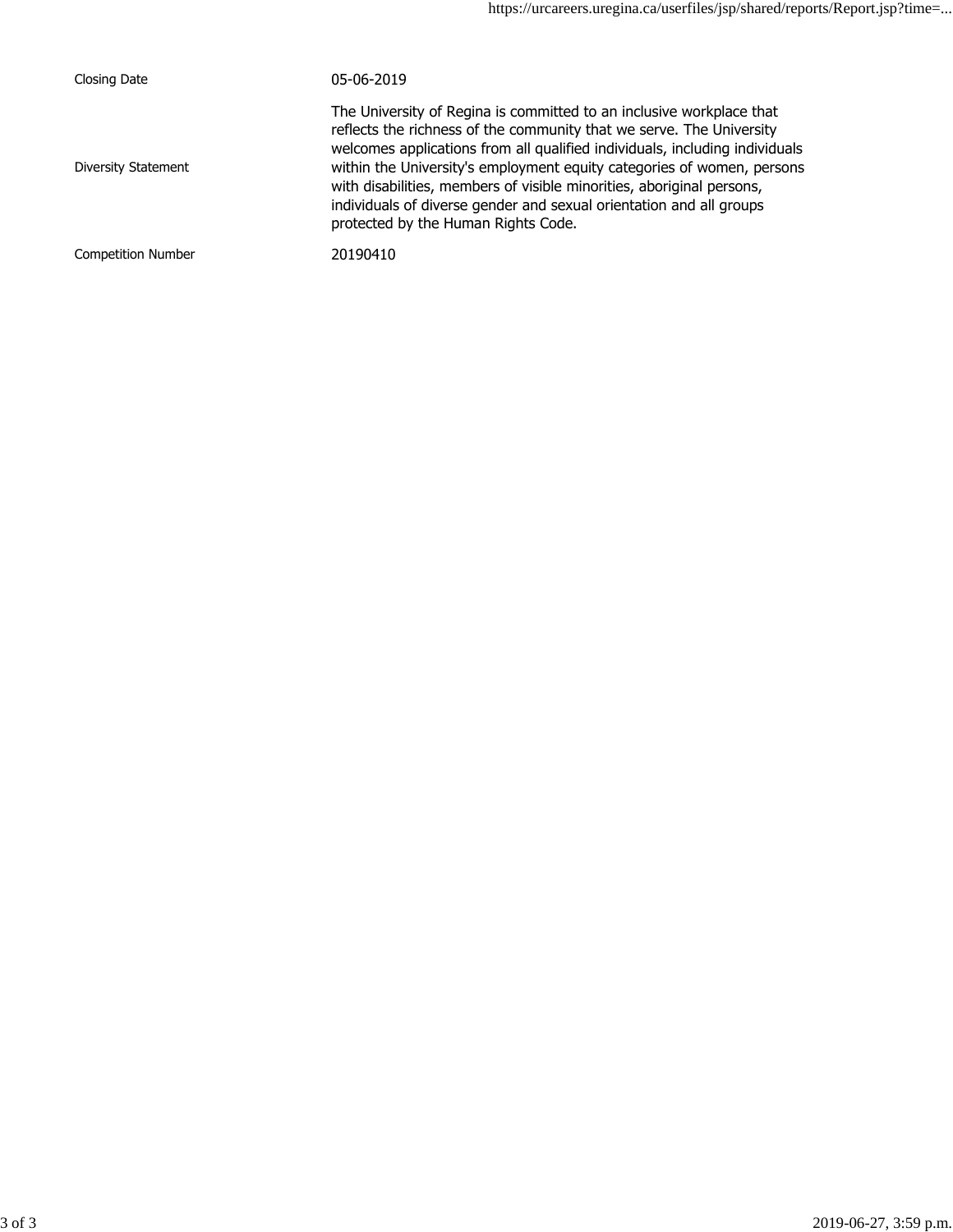| <b>Posting Details</b>                |                                                                                                                                                                                                                                                                                                                                                                                                                                                                                                                                                                                                                                                                                                             |
|---------------------------------------|-------------------------------------------------------------------------------------------------------------------------------------------------------------------------------------------------------------------------------------------------------------------------------------------------------------------------------------------------------------------------------------------------------------------------------------------------------------------------------------------------------------------------------------------------------------------------------------------------------------------------------------------------------------------------------------------------------------|
|                                       | As an employer committed to employment equity, we are seeking<br>applications from women scientists for this position. As the 2016<br>evaluation of the CRC program noted, "more work is needed to address<br>barriers to access for designated groups". In order to alleviate the under-<br>representation of women in Tier I CRC and senior faculty positions, this<br>position has been targeted to women. Additionally, NSERC is in a<br>consultation process for a "made-in-Canada" Athena SWAN program<br>(www.nserc-crsng.gc.ca/NSERC-CRSNG/EDI-EDI/Athena-SWAN_eng.aspl),<br>as part of the Government of Canada's efforts to improve equity, diversity<br>and inclusion in the research community. |
|                                       | Applications for this position are made online: www.uregina.ca/hr/careers<br>/opportunities.html (under Academic Positions).                                                                                                                                                                                                                                                                                                                                                                                                                                                                                                                                                                                |
| Special Instructions to Applicants    | Applications should include a cover letter, a curriculum vitae, a summary<br>of research achievements to date, a brief outline of the proposed<br>research, and the names and contact information of three referees.<br>Review of applications will commence on 06 May 2019. Candidates must<br>formally self-identify to be considered for the position. Questions about<br>the position should be addressed to Peter Leavitt<br>(peter.leavitt@uregina.ca).                                                                                                                                                                                                                                               |
|                                       | The University of Regina is committed to development of a representative<br>and inclusive workplace that reflects the richness of the community that<br>we serve. For this competition, the University welcomes applications from<br>all qualified women, including women with disabilities, members of visible<br>minorities, and Indigenous persons. The University's accommodation<br>policies are available at www.uregina.ca/policy/browse-policy/policy-<br>EMP-080-005.html (contact: Neil Brotheridge,<br>neil.brotheridge@uregina.ca, 1-306-585-4452).                                                                                                                                             |
| CUPE Information (CUPE postings only) |                                                                                                                                                                                                                                                                                                                                                                                                                                                                                                                                                                                                                                                                                                             |
| Department/Unit                       | Science-Biology                                                                                                                                                                                                                                                                                                                                                                                                                                                                                                                                                                                                                                                                                             |
| Employee Group                        | Canada Research Chair (CRC)                                                                                                                                                                                                                                                                                                                                                                                                                                                                                                                                                                                                                                                                                 |
| Category                              | Academic                                                                                                                                                                                                                                                                                                                                                                                                                                                                                                                                                                                                                                                                                                    |
| Position Title                        | Canada Research Chair Tier 1- Water, Environment and Sustainability                                                                                                                                                                                                                                                                                                                                                                                                                                                                                                                                                                                                                                         |
| Salary Range                          | Per Collective Agreement.                                                                                                                                                                                                                                                                                                                                                                                                                                                                                                                                                                                                                                                                                   |
| <b>Status</b>                         | Permanent                                                                                                                                                                                                                                                                                                                                                                                                                                                                                                                                                                                                                                                                                                   |
| Duration (if term)                    |                                                                                                                                                                                                                                                                                                                                                                                                                                                                                                                                                                                                                                                                                                             |
| Full-Time/Part-Time                   | Full-Time                                                                                                                                                                                                                                                                                                                                                                                                                                                                                                                                                                                                                                                                                                   |
| Part-Time %                           |                                                                                                                                                                                                                                                                                                                                                                                                                                                                                                                                                                                                                                                                                                             |
| Work Hours                            | N/A                                                                                                                                                                                                                                                                                                                                                                                                                                                                                                                                                                                                                                                                                                         |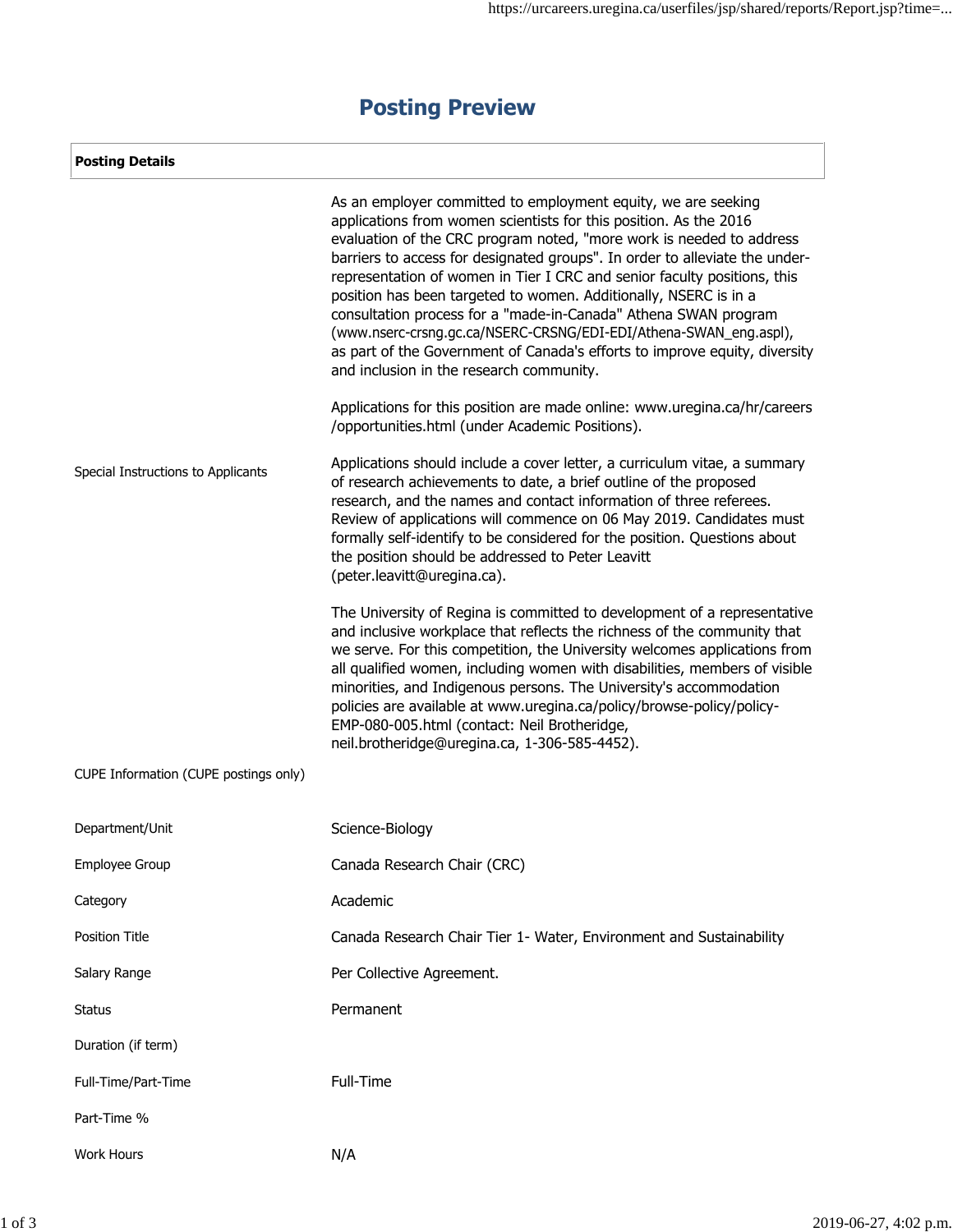| Pay Grade        | <b>Faculty Professor</b>                                                                                                                                                                                                                                                                                                                                                                                                                                                                                                                                                                                                                                                                                                                                                                                                                                                                                                                                                                                                                                                                                            |
|------------------|---------------------------------------------------------------------------------------------------------------------------------------------------------------------------------------------------------------------------------------------------------------------------------------------------------------------------------------------------------------------------------------------------------------------------------------------------------------------------------------------------------------------------------------------------------------------------------------------------------------------------------------------------------------------------------------------------------------------------------------------------------------------------------------------------------------------------------------------------------------------------------------------------------------------------------------------------------------------------------------------------------------------------------------------------------------------------------------------------------------------|
|                  | The Faculty of Science at the University of Regina invites applications for<br>nomination to a Tier 1 Canada Research Chair (CRC) in Water,<br>Environment and Sustainability. The home academic department of the<br>successful candidate will be determined by the applicant's specific areas of<br>expertise.                                                                                                                                                                                                                                                                                                                                                                                                                                                                                                                                                                                                                                                                                                                                                                                                    |
|                  | The Canada Research Chair Program (www.chairs-chaires.gc.ca) has been<br>established by the Government of Canada to foster research excellence in<br>Canada. Tier 1 chairs are for a term of seven years, and are renewable for<br>up to one additional seven-year term. Thereafter, the chairholder will hold<br>a regular faculty appointment, although in exceptional circumstances, a<br>second CRC renewal is possible (the renewal must contribute to the<br>meeting of institutional equity and diversity targets). Tier 1 chairs are<br>outstanding and innovative world-class researchers whose<br>accomplishments have had a major impact in their field and are<br>recognized internationally. Given that scholars have varying career paths<br>and that career interruptions can be part of an excellent academic records,<br>candidates are encouraged to provide any relevant information about their<br>experience and/or career interruptions to allow for a fair assessment of<br>their application. All chairs are subject to review and final approval by the<br>Canada Research Chairs Program. |
| Position Summary | The CRC in Water, Environment and Sustainability will use a combination<br>of process-based experimentation, modeling, paleoecological analyses,<br>macroecology, biogeochemistry, or multi-decadal environmental<br>monitoring to investigate factors that regulate the structure and function<br>of freshwater and surface water, and improve strategies for their<br>protection. The candidate will be a global leader in climate change,<br>human-environmental interactions, and/or adaptive management<br>strategies for surface waters. Areas of research strength at Regina include<br>nutrient pollution and water quality, climate and lakes, paleoecology,<br>major element biogeochemistry, ecosystem sustainability and lake<br>management. The successful candidate will demonstrate excellence in<br>interdisciplinary collaboration and possess the visionary leadership<br>necessary to replace the current director of the Institute of Environmental<br>Change and Society (IECS) after a period of co-direction.                                                                                |
|                  | The University of Regina's Strategic Research Plan 2016-2021 emphasizes<br>'Water, Environment and Clean Energy' as a strategic priority and the U of<br>R is a global leader in environment and sustainability, particularly in the<br>area of aquatic resources. IECS (www.iecs-uregina.ca) is home to the 25-<br>year Qu'Appelle Valley Long-Term Ecological Research Program (QU-<br>LTER), one of Canada's longest-running non-governmental freshwater<br>research programs. IECS is supported by three PhD-level research staff<br>and 13 million dollars of infrastructure. The Faculty of Science has a long<br>history of collaboration with research agencies in regional, national and<br>international arenas.                                                                                                                                                                                                                                                                                                                                                                                          |
|                  | For additional information about the position and the research<br>environment in support of the position, see: www.uregina.ca/science/crc-<br>search-2019.html.                                                                                                                                                                                                                                                                                                                                                                                                                                                                                                                                                                                                                                                                                                                                                                                                                                                                                                                                                     |
| Requirements     | Qualifications, responsibilities, and expectations of the successful<br>candidate include, but are not limited to:<br>- commitment to preparing a CRC application that articulates an original,<br>innovative, and high quality research program;<br>- an exceptional track record of peer-reviewed publications in freshwater                                                                                                                                                                                                                                                                                                                                                                                                                                                                                                                                                                                                                                                                                                                                                                                      |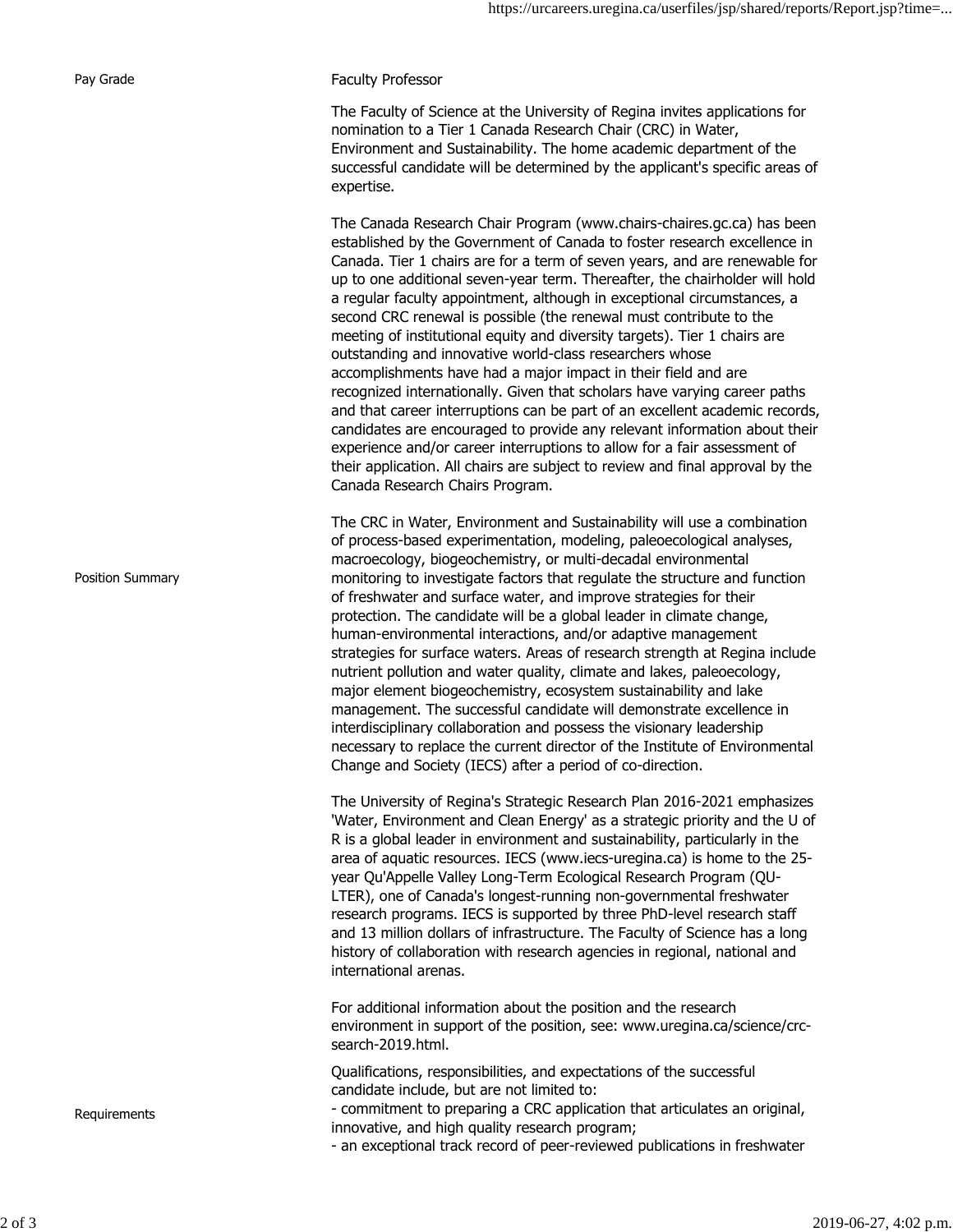|                           | (surface water) science;<br>- demonstrated leadership and interdisciplinary collaboration skills.                                                                                                                                                                                                                                                                                                                                                                                            |
|---------------------------|----------------------------------------------------------------------------------------------------------------------------------------------------------------------------------------------------------------------------------------------------------------------------------------------------------------------------------------------------------------------------------------------------------------------------------------------------------------------------------------------|
| Posting Date              | 04-02-2019                                                                                                                                                                                                                                                                                                                                                                                                                                                                                   |
| Closing Date              | 06-03-2019                                                                                                                                                                                                                                                                                                                                                                                                                                                                                   |
| Diversity Statement       | The University of Regina is committed to an inclusive workplace that<br>reflects the richness of the community that we serve. The University<br>welcomes applications from all qualified individuals, including individuals<br>within the University's employment equity categories of women, persons<br>with disabilities, members of visible minorities, aboriginal persons,<br>individuals of diverse gender and sexual orientation and all groups<br>protected by the Human Rights Code. |
| <b>Competition Number</b> | 20190411                                                                                                                                                                                                                                                                                                                                                                                                                                                                                     |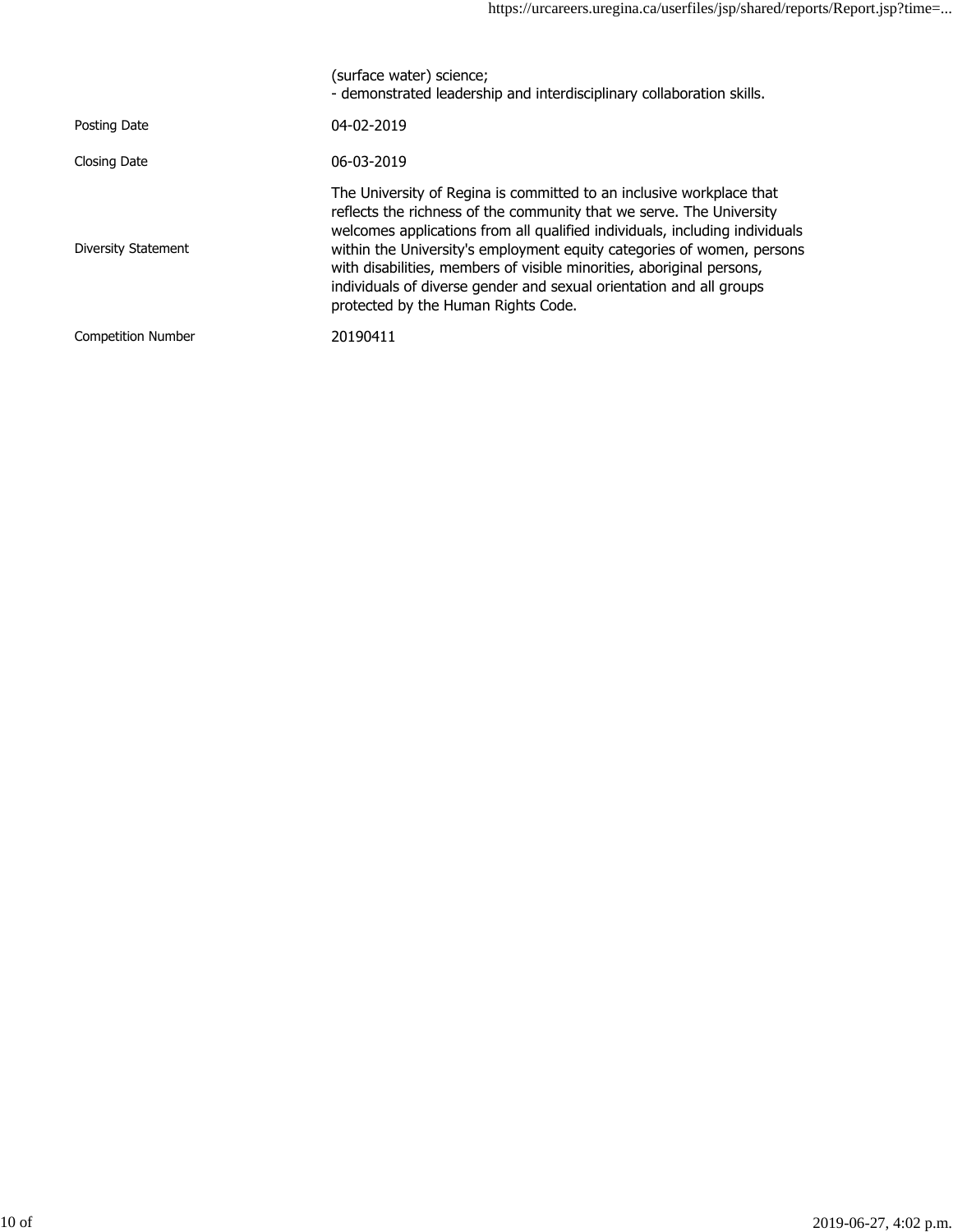# **Post Preview**

| <b>Posting Details</b>                |                                                                                                                                                                                                                                                           |  |
|---------------------------------------|-----------------------------------------------------------------------------------------------------------------------------------------------------------------------------------------------------------------------------------------------------------|--|
|                                       | Only short-listed candidates will be contacted.                                                                                                                                                                                                           |  |
|                                       | 1. The Cover Letter should describe how the applicant meets the criteria<br>for the position                                                                                                                                                              |  |
|                                       | 2. Reference Contact Info: should include the name, position and contact<br>information (email) for three individuals who have agreed to provide<br>reference letters. Only short-listed candidates will be asked to have their<br>referees send letters. |  |
|                                       | 3. Research Interests/Projects: should clearly detail research<br>achievements                                                                                                                                                                            |  |
|                                       | 4. Other - Provide a document detailing a five-year research plan<br>appropriate to the goals and objectives of the CRC program                                                                                                                           |  |
| Special Instructions to Applicants    | 5. All applicants are required to submit copies of recent<br>publications/samples of creative projects. These can be uploaded to<br>"Writing Samples" or submitted on DVD or memory stick or by providing<br>web links                                    |  |
|                                       | DVDs/memory sticks with copies of publications/samples of creative<br>projects should be sent directly by postal mail to:                                                                                                                                 |  |
|                                       | Canada Research Chair Search Committee<br>Dean's Office<br>Faculty of Media, Art, and Performance<br>University of Regina<br>3737 Wascana Parkway<br>Regina SK S4S 0A2                                                                                    |  |
|                                       | PLEASE NOTE: APPLICATIONS AND SUPPORTING DOCUMENTS SENT BY<br>EMAIL WILL NOT BE ACCEPTED.                                                                                                                                                                 |  |
| CUPE Information (CUPE postings only) |                                                                                                                                                                                                                                                           |  |
| Department/Unit                       | Media, Art, and Performance-Dean's Office                                                                                                                                                                                                                 |  |
| Employee Group                        | <b>URFA</b>                                                                                                                                                                                                                                               |  |
| Category                              | Academic                                                                                                                                                                                                                                                  |  |
| <b>Position Title</b>                 | Iseechigehina Canada Research Chair in Post-TRC Artistic and/or<br><b>Curatorial Practices</b>                                                                                                                                                            |  |
| Salary Range                          | As per the current URFA Collective Agreement (dependant on<br>qualifications) with an annual salary stipend for the duration of the CRC.                                                                                                                  |  |
| <b>Status</b>                         | Permanent                                                                                                                                                                                                                                                 |  |
| Duration (if term)                    |                                                                                                                                                                                                                                                           |  |
| Full-Time/Part-Time                   | Full-Time                                                                                                                                                                                                                                                 |  |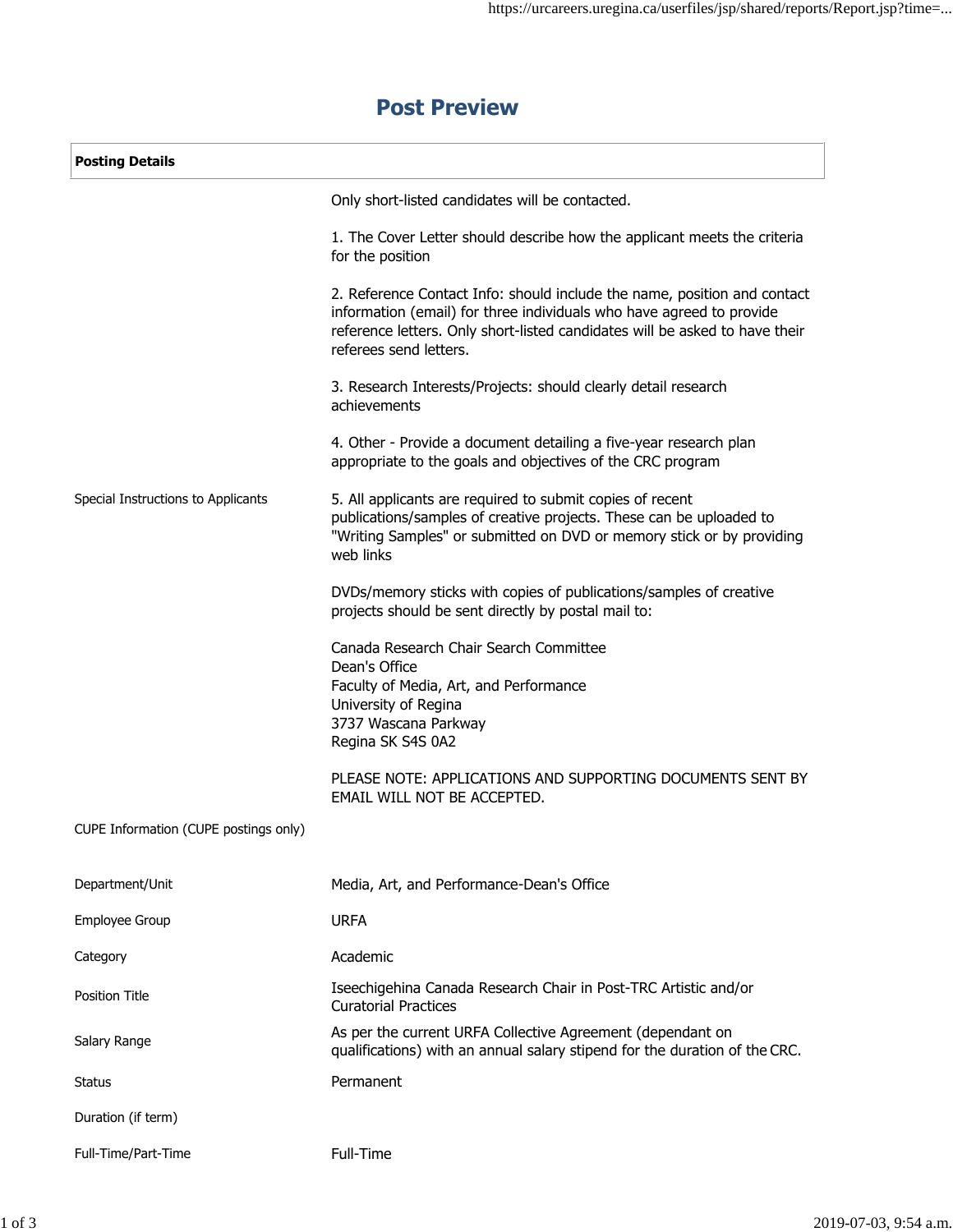| Part-Time %       |                                                                                                                                                                                                                                                                                                                                                                                                                                                                                                                                                                                                                                                                              |
|-------------------|------------------------------------------------------------------------------------------------------------------------------------------------------------------------------------------------------------------------------------------------------------------------------------------------------------------------------------------------------------------------------------------------------------------------------------------------------------------------------------------------------------------------------------------------------------------------------------------------------------------------------------------------------------------------------|
| <b>Work Hours</b> |                                                                                                                                                                                                                                                                                                                                                                                                                                                                                                                                                                                                                                                                              |
| Pay Grade         | <b>Faculty Assistant Professor</b>                                                                                                                                                                                                                                                                                                                                                                                                                                                                                                                                                                                                                                           |
|                   | The Faculty of Media, Art, and Performance at the University of Regina<br>invites applications for a tenure-track/tenured position at the Assistant or<br>Associate Professor level for the nomination of a Tier 2 Canada Research<br>Chair in Post-TRC Artistic and/or Curatorial Practices commencing<br>September 2019.                                                                                                                                                                                                                                                                                                                                                   |
| Position Summary  | The successful candidate will be an exceptional Indigenous emerging<br>artist-researcher with strong connections to Indigenous communities, with<br>an ability to bring those voices and ways of knowing/making into their<br>teaching and research. We seek an artist and/or scholar with a critical<br>curatorial and/or artistic background who will enhance the University of<br>Regina's growing reputation as an important centre of Indigenous art<br>practices. The successful candidate will deepen the processes of knowing<br>and [un]knowing in performative, embodied, enacted, and curated ways<br>of understanding the world thus fostering new knowledge.    |
|                   | A Canada Research Chair entails a reduced teaching load, research and<br>salary stipends, as well as access to infrastructure grants for the duration<br>of the five-year chair, renewable once, for a total of 10 years.                                                                                                                                                                                                                                                                                                                                                                                                                                                    |
|                   | The successful candidate for the CRC position in Post-TRC Artistic and/or<br>Curatorial Practices in the first instance, will be offered a conditional<br>tenure-track appointment at the rank of Assistant or Associate Professor,<br>as appropriate. The candidate will then work with the Faculty and the<br>University to prepare the formal CRC nomination according to the CRC<br>program guidelines. The University will submit the nomination to the CRC<br>Secretariat at the earliest opportunity. All Chairs are subject to review and<br>final approval by the CRC Secretariat.                                                                                  |
|                   | The candidate should hold a PhD in a cognate field or an MFA. Applicants<br>should possess evidence of strong creative output, publication, or<br>curation; a record of service to the community; and ideally post-secondary<br>teaching experience. The successful candidate for the CRC in Post-TRC<br>Artistic and/or Curatorial Practices will be appointed to the Faculty of<br>Media, Art, and Performance at the rank of Assistant or Associate<br>Professor, and will teach in our undergraduate and graduate programs.                                                                                                                                              |
| Requirements      | The ideal candidate will have an active creative and/or curatorial practice<br>grounded in deep community engagement, using Indigenous knowledge in<br>non-extractive ways. Evidence of the ability to build on existing research<br>at the faculty level, coupled with the capability to establish a strong<br>externally-funded research program is important. The potential to attract,<br>mentor, and support exceptional graduate students is also essential. This<br>chair will conduct research that addresses Indigenous themes/issues, and<br>will be dedicated to the sustainability of art and culture in our society, as<br>well as committed to social justice. |
|                   | Tier 2 Chairs are intended for exceptional emerging scholars and/or artists<br>with less than 10 years of active research in their field. Applicants who are<br>more than 10 years from having earned their highest degree (and where<br>career breaks exist, such as maternity, parental, extended sick leave or<br>family care) may have their eligibility for a Tier 2 Chair assessed through<br>the program's Tier 2 justification process. The nominee must meet the                                                                                                                                                                                                    |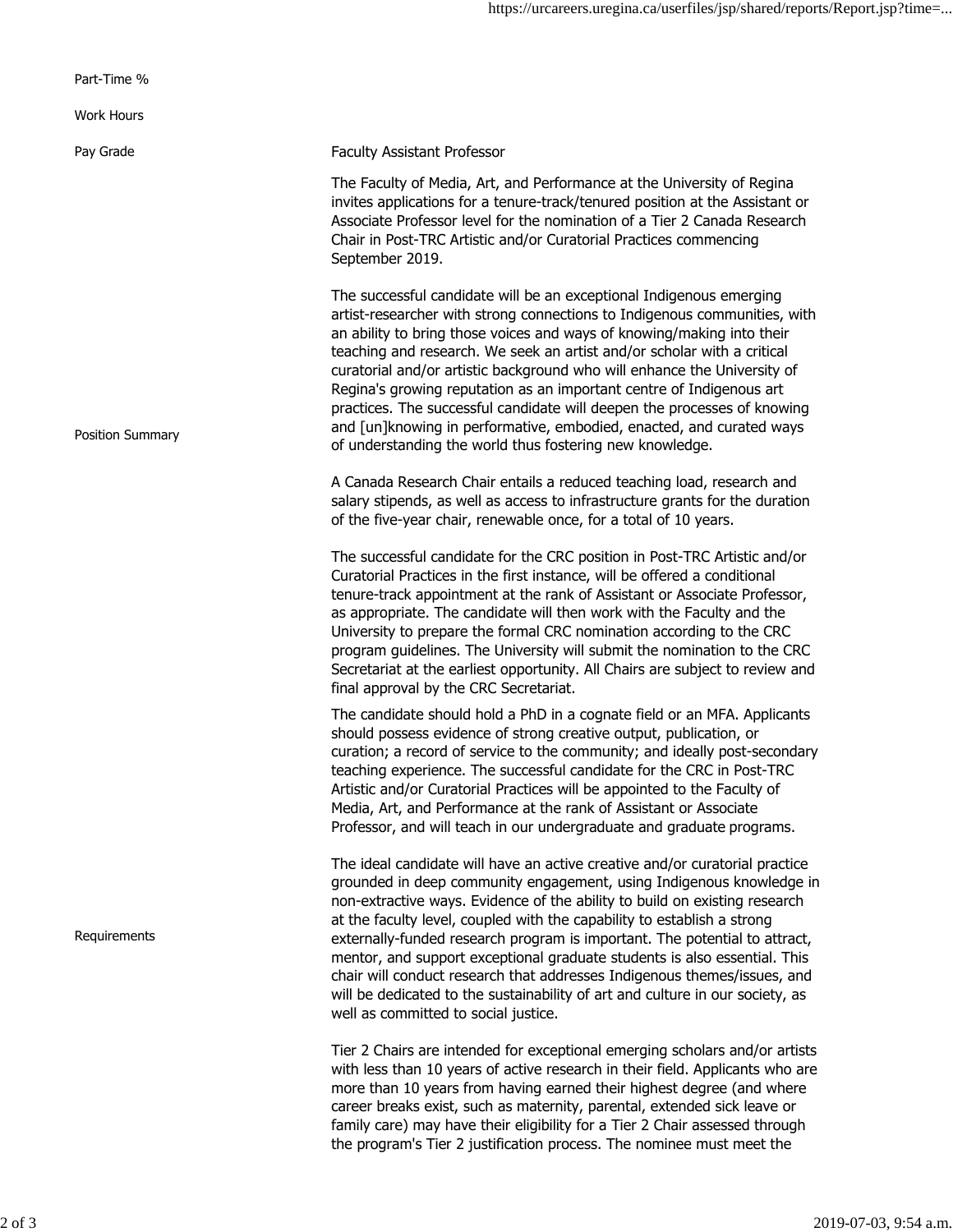|                           | requirements for the position of Tier 2 Chair as defined by the CRC<br>program. Please consult the Canada Research Chairs website for full<br>program information, including further details on eligibility<br>criteria:www/chairs-chaires.gc.ca/program-programme/admin_guide-<br>eng.aspx                                                                                                                                                                                                                                                                                                                             |
|---------------------------|-------------------------------------------------------------------------------------------------------------------------------------------------------------------------------------------------------------------------------------------------------------------------------------------------------------------------------------------------------------------------------------------------------------------------------------------------------------------------------------------------------------------------------------------------------------------------------------------------------------------------|
| Posting Date              | 07-24-2018                                                                                                                                                                                                                                                                                                                                                                                                                                                                                                                                                                                                              |
| Closing Date              | 11-01-2018                                                                                                                                                                                                                                                                                                                                                                                                                                                                                                                                                                                                              |
| Diversity Statement       | The University of Regina is committed to an inclusive workplace that<br>reflects the richness of the community that we serve. The University<br>welcomes applications from all qualified individuals, including individuals<br>within the University's employment equity categories of women, persons<br>with disabilities, members of visible minorities, aboriginal persons,<br>individuals of diverse gender and sexual orientation and all groups<br>protected by the Human Rights Code.<br>All qualified candidates are encouraged to apply; however, Canadians and<br>permanent residents will be given priority. |
|                           |                                                                                                                                                                                                                                                                                                                                                                                                                                                                                                                                                                                                                         |
| <b>Competition Number</b> | 20180731                                                                                                                                                                                                                                                                                                                                                                                                                                                                                                                                                                                                                |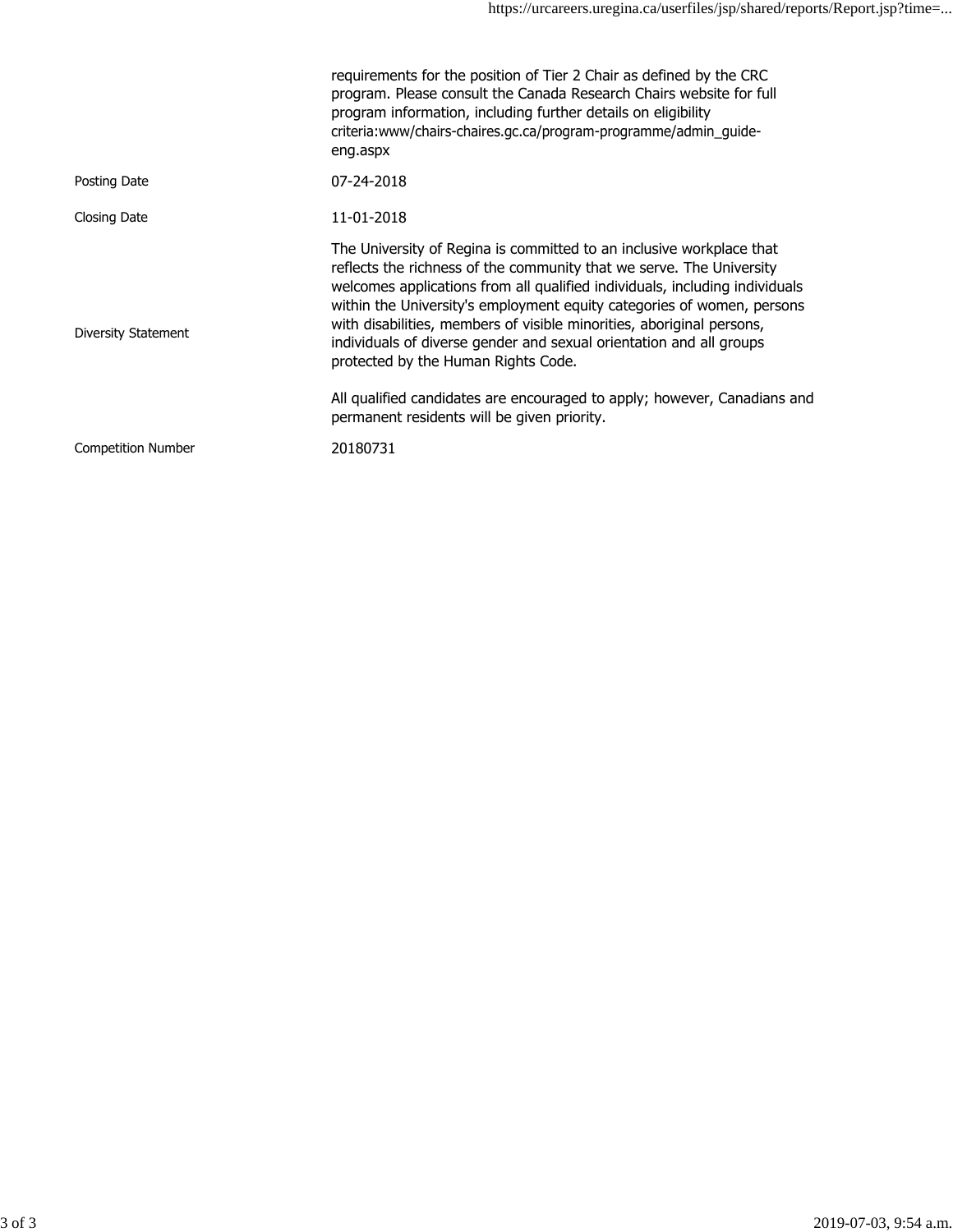| <b>Posting Details</b>                |                                                                                                                                                                                                                                                                                                                                                                                                                                                                                                                                                                                                                                                                                                                                                                                                                                                          |  |
|---------------------------------------|----------------------------------------------------------------------------------------------------------------------------------------------------------------------------------------------------------------------------------------------------------------------------------------------------------------------------------------------------------------------------------------------------------------------------------------------------------------------------------------------------------------------------------------------------------------------------------------------------------------------------------------------------------------------------------------------------------------------------------------------------------------------------------------------------------------------------------------------------------|--|
| Special Instructions to Applicants    | Review of applications will begin 1 March 2017 and will continue until a<br>CRC nominee is selected through a candidate appraisal and interview<br>process.<br>To apply, applicants must electronically submit the following documents:<br>1) a cover letter describing how the applicant meets the criteria for the<br>position; 2) a statement of teaching philosophy and evidence of teaching<br>effectiveness; 3) an up-to-date curriculum vitae; 4) research article<br>reprints or preprints; 5) unofficial transcripts; and 6) a proposed five<br>year research plan in Biopsychosocial Determinants of Mental Health that<br>addresses the objectives of the CRC program (maximum 2,500 words).<br>This plan should include a proposal for developing or enhancing<br>interdisciplinary research strengths, and a plan for developing externally |  |
|                                       | funded research projects and/or other projects appropriate to the CRC<br>mandate.<br>Candidates should also arrange for letters from three (3) referees and<br>official university transcripts to be sent directly to: Dr. Rick Kleer, Dean<br>Faculty of Arts, University of Regina, 3737 Wascana Parkway, Regina SK,<br>S4S 0A2, or to Arts.Deans.Office@uregina.ca                                                                                                                                                                                                                                                                                                                                                                                                                                                                                    |  |
| CUPE Information (CUPE postings only) |                                                                                                                                                                                                                                                                                                                                                                                                                                                                                                                                                                                                                                                                                                                                                                                                                                                          |  |
| Department/Unit                       | Arts-Psychology                                                                                                                                                                                                                                                                                                                                                                                                                                                                                                                                                                                                                                                                                                                                                                                                                                          |  |
| <b>Employee Group</b>                 | <b>URFA</b>                                                                                                                                                                                                                                                                                                                                                                                                                                                                                                                                                                                                                                                                                                                                                                                                                                              |  |
| Category                              | Academic                                                                                                                                                                                                                                                                                                                                                                                                                                                                                                                                                                                                                                                                                                                                                                                                                                                 |  |
| <b>Position Title</b>                 | Canada Research Chair Tier 2 - Biopsychosocial Determinants of Mental<br><b>Health</b>                                                                                                                                                                                                                                                                                                                                                                                                                                                                                                                                                                                                                                                                                                                                                                   |  |
| Salary Range                          | Depending on qualificatons and experience, as per the URFA Collective<br>Agreement.                                                                                                                                                                                                                                                                                                                                                                                                                                                                                                                                                                                                                                                                                                                                                                      |  |
| <b>Status</b>                         | Permanent                                                                                                                                                                                                                                                                                                                                                                                                                                                                                                                                                                                                                                                                                                                                                                                                                                                |  |
| Duration (if term)                    |                                                                                                                                                                                                                                                                                                                                                                                                                                                                                                                                                                                                                                                                                                                                                                                                                                                          |  |
| Full-Time/Part-Time                   | Full-Time                                                                                                                                                                                                                                                                                                                                                                                                                                                                                                                                                                                                                                                                                                                                                                                                                                                |  |
| Part-Time %                           |                                                                                                                                                                                                                                                                                                                                                                                                                                                                                                                                                                                                                                                                                                                                                                                                                                                          |  |
| <b>Work Hours</b>                     |                                                                                                                                                                                                                                                                                                                                                                                                                                                                                                                                                                                                                                                                                                                                                                                                                                                          |  |
| Pay Grade                             | <b>Faculty Assistant Professor</b>                                                                                                                                                                                                                                                                                                                                                                                                                                                                                                                                                                                                                                                                                                                                                                                                                       |  |
|                                       | The Department of Psychology in the Faculty of Arts at the University of<br>Regina invites applications for a tenure-track position at the Assistant<br>Professor level for the nomination of a Tier 2 Canada Research Chair in<br>Biopsychosocial Determinants of Mental Health, commencing July 1,<br>2018.                                                                                                                                                                                                                                                                                                                                                                                                                                                                                                                                            |  |
|                                       | We are particularly interested in finding an outstanding candidate with a<br>background in psychoneuroendocrinology, an interdisciplinary field that<br>encompasses research methods from psychology, neuroscience, and<br>endocrinology. This field examines the interaction between psychological<br>well-being, the brain, and hormones. Thanks to its comprehensive                                                                                                                                                                                                                                                                                                                                                                                                                                                                                  |  |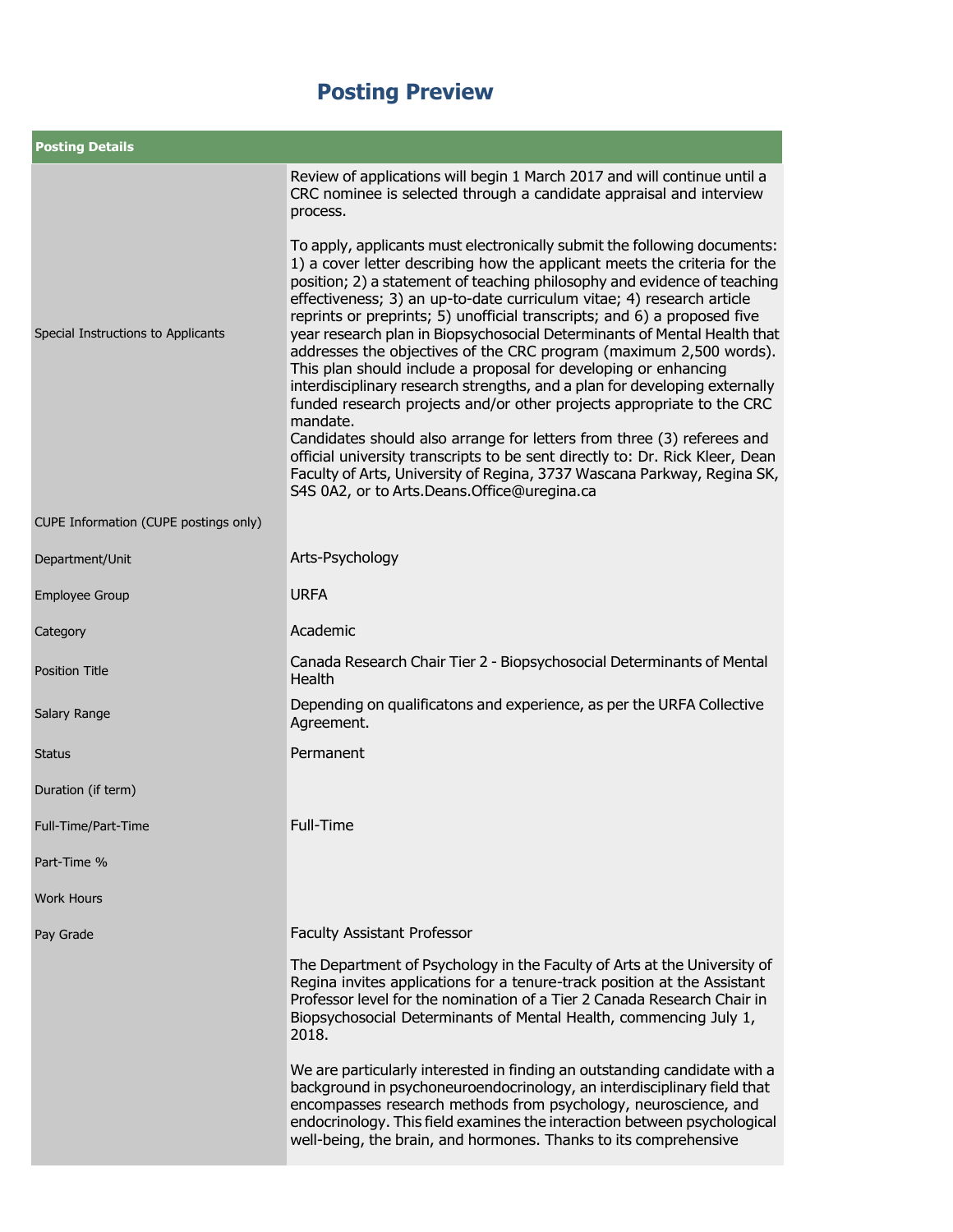|                         | approach to understanding mental health, psychoneuroendocrinology is<br>flourishing as a field and leading to great advances in the treatment of<br>mental illness.                                                                                                                                                                                                                                                                                                                                                                                                                                                                                                                                                                                                                                                                                                                                              |
|-------------------------|------------------------------------------------------------------------------------------------------------------------------------------------------------------------------------------------------------------------------------------------------------------------------------------------------------------------------------------------------------------------------------------------------------------------------------------------------------------------------------------------------------------------------------------------------------------------------------------------------------------------------------------------------------------------------------------------------------------------------------------------------------------------------------------------------------------------------------------------------------------------------------------------------------------|
|                         | The University of Regina's Strategic Research Plan 2016-2020 has<br>identified five key research priorities, two of which are "Anxiety, Stress &<br>Pain", and "Integrated Human Health". These areas of research strength<br>provide significant opportunities for interdisciplinary collaboration<br>relevant to the proposed CRC's mandate.                                                                                                                                                                                                                                                                                                                                                                                                                                                                                                                                                                   |
| <b>Position Summary</b> | The CRC will be appointed in the Psychology department, with the<br>possibility of cross-appointment in a related discipline such as biology if<br>appropriate. The CRC would supervise undergraduate and graduate<br>students in their area of expertise and would additionally provide<br>invaluable training in Psychoneuroendocrinology to all of the<br>department's students. The CRC would also contribute to operation of<br>our Experimental & Applied Psychology (EAP) program and/or our<br>Canadian Psychological Association (CPA) accredited Clinical Psychology<br>program, both of which succeed in attracting exceptional students from<br>across the country.                                                                                                                                                                                                                                  |
|                         | The Faculty of Arts is home to about 100 full-time faculty members in<br>fourteen departments and seven interdisciplinary programs in social<br>sciences and humanities. The Community Research Unit, which is<br>housed in the Faculty of Arts, provides support for community-engaged<br>research. The Faculty of Arts also closely collaborates with the First<br>Nations University of Canada. The CRC candidate's research program<br>can benefit from and further contribute to this collaboration.                                                                                                                                                                                                                                                                                                                                                                                                        |
|                         | Salary will be commensurate with the qualifications of the successful<br>candidate. In addition, the Chair will receive research funding and<br>reduced teaching load for the duration of the CRC position.                                                                                                                                                                                                                                                                                                                                                                                                                                                                                                                                                                                                                                                                                                      |
|                         | The successful candidate will have a PhD in Psychology, will be an<br>emerging leader in his/her field as evidenced by an exceptional record of<br>research, funding, teaching, and mentorship, and will have<br>demonstrated knowledge and understanding of interdisciplinary<br>approaches to investigating biopsychosocial determinants of mental<br>health.                                                                                                                                                                                                                                                                                                                                                                                                                                                                                                                                                  |
| Requirements            | The Canada Research Chairs (CRCs) were established by the Canadian<br>Government as part of a national strategy to foster research excellence.<br>Tier 2 Chairs are intended for exceptional emerging scholars with less<br>than 10 years of active research in their field. Applicants who are more<br>than 10 years from having earned their highest degree (and where<br>career breaks exist, such as maternity, parental or extended sick leave,<br>clinical training, etc.) may have their eligibility for a Tier 2 Chair<br>assessed through the program's Tier 2 justification process. The<br>nominee must meet the requirements for the position of Tier 2 Chair as<br>defined by the CRC program. Please consult the Canada Research Chairs<br>website for full program information, including further details on<br>eligibility criteria (http://www.chairs-chaires.gc.ca/home-accueil-<br>eng.aspx). |
|                         | All qualified candidates are encouraged to apply; however, Canadians<br>and permanent residents will be given priority. All Canada Research<br>Chairs are subject to review and final approval by the CRC Secretariat.                                                                                                                                                                                                                                                                                                                                                                                                                                                                                                                                                                                                                                                                                           |
| Posting Date            | 01-04-2017                                                                                                                                                                                                                                                                                                                                                                                                                                                                                                                                                                                                                                                                                                                                                                                                                                                                                                       |
| <b>Closing Date</b>     | 04-30-2017                                                                                                                                                                                                                                                                                                                                                                                                                                                                                                                                                                                                                                                                                                                                                                                                                                                                                                       |
|                         | The University of Regina is committed to an inclusive workplace that<br>reflects the richness of the community that we serve. The University<br>welcomes applications from all qualified individuals, including individuals                                                                                                                                                                                                                                                                                                                                                                                                                                                                                                                                                                                                                                                                                      |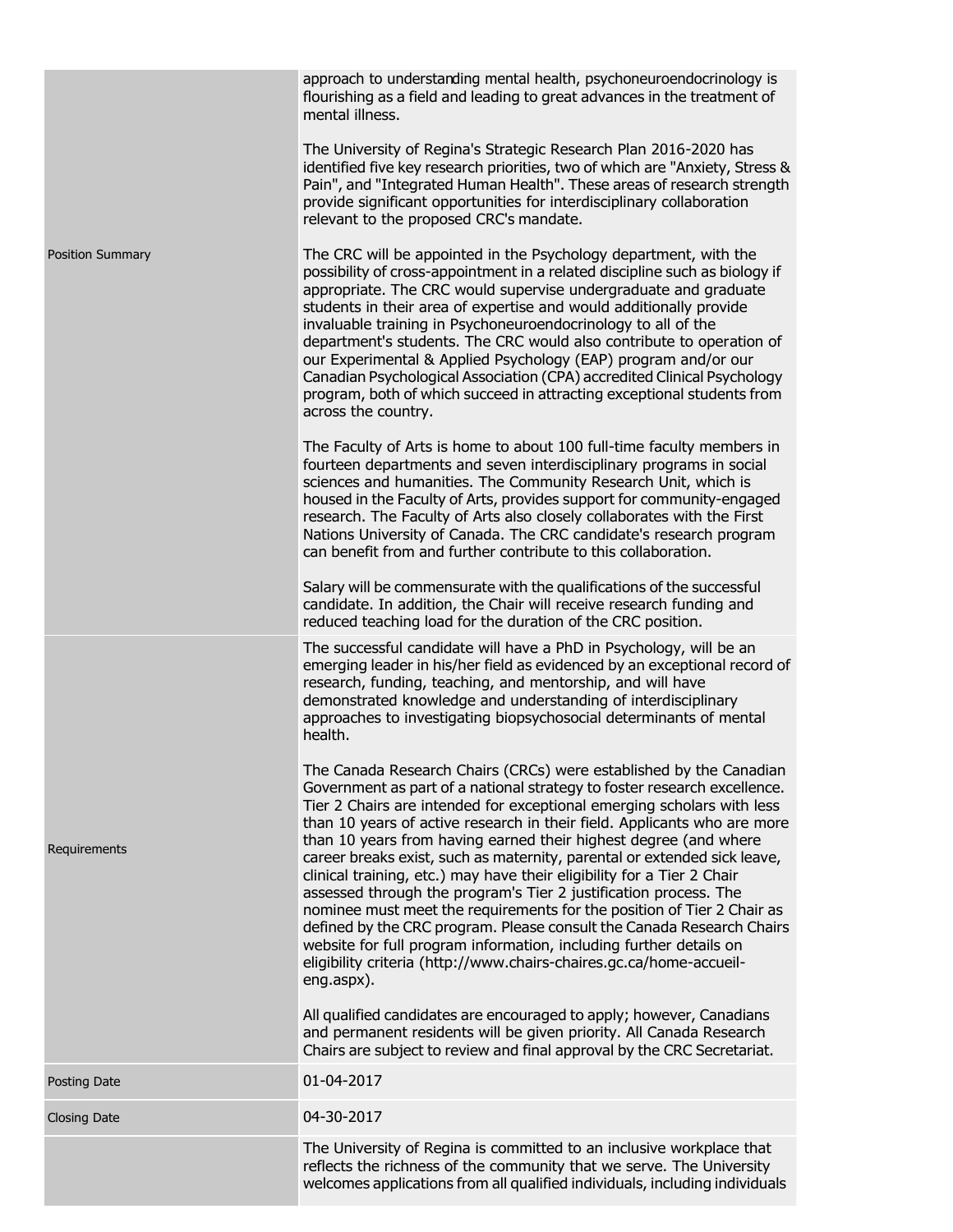| Diversity Statement       | within the University's employment equity categories of women, persons<br>with disabilities, members of visible minorities, aboriginal persons,<br>individuals of diverse gender and sexual orientation and all groups<br>protected by the Human Rights Code. |
|---------------------------|---------------------------------------------------------------------------------------------------------------------------------------------------------------------------------------------------------------------------------------------------------------|
| <b>Competition Number</b> | 20170063                                                                                                                                                                                                                                                      |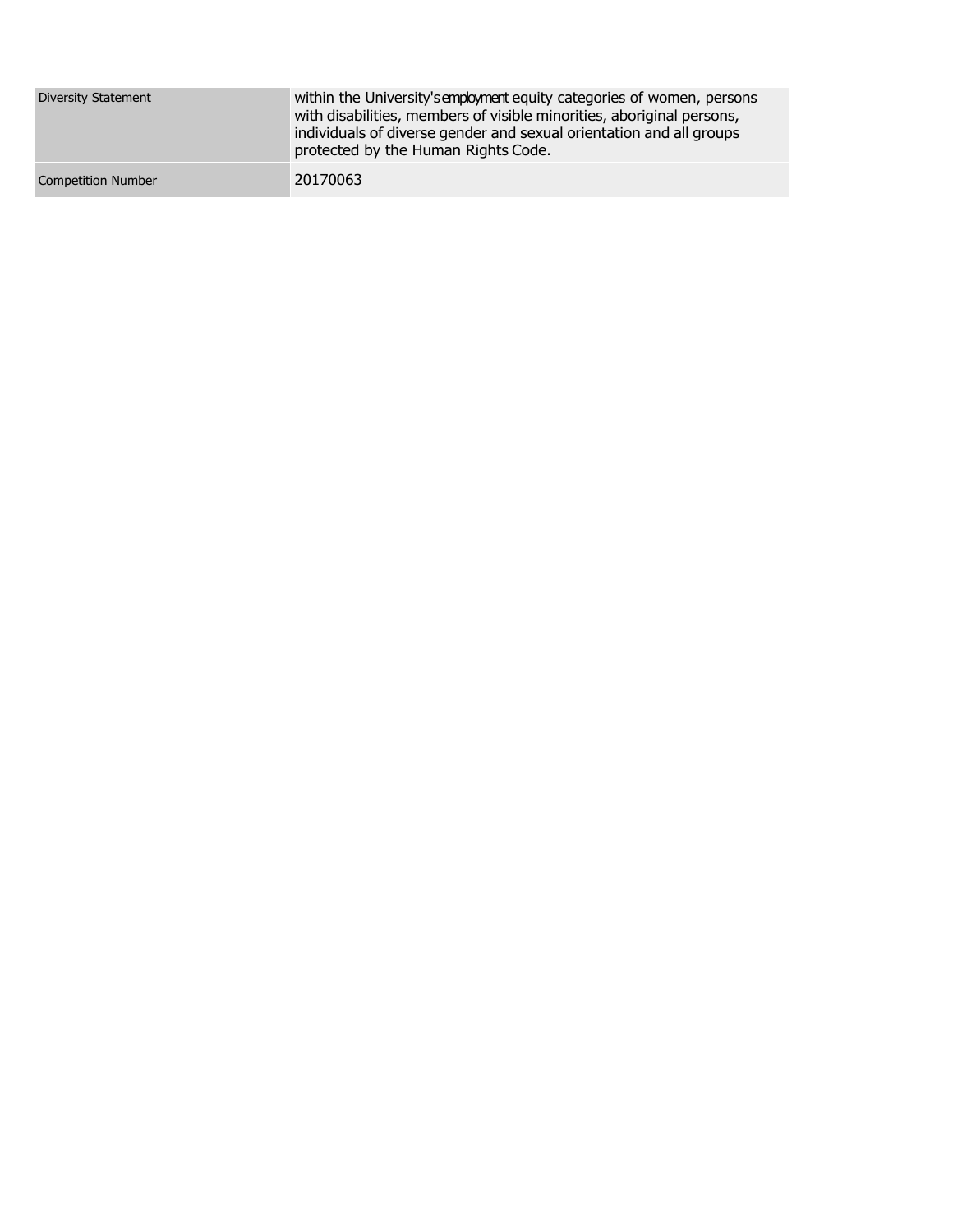Close Window

## Canada Research Chair Tier 1 - Energy Policy

| <b>Posting Details</b>                           |                                                                                                                                                                                                                                                                                                                                                                                                                                                                                                                                                                                                                                                                                                                                                                                                                                                                                                                       |
|--------------------------------------------------|-----------------------------------------------------------------------------------------------------------------------------------------------------------------------------------------------------------------------------------------------------------------------------------------------------------------------------------------------------------------------------------------------------------------------------------------------------------------------------------------------------------------------------------------------------------------------------------------------------------------------------------------------------------------------------------------------------------------------------------------------------------------------------------------------------------------------------------------------------------------------------------------------------------------------|
| <b>Special Instructions to Applicants</b>        | Applicants must electronically submit the following documents through the U of R website:<br>1) a cover letter describing how the applicant meets the criteria for the position;<br>2) an up-to-date curriculum vitae;<br>3) a proposed five-year research plan in the area of Energy Policy. The plan should address<br>the objectives of the Canada Research Chairs (CRC) program and include a proposal for<br>developing or enhancing interdisciplinary research strengths and a plan for developing<br>externally funded research projects and/or other projects appropriate to the mandate of the<br>CRC (http://www.chairs-chaires.gc.ca/program-programme/nomination-mise_en_candidature-<br>eng.aspx)<br>4) copies of or links to two recent publications;<br>5) a statement of teaching philosophy and evidence of teaching effectiveness; and,<br>6) the names and contact information for three referees. |
| Contact<br>(Faculty and Sessional postings only) | For more information on this opportunity, please contact Dr. Kathleen McNutt, Executive<br>Director, Johnson Shoyama Graduate School of Public Policy at Kathy.mcnutt@uregina.ca                                                                                                                                                                                                                                                                                                                                                                                                                                                                                                                                                                                                                                                                                                                                      |
| CUPE Information (CUPE postings only)            |                                                                                                                                                                                                                                                                                                                                                                                                                                                                                                                                                                                                                                                                                                                                                                                                                                                                                                                       |
| Department/Unit                                  | Johnson Shoyama Graduate School of Public Policy                                                                                                                                                                                                                                                                                                                                                                                                                                                                                                                                                                                                                                                                                                                                                                                                                                                                      |
| Employee Group                                   | <b>URFA</b>                                                                                                                                                                                                                                                                                                                                                                                                                                                                                                                                                                                                                                                                                                                                                                                                                                                                                                           |
| Category                                         | Academic                                                                                                                                                                                                                                                                                                                                                                                                                                                                                                                                                                                                                                                                                                                                                                                                                                                                                                              |
| Position Title                                   | Canada Research Chair Tier 1 - Energy Policy, Tenure-Track                                                                                                                                                                                                                                                                                                                                                                                                                                                                                                                                                                                                                                                                                                                                                                                                                                                            |
| Salary Range                                     | Depending on qualification and experience, as per URFA                                                                                                                                                                                                                                                                                                                                                                                                                                                                                                                                                                                                                                                                                                                                                                                                                                                                |
| <b>Status</b>                                    | Permanent                                                                                                                                                                                                                                                                                                                                                                                                                                                                                                                                                                                                                                                                                                                                                                                                                                                                                                             |
| Duration (if term)                               |                                                                                                                                                                                                                                                                                                                                                                                                                                                                                                                                                                                                                                                                                                                                                                                                                                                                                                                       |
| Full-Time/Part-Time                              | Full-Time                                                                                                                                                                                                                                                                                                                                                                                                                                                                                                                                                                                                                                                                                                                                                                                                                                                                                                             |
| Part-Time %                                      |                                                                                                                                                                                                                                                                                                                                                                                                                                                                                                                                                                                                                                                                                                                                                                                                                                                                                                                       |
| Work Hours:                                      |                                                                                                                                                                                                                                                                                                                                                                                                                                                                                                                                                                                                                                                                                                                                                                                                                                                                                                                       |
| Pay Grade                                        | Other                                                                                                                                                                                                                                                                                                                                                                                                                                                                                                                                                                                                                                                                                                                                                                                                                                                                                                                 |
|                                                  |                                                                                                                                                                                                                                                                                                                                                                                                                                                                                                                                                                                                                                                                                                                                                                                                                                                                                                                       |
|                                                  |                                                                                                                                                                                                                                                                                                                                                                                                                                                                                                                                                                                                                                                                                                                                                                                                                                                                                                                       |
|                                                  |                                                                                                                                                                                                                                                                                                                                                                                                                                                                                                                                                                                                                                                                                                                                                                                                                                                                                                                       |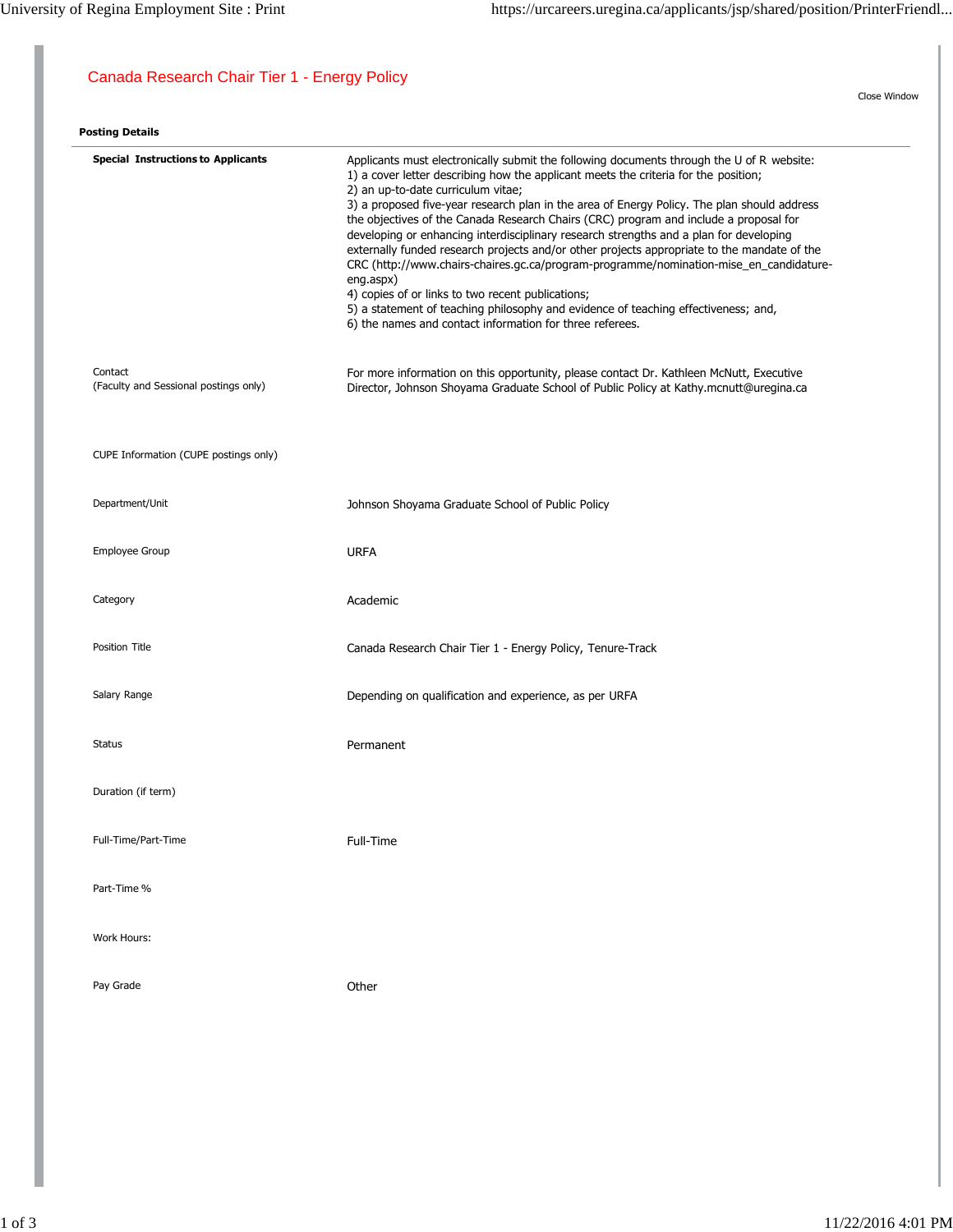| Position Summary              | The Johnson Shoyama Graduate School of Public Policy (JSGS) invites applications for a<br>Professor position for the nomination of a Tier 1 Canada Research Chair (CRC) in Energy<br>Policy, commencing January 1, 2018. The CRC in Energy Policy is expected to coordinate<br>research by multidisciplinary teams on all aspects of energy issues from a global perspective.<br>Candidates should normally have reached the rank of full Professor but Associate Professors<br>who are expected to be promoted to the full Professor level within one or two years of the<br>nomination may also be considered.<br>Through participation in one of the Centre for the Study of Science and Innovation Policy<br>(CSIP)'s founding research cluster categories focused on energy, this CRC will directly<br>contribute to the achievement of U of R strategic and research objectives by:<br>- Advancing U of R priorities outlined in the 2015-2020 Strategic Plan, peyak aski kikawinaw,<br>relating to research impacts, commitment to communities and student success;<br>- Supporting institutional commitments with respect to Indigenization and sustainability;<br>- Furthering university research objectives relating to high impact outcomes, advancing<br>research profile and awareness, and increasing partnerships and projects with First Nations<br>and Metis people, communities and organizations; and,<br>- Contributing as a critical and essential component of U of R activity and success in its<br>research cluster area pertaining to Water, Environment, and Clean Energy.<br>More specifically, this CRC will contribute to the advancement of multiple institutional goals by<br>increasing demonstrable outcomes in policy related areas; enhancing JSGS and the U of R's<br>international reputation; helping to recruit highly qualified academic and student researchers;<br>leveraging government, Tri-Council and industry funding; and, increasing research<br>collaboration with Indigenous researchers and partners. |              |
|-------------------------------|------------------------------------------------------------------------------------------------------------------------------------------------------------------------------------------------------------------------------------------------------------------------------------------------------------------------------------------------------------------------------------------------------------------------------------------------------------------------------------------------------------------------------------------------------------------------------------------------------------------------------------------------------------------------------------------------------------------------------------------------------------------------------------------------------------------------------------------------------------------------------------------------------------------------------------------------------------------------------------------------------------------------------------------------------------------------------------------------------------------------------------------------------------------------------------------------------------------------------------------------------------------------------------------------------------------------------------------------------------------------------------------------------------------------------------------------------------------------------------------------------------------------------------------------------------------------------------------------------------------------------------------------------------------------------------------------------------------------------------------------------------------------------------------------------------------------------------------------------------------------------------------------------------------------------------------------------------------------------------------------------------------------------------------------------------|--------------|
| Required Applicant Documents: | Cover Letter<br>Teaching Philosophy<br>Evidence of Teaching Effectiveness<br>Other [See Special Instructions to Applicants field on Posting]<br>Resume/Curriculum Vitae<br>Sample Research Publication 1<br>Sample Research Publication 2                                                                                                                                                                                                                                                                                                                                                                                                                                                                                                                                                                                                                                                                                                                                                                                                                                                                                                                                                                                                                                                                                                                                                                                                                                                                                                                                                                                                                                                                                                                                                                                                                                                                                                                                                                                                                  |              |
| Posting Date                  | 11-15-2016                                                                                                                                                                                                                                                                                                                                                                                                                                                                                                                                                                                                                                                                                                                                                                                                                                                                                                                                                                                                                                                                                                                                                                                                                                                                                                                                                                                                                                                                                                                                                                                                                                                                                                                                                                                                                                                                                                                                                                                                                                                 |              |
| Closing Date                  | Open Until Filled                                                                                                                                                                                                                                                                                                                                                                                                                                                                                                                                                                                                                                                                                                                                                                                                                                                                                                                                                                                                                                                                                                                                                                                                                                                                                                                                                                                                                                                                                                                                                                                                                                                                                                                                                                                                                                                                                                                                                                                                                                          |              |
| Diversity Statement           | The University of Regina is committed to an inclusive workplace that reflects the richness of<br>the community that we serve. The University welcomes applications from all qualified<br>individuals, including individuals within the University's employment equity categories of<br>women, persons with disabilities, members of visible minorities, aboriginal persons, individuals<br>of diverse gender and sexual orientation and all groups protected by the Human Rights Code.                                                                                                                                                                                                                                                                                                                                                                                                                                                                                                                                                                                                                                                                                                                                                                                                                                                                                                                                                                                                                                                                                                                                                                                                                                                                                                                                                                                                                                                                                                                                                                     |              |
| <b>Competition Number</b>     | 20161252                                                                                                                                                                                                                                                                                                                                                                                                                                                                                                                                                                                                                                                                                                                                                                                                                                                                                                                                                                                                                                                                                                                                                                                                                                                                                                                                                                                                                                                                                                                                                                                                                                                                                                                                                                                                                                                                                                                                                                                                                                                   |              |
|                               |                                                                                                                                                                                                                                                                                                                                                                                                                                                                                                                                                                                                                                                                                                                                                                                                                                                                                                                                                                                                                                                                                                                                                                                                                                                                                                                                                                                                                                                                                                                                                                                                                                                                                                                                                                                                                                                                                                                                                                                                                                                            | Close Window |

University of Regina, 3737 Wascana Parkway, Regina, Saskatchewan, S4S 0A2 . Tel: (306)585-4610 Updated by Human Resources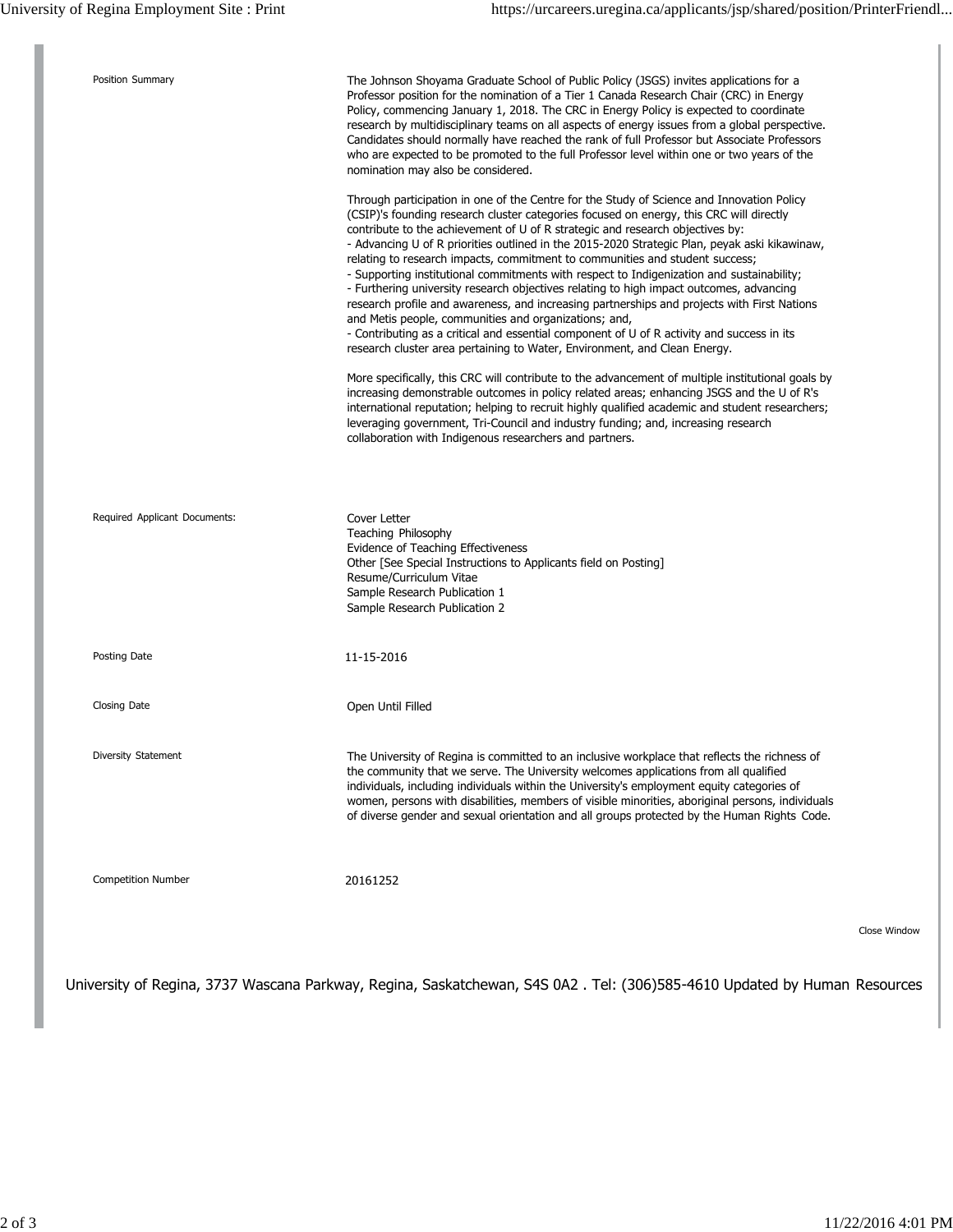Requirements The successful candidate will have a PhD, will be an established leader in his/her field as evidenced by an exceptional record of research, funding, scholarship, teaching and mentorship with demonstrated knowledge and understanding of energy policy. The selected candidate will be a leader in fostering and enhancing interdisciplinary and collaborative research partnerships that support and advance innovative energy policy locally, nationally, and internationally.

> The Canada Research Chair is established by the Government of Canada to foster research excellence (http://www.chairs-chaires.gc.ca). Tier 1 Chairs are intended for exceptional established scholars who are outstanding and innovative world-class researchers whose accomplishments have made a major impact in their fields; who are recognized internationally as leaders in their fields; who have superior records of attracting and supervising graduate students and postdoctoral fellows (taking into account different practices in the relevant field or discipline) and, as chair holders, will attract, develop and retain excellent trainees, students and future researchers; and who propose an original, innovative research program of the highest quality.

> The University of Regina is committed to creating a culture that celebrates the strengths of diversity. The U of R is committed to employment equity and achieving a representative workforce that is representative of Indigenous persons, persons with disabilities, persons who because of their race or colour are a visible minority in Canada, and women. Qualified diversity group members are encouraged to self identify on their application. All qualified candidates are encouraged to apply; however, Canadians and Permanent Residents will be given priority.

Impact on research profile of unit and university:

It is anticipated that this CRC will build on the following JSGS research strengths and analytic capacities to substantially impact the research profile of JSGS and the U of R in addressing challenges relating to energy policy:

Strategic assessment:

- Prospective analyses and retrospective assessments to test governance systems and identify potential options to improve performance in the energy sector will focus on improving understanding between scientific definitions of risk, public understandings of uncertainty and institutional evaluative methods for assessing related technologies and techniques. Societal engagement:

- Increasing social engagement, including among rural and Indigenous communities, in discourse around the energy sector in ways that address perceptions of risk and framing of choices will include focus on knowledge mobilization and democratic engagement to develop strategies and opportunities for informed public participation in controversial issues relating to energy production/consumption.

Support for decision making:

- Understanding how perceptions about risks and benefits intersect with goals to have science-based and evidence-informed energy policies, along with regulatory and other decision systems will provide insight on how stakeholders use evidence within decisionmaking structures and how new knowledge is accessed, interpreted and translated in areas relating to energy policy.

All Chairs are subject to review and final approval by the CRC Secretariat.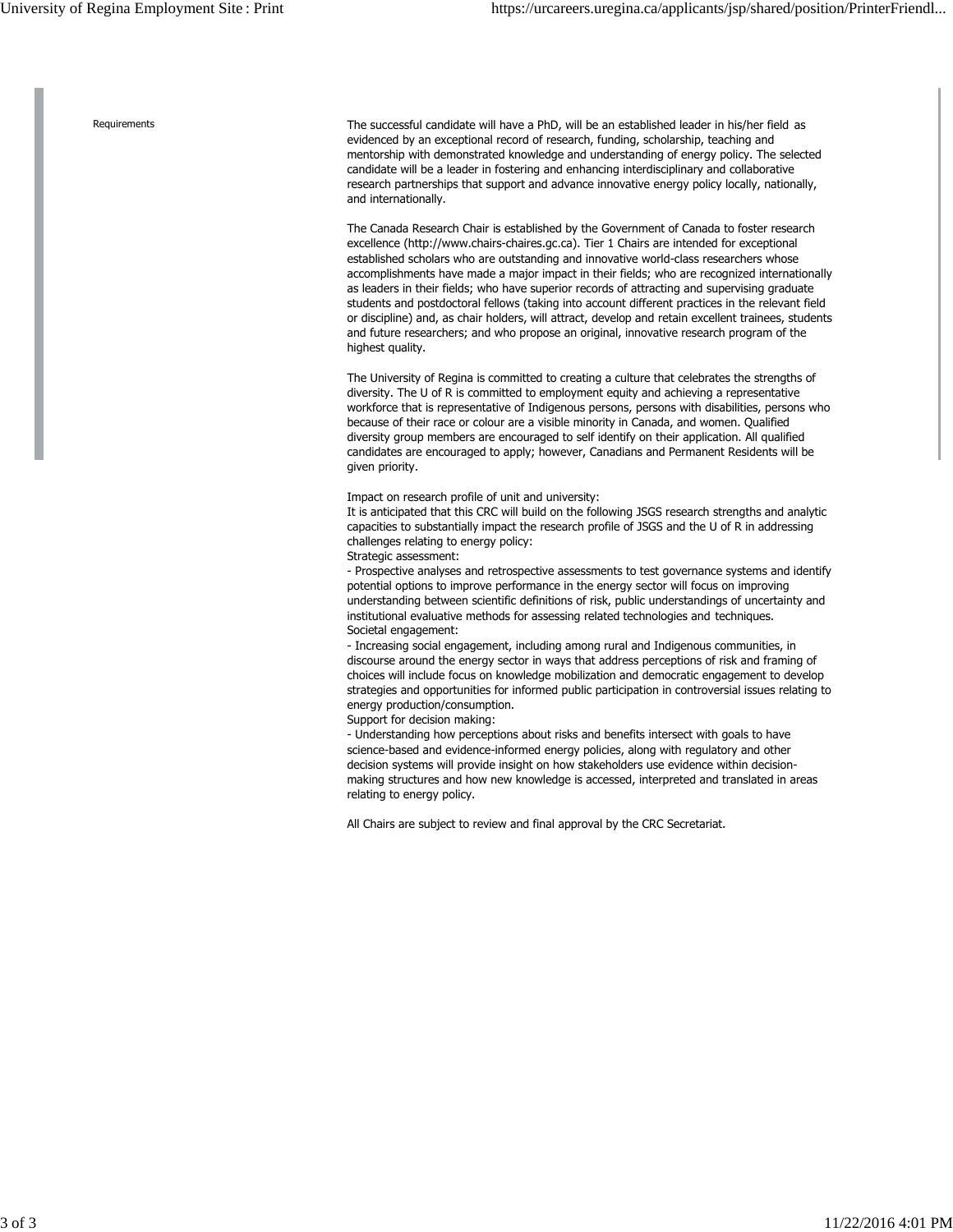Canada Research Chair Tier 2 - Indigenous Peoples and Global Social Justice

Close Window

| <b>Posting Details</b>                           |                                                                                                                                                                                                                                                                                                                                                                                                                                                                                                                                                                                                                                                                                                                                                                                                                                                         |
|--------------------------------------------------|---------------------------------------------------------------------------------------------------------------------------------------------------------------------------------------------------------------------------------------------------------------------------------------------------------------------------------------------------------------------------------------------------------------------------------------------------------------------------------------------------------------------------------------------------------------------------------------------------------------------------------------------------------------------------------------------------------------------------------------------------------------------------------------------------------------------------------------------------------|
| Special Instructions to Ap plicants              | The deadline to receive applications is 15 November 2016.                                                                                                                                                                                                                                                                                                                                                                                                                                                                                                                                                                                                                                                                                                                                                                                               |
|                                                  | To apply, applicants must electronically submit the following documents: 1) a cover letter<br>describing how the applicant meets the criteria for the position; 2) an up-to-dat e curriculum<br>vitae; 3) a proposed five-year research plan in the area of Indigenous Peoples and Global<br>Social Justice. The plan should address the objectives of the CRC program and include a<br>proposal for developing or enhancing interdisciplinary research strengths and a plan for<br>developing exte rna lly funded research projects and/or other projects appropriate to the<br>mandate of the CRC (maximum 2500 words); 4) copies of or links to two recent publications;<br>5) a statement of teaching philosophy and evidence of teaching effectiveness; 6) the names<br>and contact information for three referees; and 7) unofficial transcripts. |
| Contact<br>(Faculty and Sessional postings only) | For more information on this position, please contact Or. Rick Kleer, Dean, Faculty of Arts,<br>Arts.Oean@u regina.ca                                                                                                                                                                                                                                                                                                                                                                                                                                                                                                                                                                                                                                                                                                                                   |
| CUPE Inf ormation (CUPE posting s only)          |                                                                                                                                                                                                                                                                                                                                                                                                                                                                                                                                                                                                                                                                                                                                                                                                                                                         |
| Depart ment/Unit                                 | Arts-Other                                                                                                                                                                                                                                                                                                                                                                                                                                                                                                                                                                                                                                                                                                                                                                                                                                              |
| Employee Group                                   | <b>URFA</b>                                                                                                                                                                                                                                                                                                                                                                                                                                                                                                                                                                                                                                                                                                                                                                                                                                             |
| Category                                         | Academic                                                                                                                                                                                                                                                                                                                                                                                                                                                                                                                                                                                                                                                                                                                                                                                                                                                |
| Position Title                                   | canada Rese arch Chair Tier 2 - Indigenous Peopl es and Global Social Justice                                                                                                                                                                                                                                                                                                                                                                                                                                                                                                                                                                                                                                                                                                                                                                           |
| Salary Range                                     | Depending on qualificatons and experience, normally in the Assistant Professor or Associate<br>Professor range, as per the URFA Collective Agreement.                                                                                                                                                                                                                                                                                                                                                                                                                                                                                                                                                                                                                                                                                                   |
| <b>Status</b>                                    | Permanent                                                                                                                                                                                                                                                                                                                                                                                                                                                                                                                                                                                                                                                                                                                                                                                                                                               |
| Duration (if term)                               |                                                                                                                                                                                                                                                                                                                                                                                                                                                                                                                                                                                                                                                                                                                                                                                                                                                         |
| Full-Time/Part-Time                              | Full-Time                                                                                                                                                                                                                                                                                                                                                                                                                                                                                                                                                                                                                                                                                                                                                                                                                                               |
| Part -Time%                                      |                                                                                                                                                                                                                                                                                                                                                                                                                                                                                                                                                                                                                                                                                                                                                                                                                                                         |
| Work Hours:                                      |                                                                                                                                                                                                                                                                                                                                                                                                                                                                                                                                                                                                                                                                                                                                                                                                                                                         |
| Pay Grade                                        | <b>Faculty Assistant Professor</b>                                                                                                                                                                                                                                                                                                                                                                                                                                                                                                                                                                                                                                                                                                                                                                                                                      |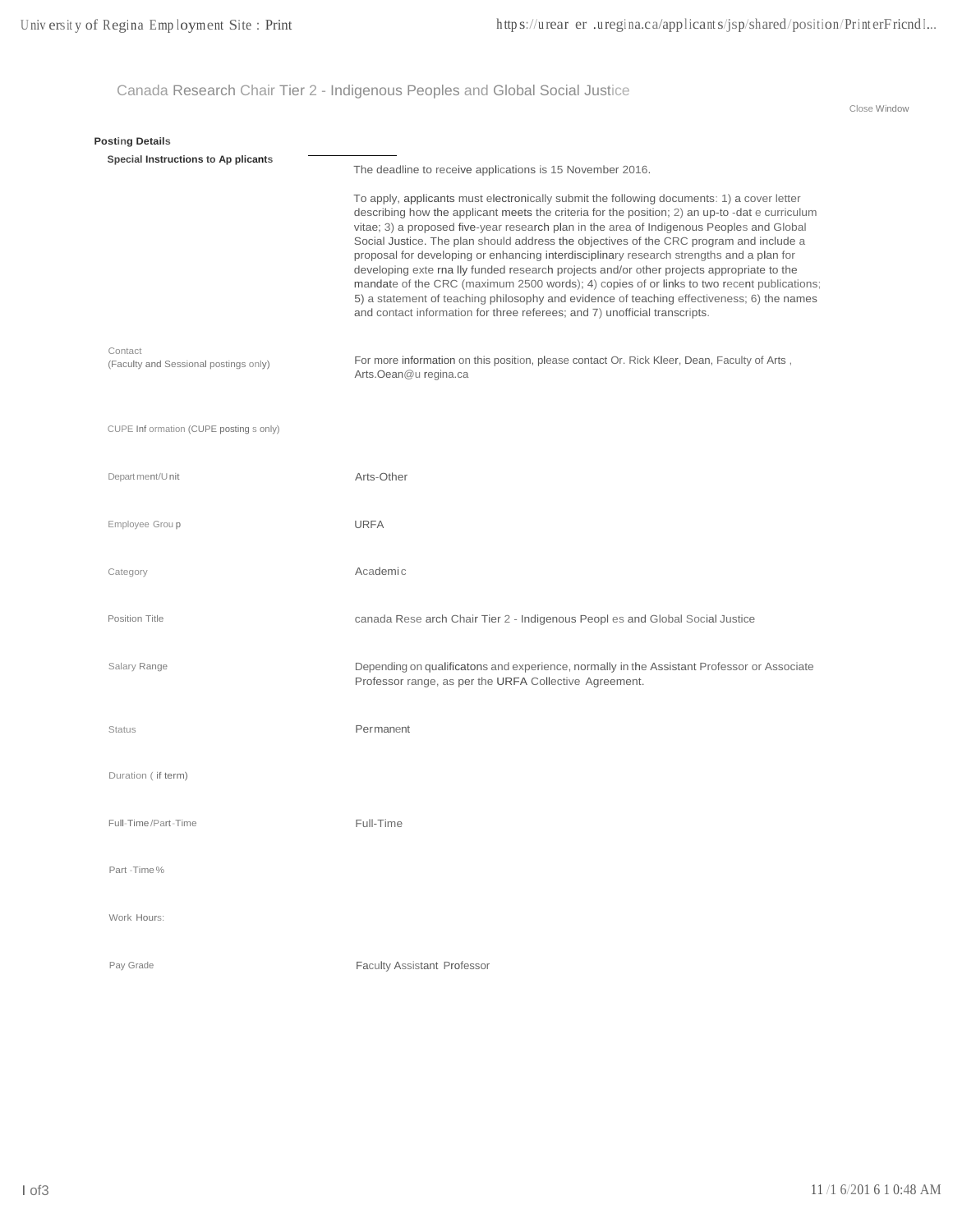| <b>Position Summary</b>       | The Faculty of Arts at the University of Regina invites applications for an Assistant or<br>Associate Professor position for the nomination of a 17er 2 Canada Research Chair in<br>Indigenous Peoples and Global Social Justice, com mencing 1 January 2018.<br>The canada Research Chair in Indigenous Peoples and Global Social Justice will focus on<br>Indigenous issues in the international context and will be concerned with Indigenous cultural,<br>economic and political demands, rights, and aspirations from the perspective of global social<br>justice. Not only does this area of research seek to investigate the global conne ctions of<br>historical and contemporary challenges experienced by Indigenous peoples around the world,<br>it also recognizes and engages Indigenous peoples as both active agents and claimants of<br>int ernat ional rights. The perspective of global social justice expands the scope of intellectual<br>inqu iry beyond state-bound social justice and international justice between states; it<br>investigates the structures of power and domination that operate simultaneously from the<br>local to the global levels. The successful candidate will also have a demonstrated knowledge<br>of North American Indigenous perspectives and issues. The candidate will be a leader in<br>building interdisciplinary and collaborative research projects or partnerships that contribute to<br>knowledge production and mobilization in the area of Indigenous Peoples and Global Soci al<br>Justice. |
|-------------------------------|-------------------------------------------------------------------------------------------------------------------------------------------------------------------------------------------------------------------------------------------------------------------------------------------------------------------------------------------------------------------------------------------------------------------------------------------------------------------------------------------------------------------------------------------------------------------------------------------------------------------------------------------------------------------------------------------------------------------------------------------------------------------------------------------------------------------------------------------------------------------------------------------------------------------------------------------------------------------------------------------------------------------------------------------------------------------------------------------------------------------------------------------------------------------------------------------------------------------------------------------------------------------------------------------------------------------------------------------------------------------------------------------------------------------------------------------------------------------------------------------------------------------------------------------------------------|
|                               | The University of Regina's Strategic Plan 2015-2020 (peyak aski kikawinaw - together we are<br>stronger) emphasizes Indigenization as a strategic priority. The Faculty of Arts is committed to<br>taking initiatives in meeting the objective of Indigenization in accordance with the University's<br>Strategic Plan. The Faculty of Arts is home to about 100 full-time faculty members in fourteen<br>departments and seven interdisciplinary programs in social sciences and humanities. It has<br>major research strengths in the fields of "interculturalism and identity" and "international and<br>social justice", which provide significant opportunities for interdisciplinary collaborative<br>research relevant to the CRC's mandate. The Community Research Unit, which is housed in<br>the Faculty of Arts, provides support for community-engaged research. The Faculty of Arts<br>also closely collaborates with the First Nations University of canada. The candidate's research<br>program can benefit from and further contribute to this collaboration.                                                                                                                                                                                                                                                                                                                                                                                                                                                                               |
|                               | Salary will be commensuratewith the qualifications of the successful candidate . In addition,<br>the Chair will receive research funding and reduced teaching load for the duration of the CRC<br>position.                                                                                                                                                                                                                                                                                                                                                                                                                                                                                                                                                                                                                                                                                                                                                                                                                                                                                                                                                                                                                                                                                                                                                                                                                                                                                                                                                 |
| Requirements                  | The successful candidate will have a PhD and a strong record of research accomplishment (as<br>evidenced by publications and research grants) in any relevant social sciences and humanities.<br>The canada Research Chairs (CRCs) are established as part of a national strategy to foster<br>research excellence. The nominee must meet the requirements for the position of Tier 2 Chair<br>as defined by the CRC progr am. 1) ner 2 Chairs are intended for exceptional emerging<br>scholars (i .e., candidates must have been an active researcher in their field for fewer than 10<br>years at the time of nomination ). 2) Applicants who are more than 10 years from having<br>earned their highest degree (and where career breaks exist, such as maternity, parental or<br>extended sick leave, clinical training, etc.) may have their eligibility for an er 2 Chair assessed<br>through the program's n er 2 justification process. Please consult the canada Research Chairs<br>website for full program inform atio n, including further details on eligibility criteria<br>(htt p://www.chairs-chaires.gc.ca/home-accueil-eng.aspx).                                                                                                                                                                                                                                                                                                                                                                                                         |
| Required Applicant Documents: | Cover Letter<br>Teaching Philosophy<br>Evidence of Teaching Effectiveness<br>Research Interests/Projects<br>Unofficial Transcript (s)<br>Other [See Special I nstructions to Applicants field on Posting ]<br>Resume/Curriculum Vitae<br>Sample Research Publication 1<br>Sample Resear ch Publicat ion 2                                                                                                                                                                                                                                                                                                                                                                                                                                                                                                                                                                                                                                                                                                                                                                                                                                                                                                                                                                                                                                                                                                                                                                                                                                                   |
| <b>Posting Date</b>           | 06-30-2016                                                                                                                                                                                                                                                                                                                                                                                                                                                                                                                                                                                                                                                                                                                                                                                                                                                                                                                                                                                                                                                                                                                                                                                                                                                                                                                                                                                                                                                                                                                                                  |
| Closing Date                  | 11-16-2016                                                                                                                                                                                                                                                                                                                                                                                                                                                                                                                                                                                                                                                                                                                                                                                                                                                                                                                                                                                                                                                                                                                                                                                                                                                                                                                                                                                                                                                                                                                                                  |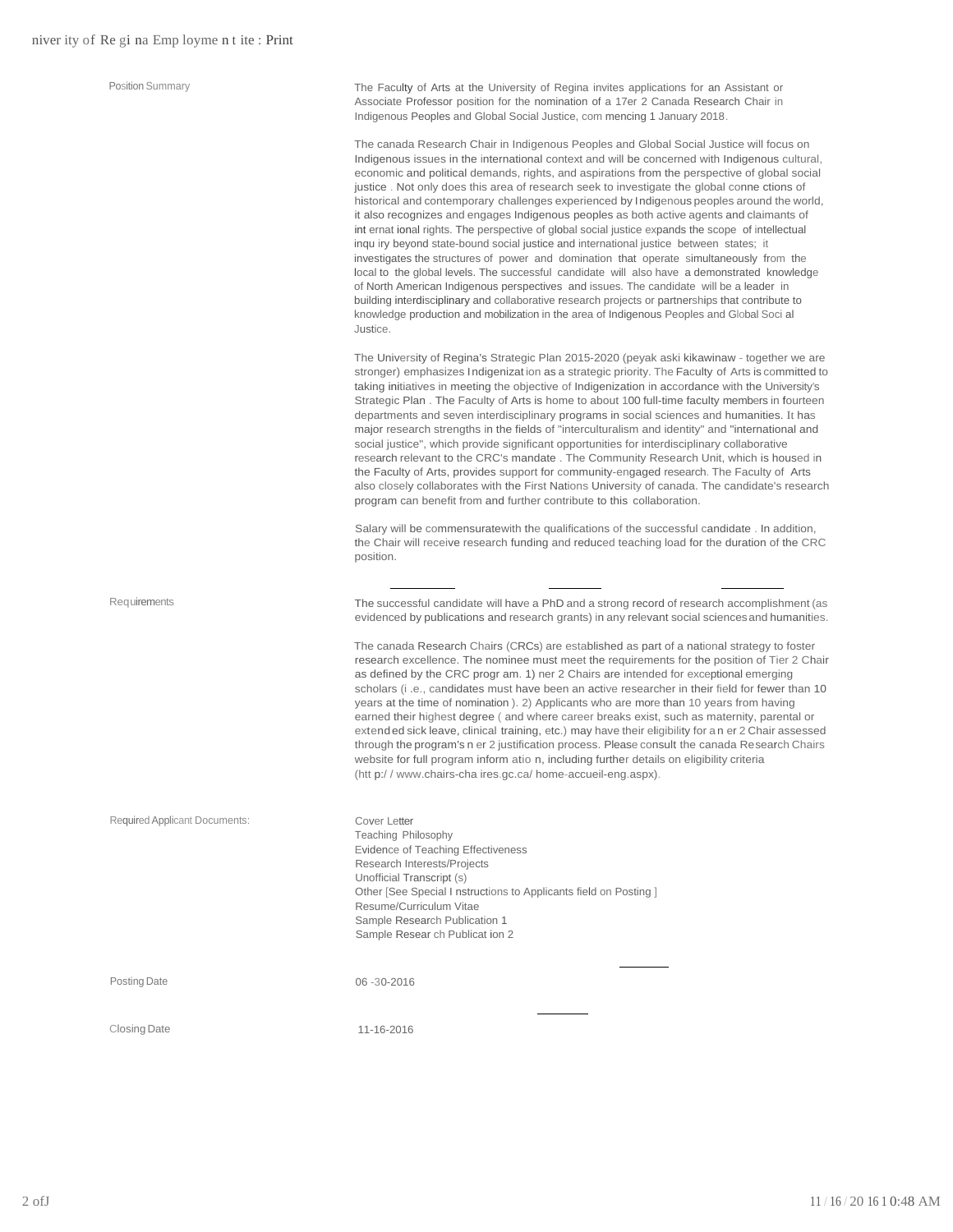Diversity Statement

ht tps://urcareers.urc gina.c a/appI icant/jsp/shared /posit ion / Pri nterFriendI...

The University of Regina is committed to an inclusive workplace that reflects the richness of the community that we serve. The University welcomes applications from all qualified individuals, including individuals within the University's employment equity categories of women, persons with disabilities, members of visible minorities, aboriginal persons, individuals of diverse gender and sexua l orientation and all groups protected by the Human Rights Code.

Competition Number 20160689

Close Window

University of Regina, 3737 Wascana Parkway, Regina, Saskatchewan, 545 0A2 . Tel: (306)585-4610 Updated by Human Resources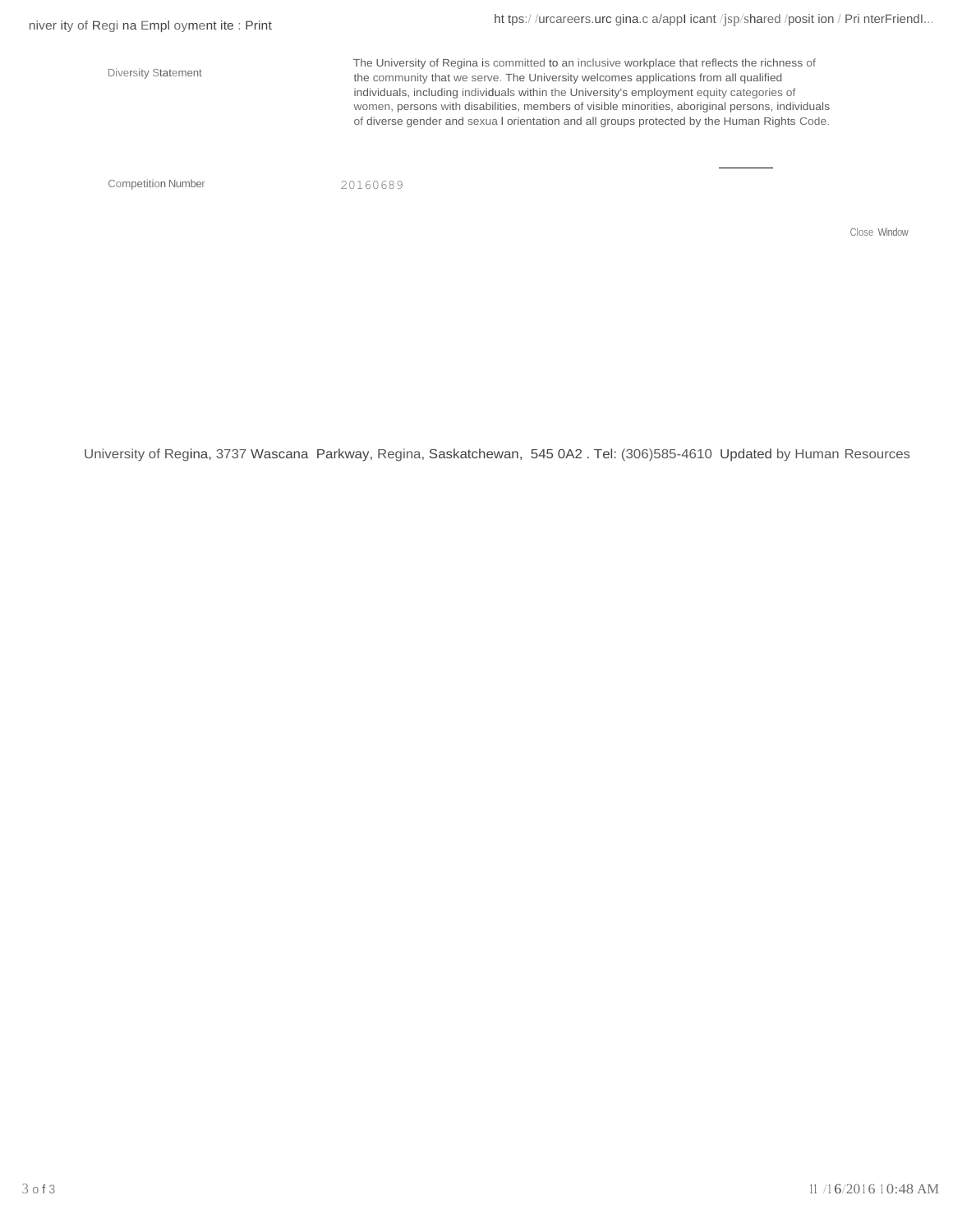| <b>Posting Details</b>                |                                                                                                                                                                                                                                                                                                                                                                                                                                                                                                                                                                                                                                                                                                                                                                                                                                                                                                                                                                                                                                                                                                                                                                                                                                                                                                                                                                                                                                                        |
|---------------------------------------|--------------------------------------------------------------------------------------------------------------------------------------------------------------------------------------------------------------------------------------------------------------------------------------------------------------------------------------------------------------------------------------------------------------------------------------------------------------------------------------------------------------------------------------------------------------------------------------------------------------------------------------------------------------------------------------------------------------------------------------------------------------------------------------------------------------------------------------------------------------------------------------------------------------------------------------------------------------------------------------------------------------------------------------------------------------------------------------------------------------------------------------------------------------------------------------------------------------------------------------------------------------------------------------------------------------------------------------------------------------------------------------------------------------------------------------------------------|
| Special Instructions to Applicants    | Please provide the names and contact information of three referees.                                                                                                                                                                                                                                                                                                                                                                                                                                                                                                                                                                                                                                                                                                                                                                                                                                                                                                                                                                                                                                                                                                                                                                                                                                                                                                                                                                                    |
| CUPE Information (CUPE postings only) |                                                                                                                                                                                                                                                                                                                                                                                                                                                                                                                                                                                                                                                                                                                                                                                                                                                                                                                                                                                                                                                                                                                                                                                                                                                                                                                                                                                                                                                        |
| Department/Unit                       | <b>Education-Dean's Office</b>                                                                                                                                                                                                                                                                                                                                                                                                                                                                                                                                                                                                                                                                                                                                                                                                                                                                                                                                                                                                                                                                                                                                                                                                                                                                                                                                                                                                                         |
| Employee Group                        | <b>URFA</b>                                                                                                                                                                                                                                                                                                                                                                                                                                                                                                                                                                                                                                                                                                                                                                                                                                                                                                                                                                                                                                                                                                                                                                                                                                                                                                                                                                                                                                            |
| Category                              | Academic                                                                                                                                                                                                                                                                                                                                                                                                                                                                                                                                                                                                                                                                                                                                                                                                                                                                                                                                                                                                                                                                                                                                                                                                                                                                                                                                                                                                                                               |
| <b>Position Title</b>                 | Tier 2 Canada Research Chair (CRC) in Truth & Reconciliation Education                                                                                                                                                                                                                                                                                                                                                                                                                                                                                                                                                                                                                                                                                                                                                                                                                                                                                                                                                                                                                                                                                                                                                                                                                                                                                                                                                                                 |
| Salary Range                          | Depending on qualifications and experience, normally in the Assistant<br>Professor range (\$83,787 - \$106,571) or Associate Professor range<br>(\$99,365 - \$126,941) as per the URFA Collective Agreement.                                                                                                                                                                                                                                                                                                                                                                                                                                                                                                                                                                                                                                                                                                                                                                                                                                                                                                                                                                                                                                                                                                                                                                                                                                           |
| Status                                | Permanent                                                                                                                                                                                                                                                                                                                                                                                                                                                                                                                                                                                                                                                                                                                                                                                                                                                                                                                                                                                                                                                                                                                                                                                                                                                                                                                                                                                                                                              |
| Duration (if term)                    |                                                                                                                                                                                                                                                                                                                                                                                                                                                                                                                                                                                                                                                                                                                                                                                                                                                                                                                                                                                                                                                                                                                                                                                                                                                                                                                                                                                                                                                        |
| Full-Time/Part-Time                   | Full-Time                                                                                                                                                                                                                                                                                                                                                                                                                                                                                                                                                                                                                                                                                                                                                                                                                                                                                                                                                                                                                                                                                                                                                                                                                                                                                                                                                                                                                                              |
| Part-Time %                           |                                                                                                                                                                                                                                                                                                                                                                                                                                                                                                                                                                                                                                                                                                                                                                                                                                                                                                                                                                                                                                                                                                                                                                                                                                                                                                                                                                                                                                                        |
| <b>Work Hours</b>                     |                                                                                                                                                                                                                                                                                                                                                                                                                                                                                                                                                                                                                                                                                                                                                                                                                                                                                                                                                                                                                                                                                                                                                                                                                                                                                                                                                                                                                                                        |
| Pay Grade                             | <b>Faculty Associate Professor</b>                                                                                                                                                                                                                                                                                                                                                                                                                                                                                                                                                                                                                                                                                                                                                                                                                                                                                                                                                                                                                                                                                                                                                                                                                                                                                                                                                                                                                     |
| Position Summary                      | As part of its commitment to the Truth and Reconciliation Commission of<br>Canada's 94 Calls to Action, the Faculty of Education at the University of<br>Regina invites applications for a full time Assistant or Associate Professor<br>tenure track position for the nomination of a Tier 2 Canada Research Chair<br>(CRC) in Truth & Reconciliation Education, commencing July 1, 2017.                                                                                                                                                                                                                                                                                                                                                                                                                                                                                                                                                                                                                                                                                                                                                                                                                                                                                                                                                                                                                                                             |
| Requirements                          | The successful candidate will have a PhD, will be an emerging leader in<br>his/her field as evidenced by an exceptional record of research, funding,<br>scholarship, teaching and mentorship with demonstrated knowledge and<br>understanding of anti-colonial theories, indigenous perspectives,<br>Canadian-Indigenous, and Indigenous-Indigenous relationships. The<br>selected candidate will be a leader in fostering and enhancing<br>interdisciplinary and collaborative research partnerships that support and<br>advance Truth & Reconciliation Education locally, nationally,<br>internationally, and in relation with community. S/he will understand the<br>politics and complexities of truth and reconciliation as articulated through<br>the 94 recommendations of the Truth and Reconciliation Commission, the<br>crucial role for Indigenous-centred truth and reconciliation education, and<br>the benefits for Indigenous communities of truth and reconciliation<br>research.<br>The Canada Research Chairs (CRCs) are established by the Canadian<br>Government to foster research excellence (http://www.chairs-<br>chaires.gc.ca/). Tier 2 Chairs are intended for exceptional emerging<br>scholars with less than 10 years of active research in their field. Applicants<br>who are more than 10 years from having earned their highest degree (and<br>where career breaks exist, such as maternity, parental or extended sick |